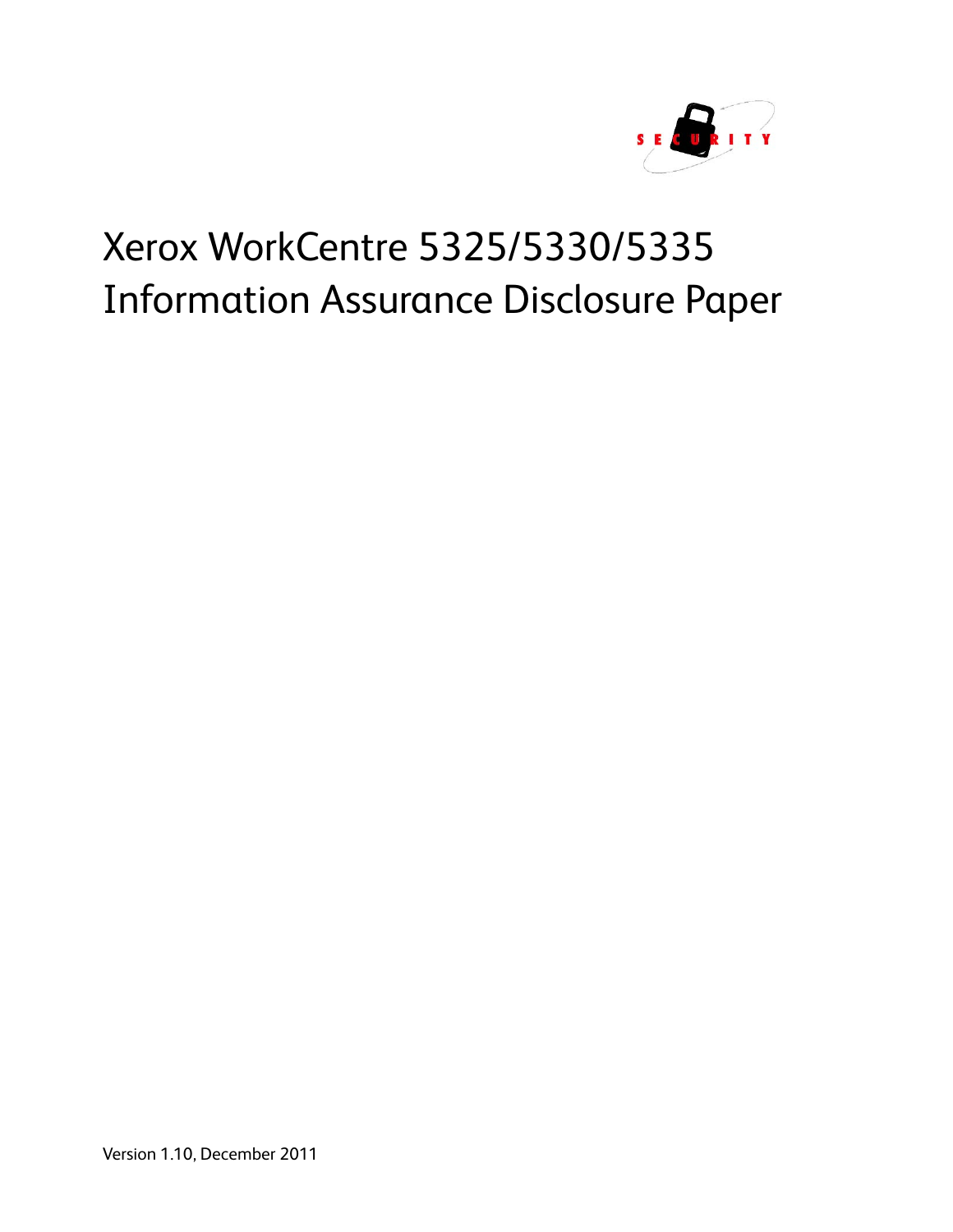©2011 by Fuji Xerox Co., Ltd. All Rights Reserved.

Copyright protection claimed includes all forms and matters of copyrightable material and information now allowed by statutory or judicial law or hereinafter granted including without limitation, material generated from the software programs which are displayed on the screen, such as icons, screen displays, looks, etc.

Changes are periodically made to this document. Changes, technical inaccuracies, and typographic errors will be corrected in subsequent editions.

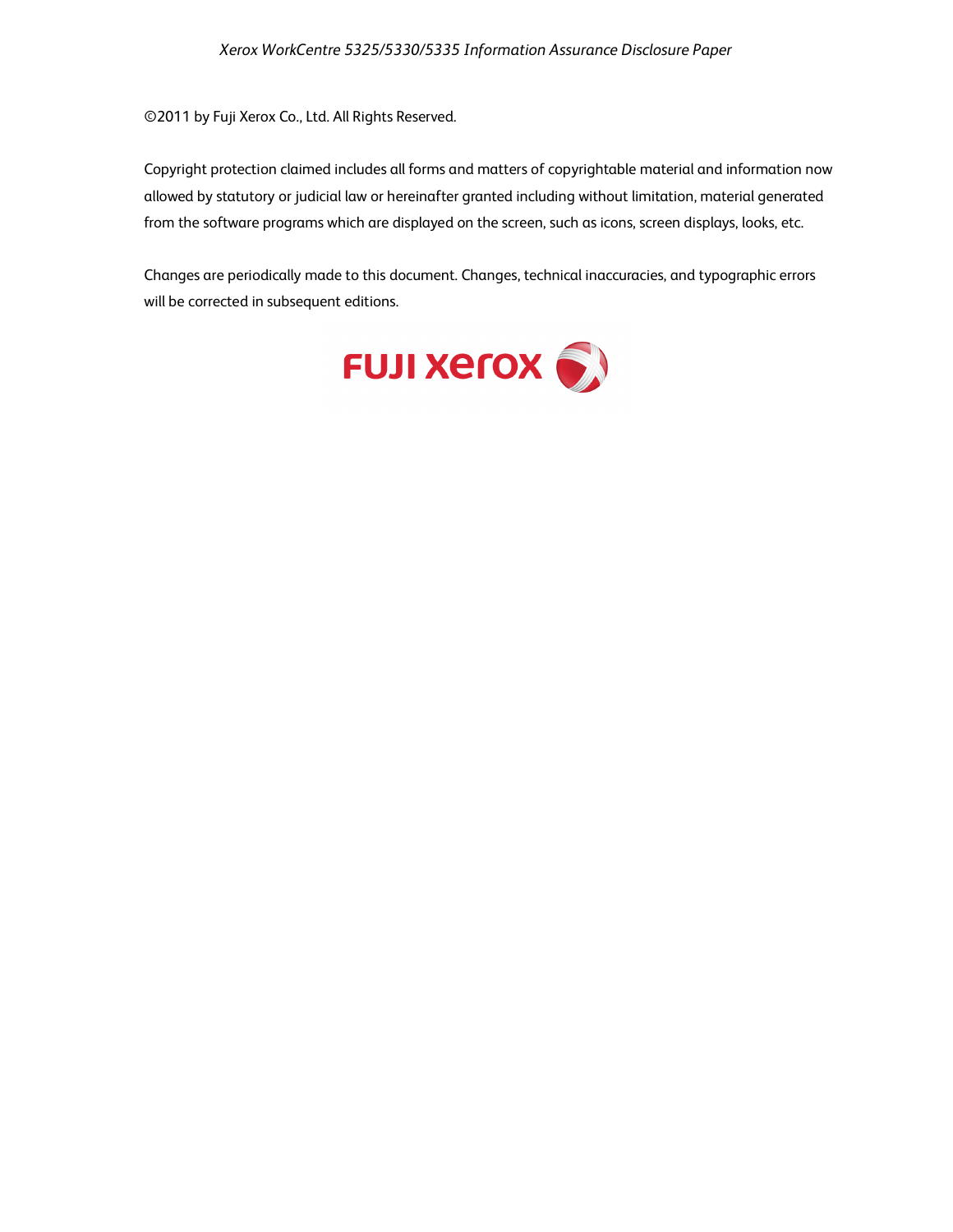# **Table of Contents**

| Section 1 |  |  |
|-----------|--|--|
| 1.1       |  |  |
| 1.2       |  |  |
| 1.3       |  |  |
| Section 2 |  |  |
| 2.1       |  |  |
| 2.1.1     |  |  |
| 2.1.2     |  |  |
| 2.1.3     |  |  |
| 2.1.4     |  |  |
| 2.1.5     |  |  |
| 2.1.6     |  |  |
| 2.2       |  |  |
| 2.3       |  |  |
| Section 3 |  |  |
| 3.1       |  |  |
| 3.1.1     |  |  |
| 3.1.2     |  |  |
| 3.1.3     |  |  |
| 3.1.4     |  |  |
| 3.1.5     |  |  |
| 3.2       |  |  |
| 3.2.1     |  |  |
| 3.2.2     |  |  |
| 3.3       |  |  |
| 3.3.1     |  |  |
| 3.3.2     |  |  |
| 3.3.3     |  |  |
| 3.3.4     |  |  |
| 3.3.5     |  |  |
| 3.4       |  |  |
| 3.4.1     |  |  |
| 3.5       |  |  |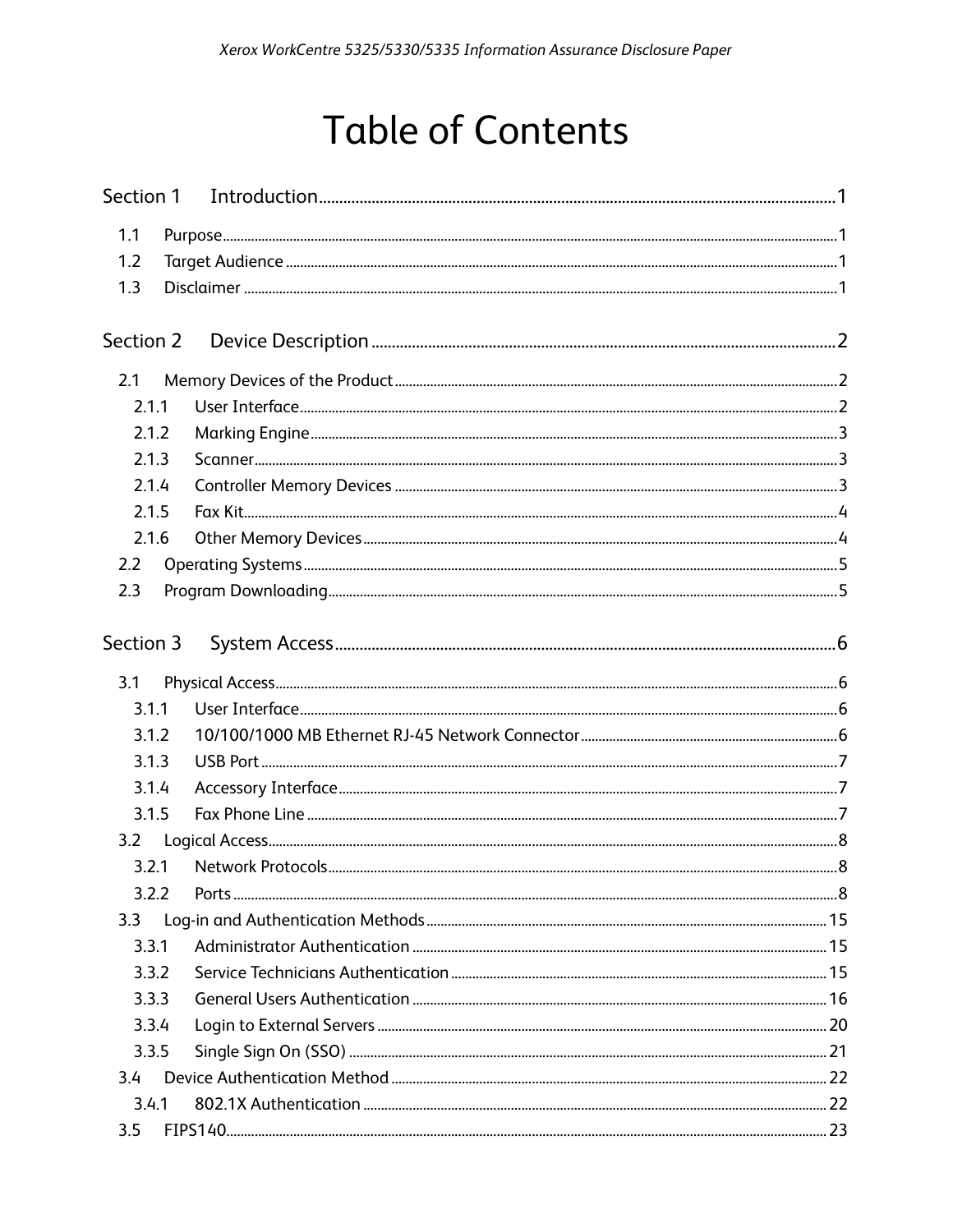| Section 4 |  |
|-----------|--|
| 4.1       |  |
| 4.1.1     |  |
| 4.1.2     |  |
| 4.1.3     |  |
| 4.2       |  |
| 4.2.1     |  |
| 4.2.2     |  |
| 4.2.3     |  |
|           |  |
| 4.3.1     |  |
| 4.3.2     |  |
| 4.3.3     |  |
| 4.3.4     |  |
| 4.3.5     |  |
| 4.3.6     |  |
| 4.4       |  |
| 4.5       |  |
| 4.5.1     |  |
| 4.5.2     |  |
| 4.5.3     |  |
| 4.5.4     |  |
|           |  |
| 4.6.1     |  |
| 4.6.2     |  |
| 4.6.3     |  |
| 4.7       |  |
| 4.7.1     |  |
| 4.7.2     |  |
| Section 5 |  |
| 5.1       |  |
| 5.1.1     |  |
| 5.1.2     |  |
| 5.2       |  |
| 5.2.1     |  |
| 5.2.2     |  |
| Section 6 |  |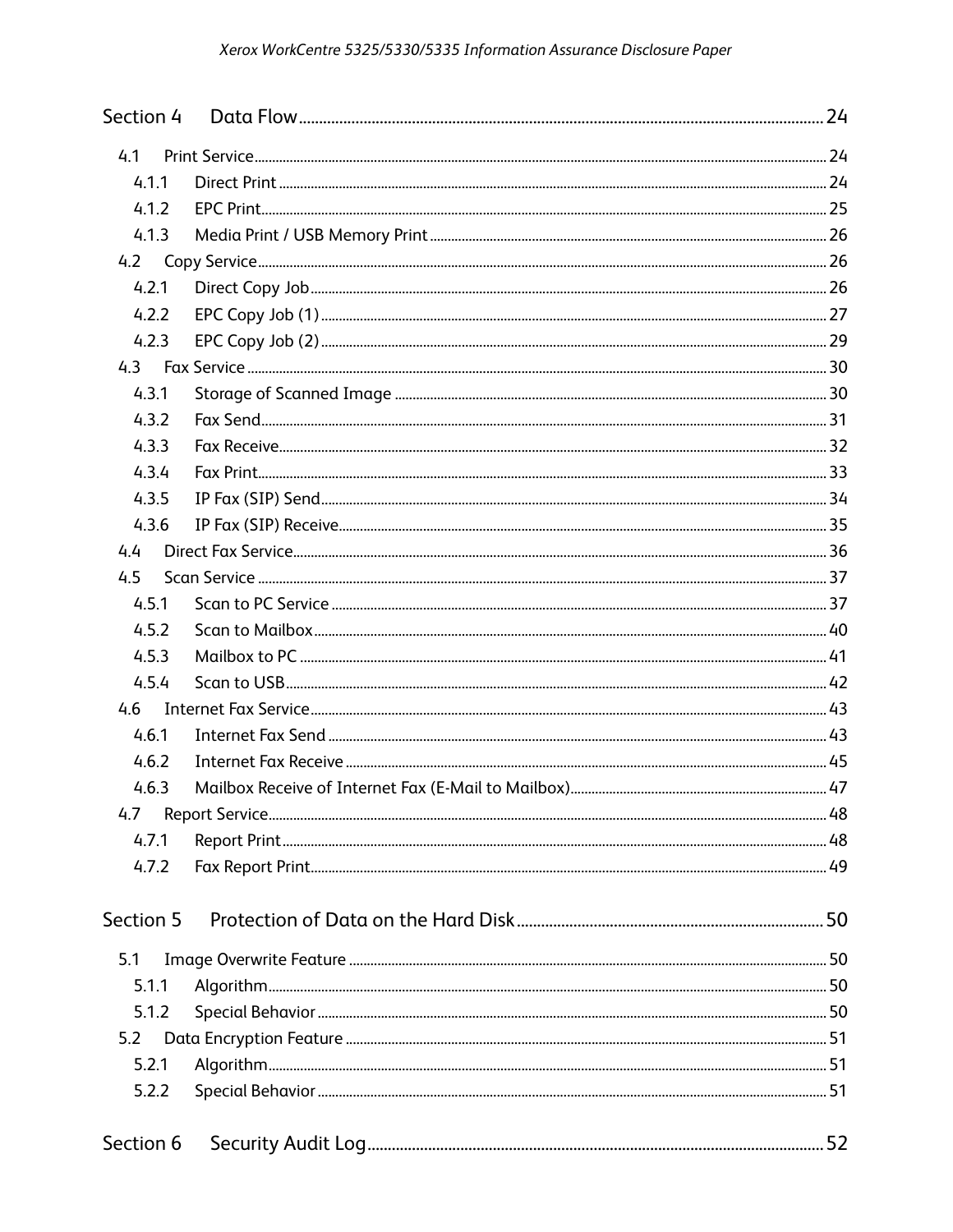| 7.2 |  |
|-----|--|
| 7.3 |  |
|     |  |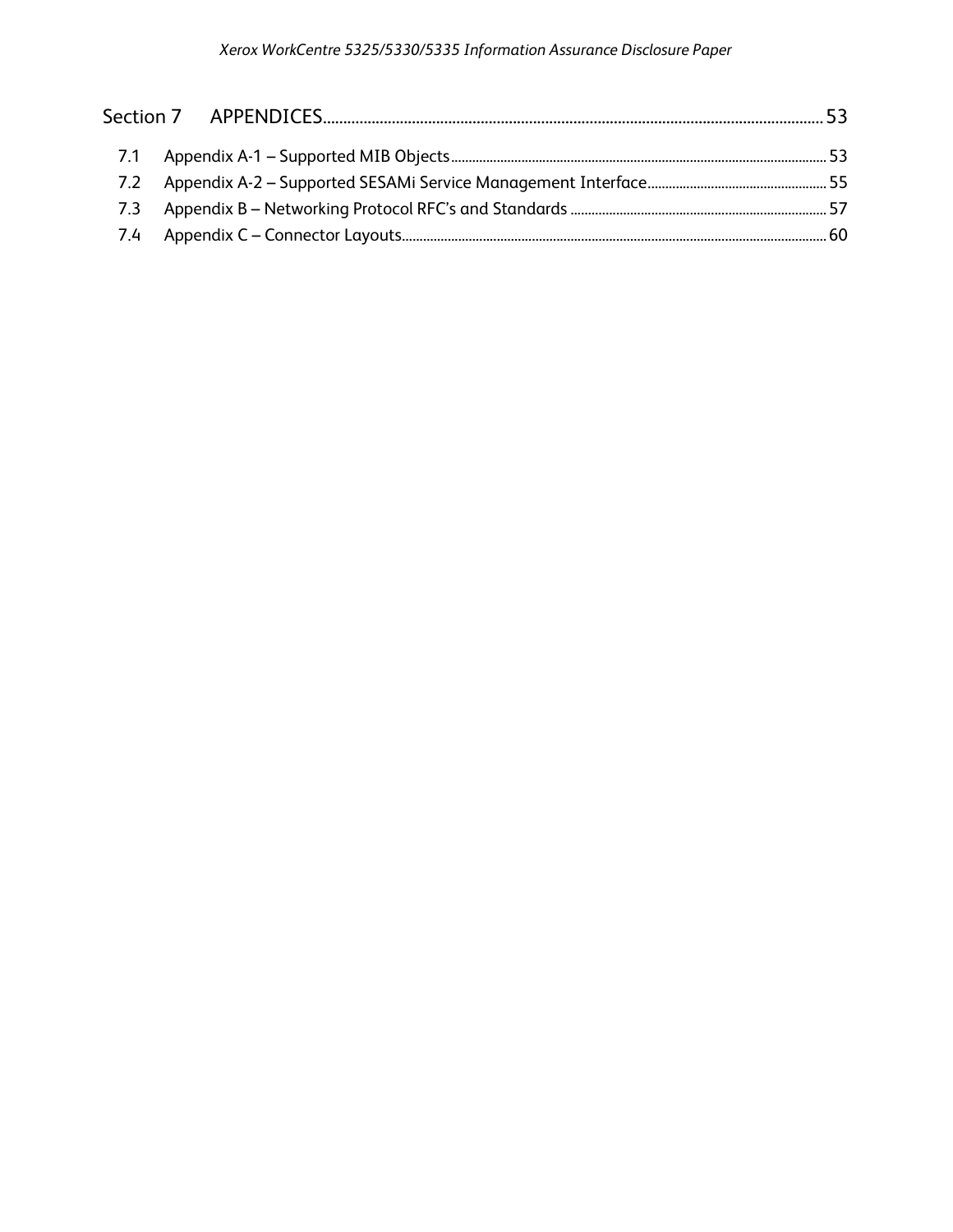# Section 1 Introduction

## 1.1 Purpose

The purpose of this document is to disclose information for the Xerox WorkCentre 5325/5330/5335 products (hereinafter called as "the product") with respect to device security. Device Security, for this paper, is defined as how image data is stored and transmitted, how the product behaves in a network environment, and how the product may be accessed both locally and remotely.

The purpose of this document is to inform Xerox customers of the design, functions, and features of the product with respect to Information Assurance (IA).

This document does not provide tutorial level information about security, connectivity, PDL's, or the product's features and functions. This information is readily available elsewhere. We assume that the reader has a working knowledge of these types of topics.

## 1.2 Target Audience

The target audience for this document is Xerox field personnel and customers concerned with IT security.

## 1.3 Disclaimer

The information in this document is accurate to the best knowledge of the authors, and is provided without warranty of any kind. In no event shall Fuji Xerox be liable for any damages whatsoever resulting from user's use or disregard of the information provided in this document including direct, indirect, incidental, consequential, loss of business profits or special damages, even if Fuji Xerox has been advised of the possibility of such damages.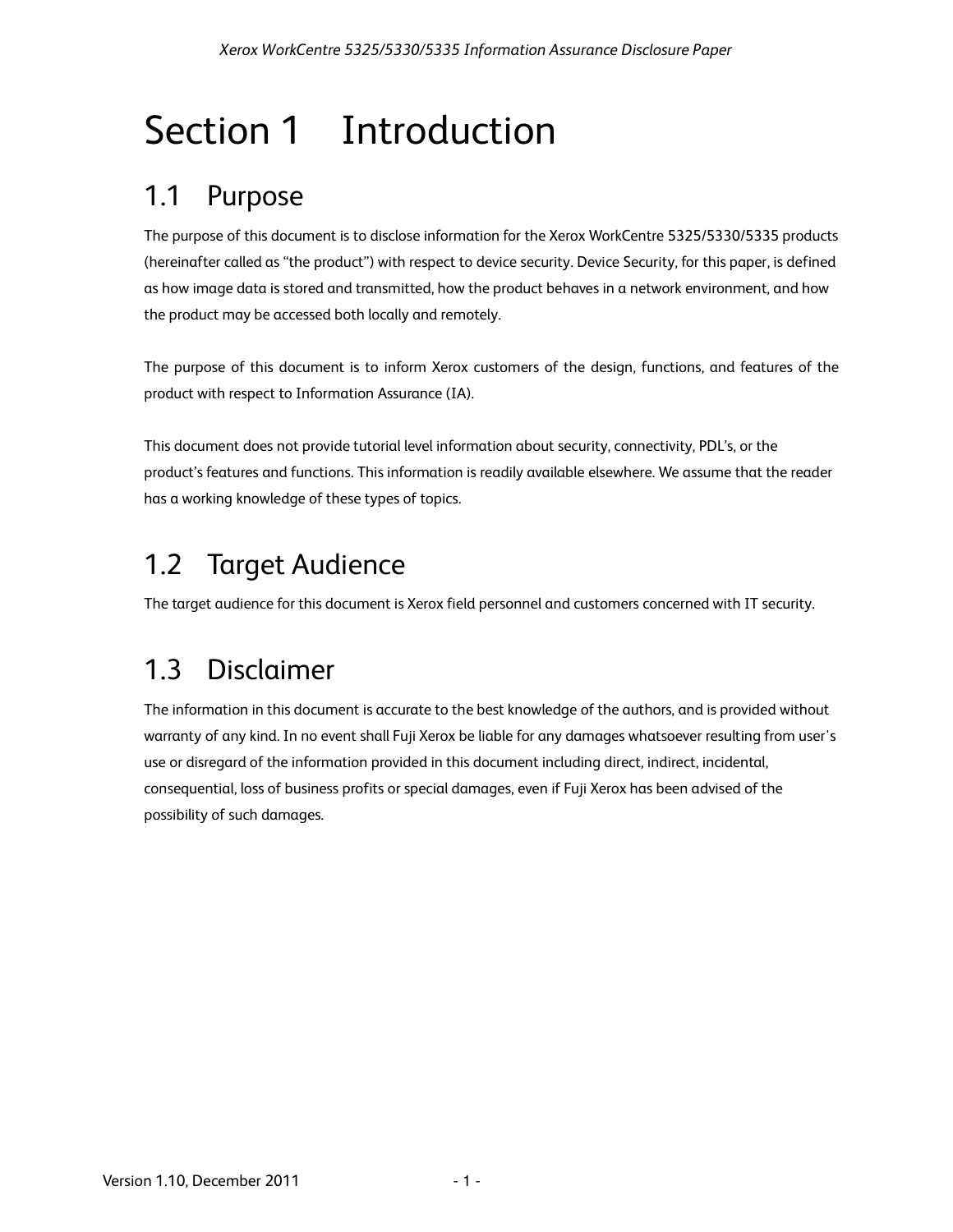# Section 2 Device Description

The product provides the copy and network printer functions and features, and consists of a controller module, marking engine and scanner.

In addition, the product also has an optional Fax kit, which adds a telephone modem and provides embedded Fax capabilities.

The following table lists the major elements of the product. CPS is Copier Printer Scanner.

| Configuration | <b>Marking</b><br>Engine | Scanner | <b>Controller</b> | <b>Fax Kit</b> |
|---------------|--------------------------|---------|-------------------|----------------|
| <b>CPS</b>    |                          |         |                   |                |

X: Included

## 2.1 Memory Devices of the Product

This section describes details of the memory devices that are contained within the product. The memory devices are shown below:



## 2.1.1 User Interface

User image data in the memory on Controller is accessible by using Image View Kit (Preview Thumbnail feature).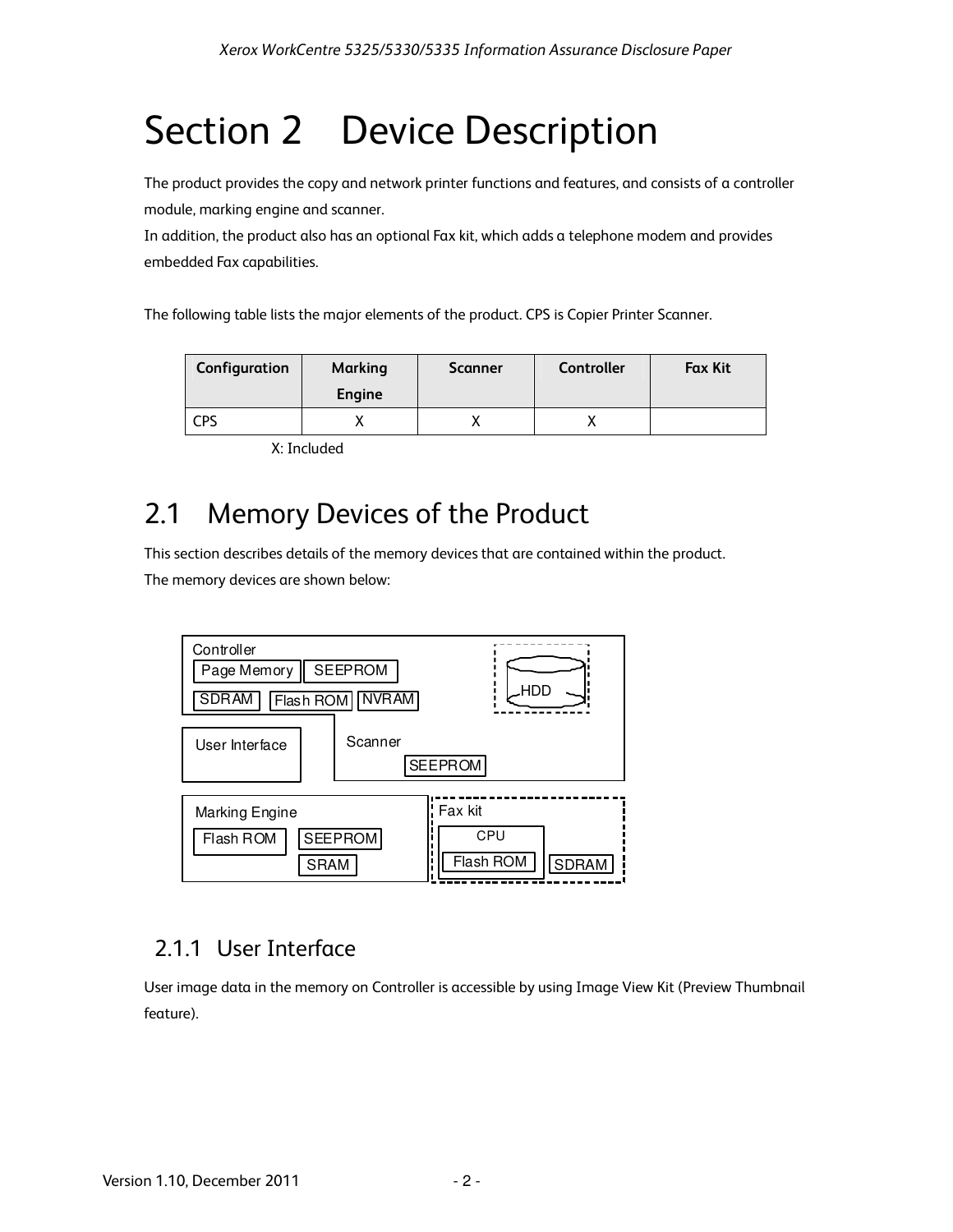## 2.1.2 Marking Engine

| <b>Name</b>  | <b>Purpose/Explanation</b>                                                      |  |
|--------------|---------------------------------------------------------------------------------|--|
| Flash ROM    | All operating system and application executable control code related to Marking |  |
|              | Engine resides here (e.g. boot loader, paper path, and xerographic).            |  |
| <b>SRAM</b>  | This is a Work RAM used to develop the program and parameters in the            |  |
| (Static RAM) | above-mentioned Flash ROM. No user data is stored in this memory.               |  |

## 2.1.3 Scanner

The scanner does not have its own control processor. The scanner attribute information is written in the SEEPROM and the control is performed by the controller.

| <b>Name</b>    | <b>Purpose/Explanation</b>                                                   |  |
|----------------|------------------------------------------------------------------------------|--|
| <b>SEEPROM</b> | This non-volatile memory has no user data stored in it.                      |  |
|                | This memory contains:                                                        |  |
|                | . Mode setting information on image processing and mechatronics control, and |  |
|                | data on the parts usage status associated with recycling.                    |  |

## 2.1.4 Controller Memory Devices

The details of the memory devices in the Controller are:

| <b>Name</b>  | <b>Purpose/Explanation</b>                                                       |
|--------------|----------------------------------------------------------------------------------|
| <b>SDRAM</b> | The executable software is loaded in this memory and is run. This memory is      |
|              | also used for temporary storage of user data such as data files and images. Such |
|              | data is not backed up and is lost when the power to the product is removed.      |
| Flash ROM    | This Flash memory contains the code necessary to boot the system, all            |
|              | executable code (operating system, PostScript interpreter, network protocols,    |
|              | document scheduler, etc.), and the installed fonts. A power-on self-test is      |
|              | performed and the bootstrap OS is loaded. This memory never contains any user    |
|              | data or document data.                                                           |
|              | Operating system and application executable control code resides here. All       |
|              | codes except for the code of boot loader is compressed and is extracted into     |
|              | DRAM to be executed. No user image data is stored in this memory.                |
| <b>NVRAM</b> | This non-volatile memory has no image data stored in it. User data such as       |
|              | system setting information, mailbox information, speed dial information, job     |
|              | memory, user management information, and various types of logs are recorded      |
|              | in it. The data is written in the memory after it is encrypted.                  |
| Controller   | This device contains numerous types of data including user data:                 |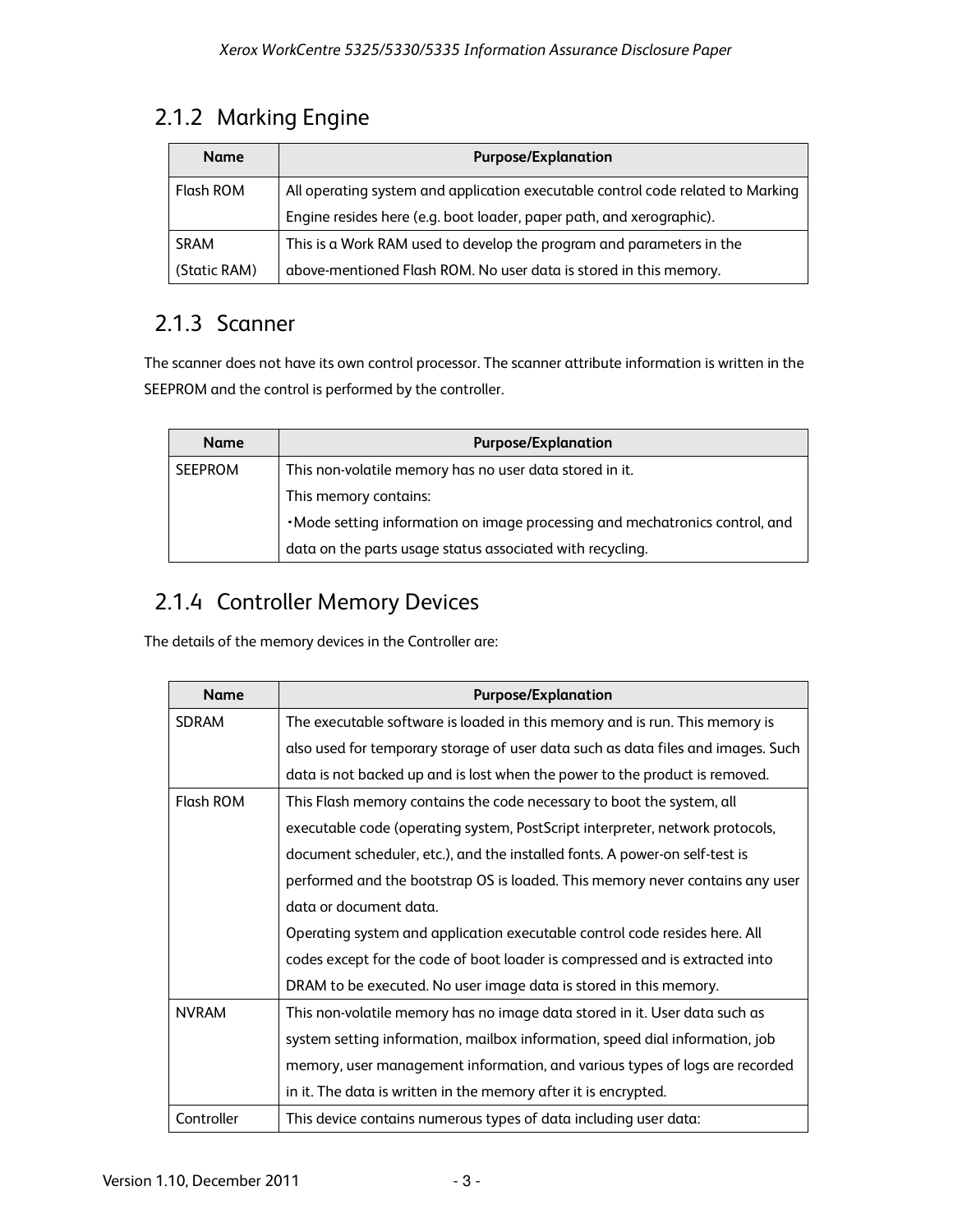| Hard disk       | 1) Data of the documents scanned in upon copying.                                 |
|-----------------|-----------------------------------------------------------------------------------|
|                 | 2) Data of spooled documents in PDL format from the network.                      |
|                 | 3) Data of the documents used in security print, sample print, and delayed-start  |
|                 | print.                                                                            |
|                 | 4) Data of the scanned-in documents                                               |
|                 | 5) Data of the Fax-sent / Fax-received documents                                  |
|                 | 6) Job logs.                                                                      |
|                 | 7) Downloaded fonts and forms.                                                    |
|                 | For the formatting of the hard disk, the file system included in VxWorks is used. |
|                 | The format, however, is not accessible even when the hard disk is connected to    |
|                 | PC. When a job is completed, its reference in the directory table is deleted but  |
|                 | the image data remains on the disk until overwritten by a subsequent job.         |
|                 | Image Overwrite feature enables an overwrite of the used data with                |
|                 | meaningless data. Also, Data Encryption feature enables a data encryption.        |
| Page Memory     | This is a volatile memory used to store image data temporarily.                   |
| <b>SEEP ROM</b> | This memory contains the system's setting information.                            |

## 2.1.5 Fax Kit

The Fax kit has its own control processor, and the Fax control software is executed from the Flash ROM.

| <b>Name</b> | <b>Purpose/Explanation</b>                                                  |
|-------------|-----------------------------------------------------------------------------|
| Flash ROM   | This memory contains "Fax control software". No user data is stored in this |
|             | memory.                                                                     |
| SDRAM       | This volatile memory stores "control data required to execute Fax control   |
|             | software" and "user data" temporarily.                                      |

## 2.1.6 Other Memory Devices

The product has other memory devices, but such devices are used solely as accessory devices that control

I/O of paper. Examples of this distributed control are:

・Finisher, DADF, Duplex, and Tray Module

No user data is stored in any of these memory devices.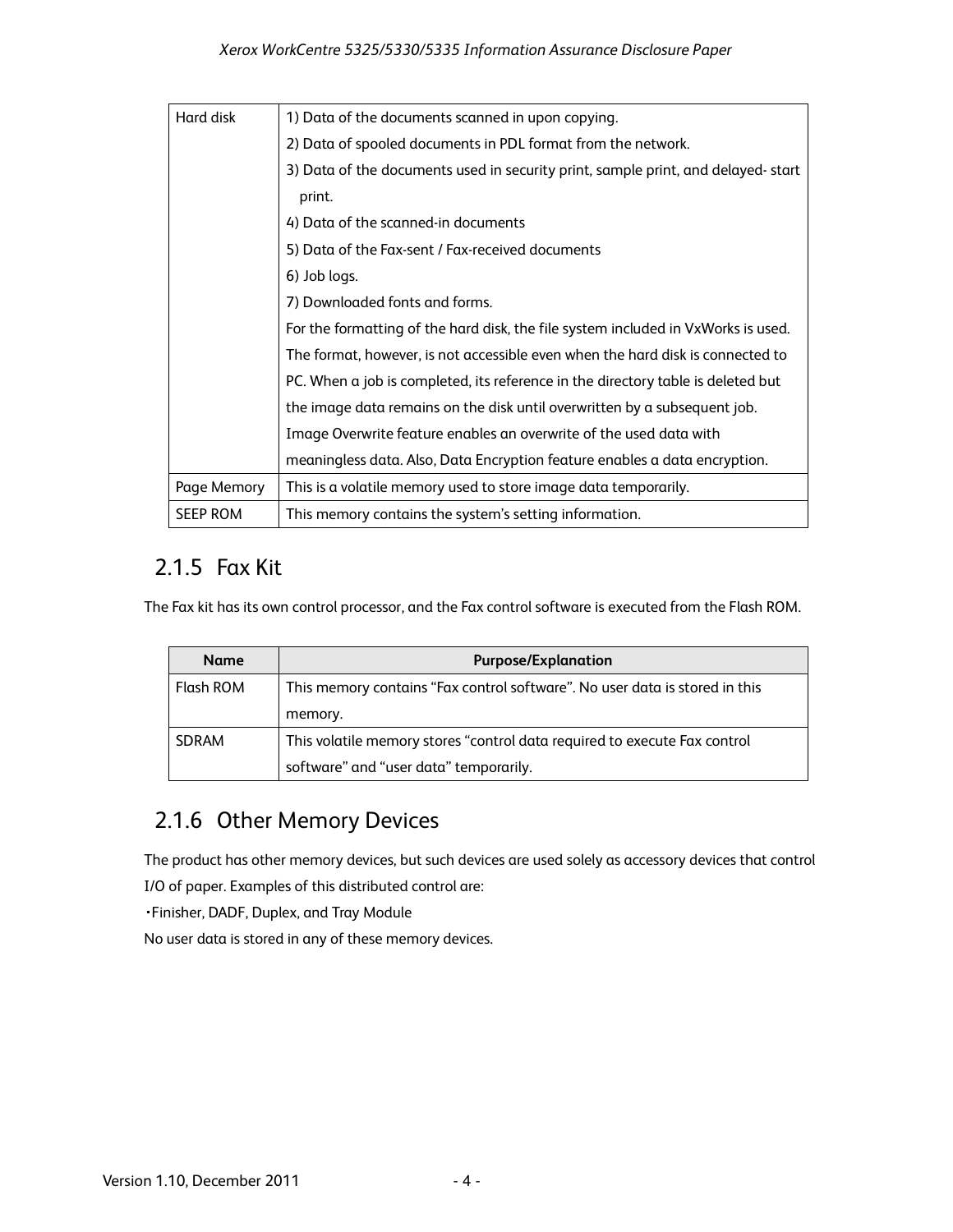## 2.2 Operating Systems

The Marking Engines for the product contains the HI7000/4 operating system. These systems have no networking capability.

The Controller uses the VxWorks realtime operating system. Typical Unix functions such as Rsh, telnet and Finger do not operate under the OS.

User must note that the VxWorks operating system is not accessible. All logons to the product are to application software and not to the VxWorks OS. Hence the VxWorks OS is not accessible to the user.

## 2.3 Program Downloading

The programs stored in the Flash ROM listed below are downloadable from external sources.

- Controller
- Marking Engine
- Scanner
- Document Feeder
- Fax module (including added ports)
- Finisher (Option for processing printed paper. No description on Finisher is provided in this document because user's image data will not be stored in it.)
- High capacity feeder(No description on High capacity feeder is provided in this document because user's image data will not be stored in it.)

This program-downloading function can be disabled by a key operator from the local UI.

The header part of file is checked using software to identify whether the download file is legitimate.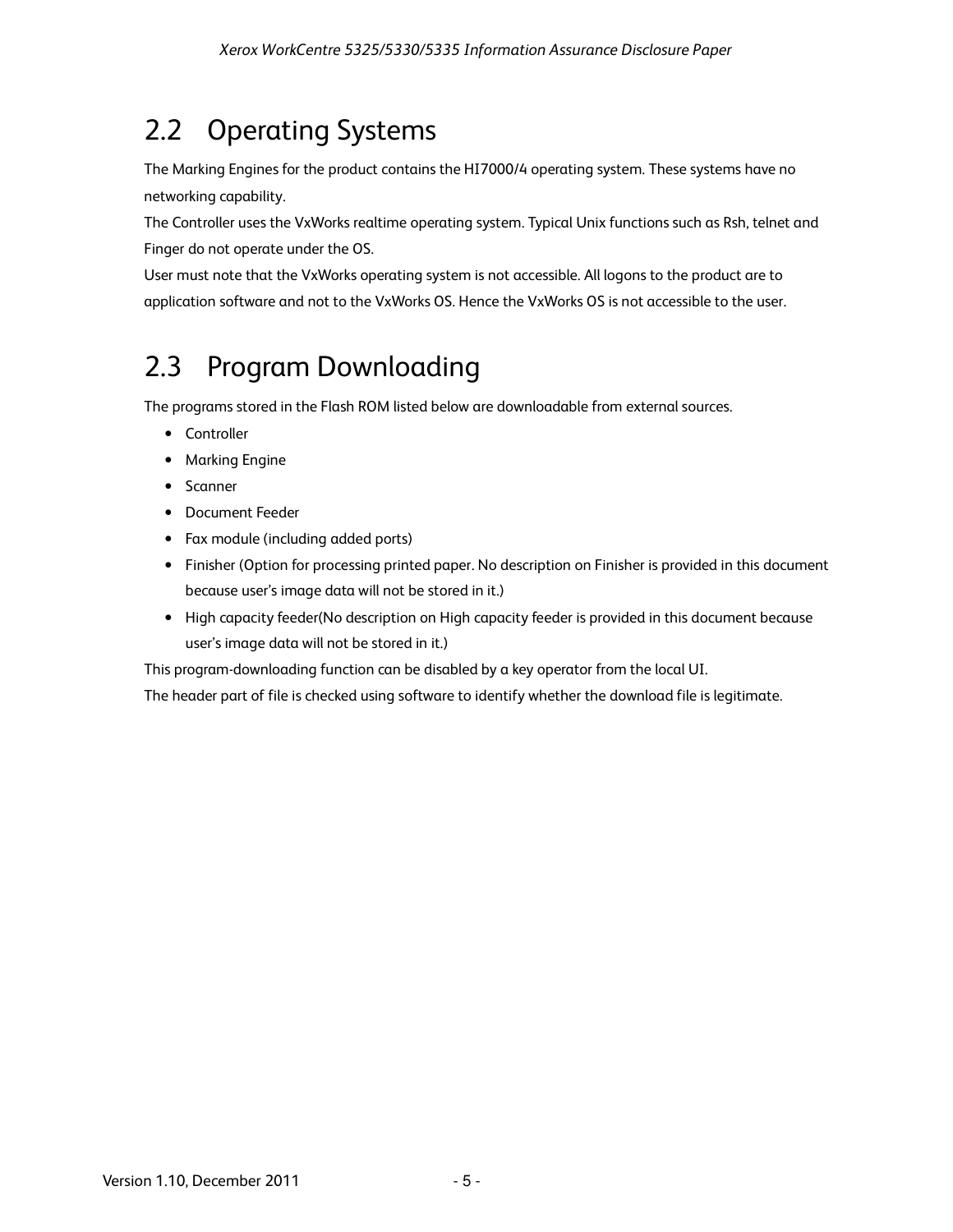# Section 3 System Access

## 3.1 Physical Access

There are a variety of methods to physically access the system. To compromise the system, a person must be local to the device. Remote (logical) access is discussed in the next section.

## 3.1.1 User Interface

The User Interface is the control panel on the front of the device. From the UI, a user can:

- access to setup menus of Common, Copy, Print, Mail, Network, Fax, Mailbox, etc
- create his/her own Mailbox and Address Book
- access to setup menus of Auditron
- change the setting on Key Operator Tools

An ID and password required to enter Key Operator Tools mode are stored in the Controller NVM.

## 3.1.2 10/100/1000 MB Ethernet RJ-45 Network Connector

This is the standard network connector, and allows access to the connectivity stacks and open ports described in the next section. This connector conforms to IEEE Ethernet 802.3 standards.

## 3.1.2.1 Network Scan feature (1)

The product has a memory called Mailbox, to store the scanned-in data and the Fax/Internet Fax received data. Password can be assigned to Mailbox, and Mailbox is accessible only by a person who assigned the password and a person who is notified of the password; he/she can retrieve the image data in the Mailbox from the client PC via LAN. On the PC, installed Scanner Driver decodes the retrieved data to image.

## 3.1.2.2 Network Scan feature (2)

This is a feature to transfer the scanned-in data directly to the server on the LAN. The image data is directly converted into the specified format and sent.

Scanned-in image is generated by the device firmware. It is difficult to modify the firmware to add a virus. Also, since the Fax-received document is in the image stream received by the Fax protocol, it is difficult to implant a virus. Although image is received in TIFF file for Internet-Fax, since the received image is once converted into the internal format, image conversion error occurs if a virus is implanted in the image.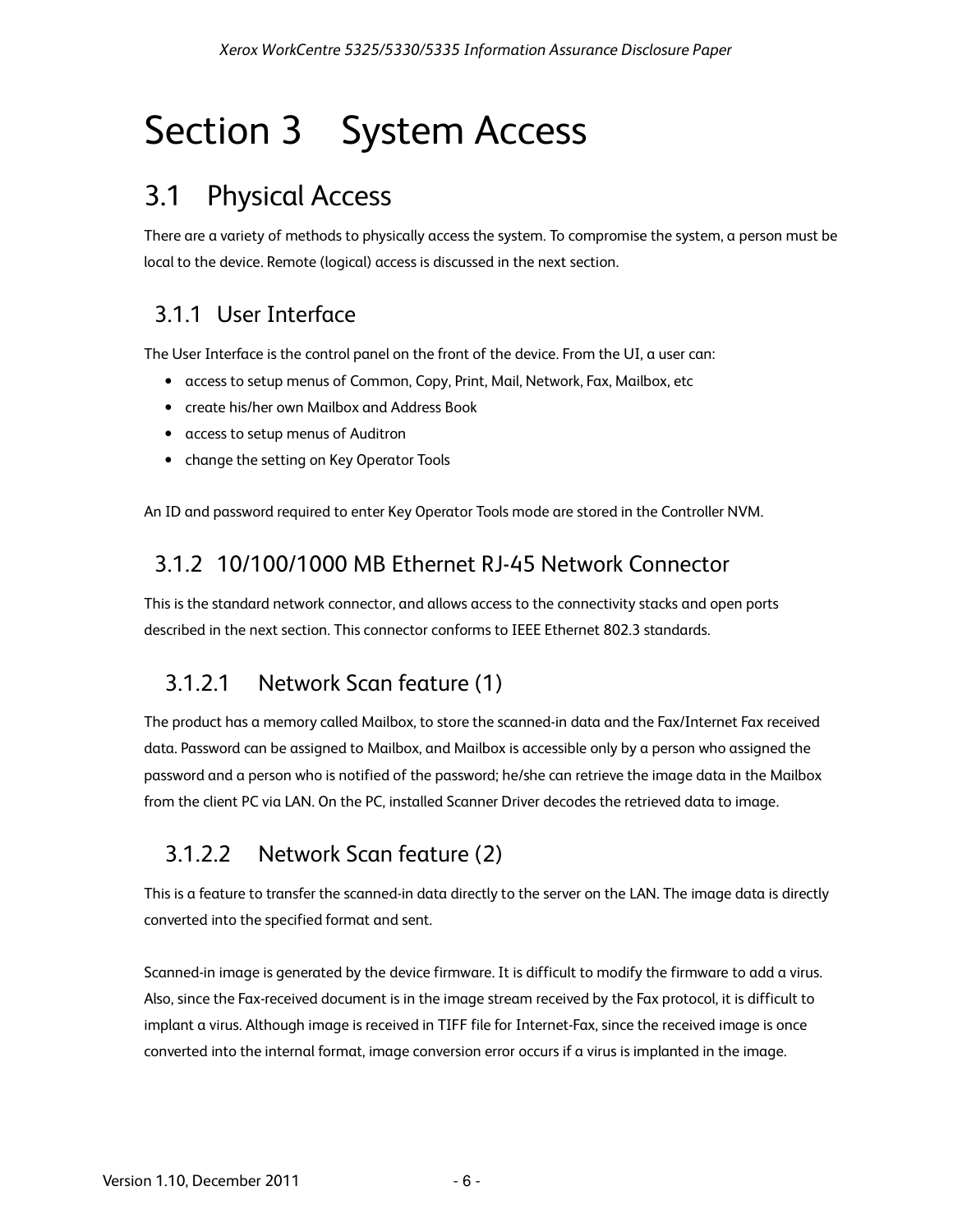## 3.1.3 USB Port

#### USB2.0 port for maintenance

The USB2.0 port is the USB target connector provided to perform maintenance. This port is on the standard controller board; the firmware is downloaded using this port. The Fuji Xerox unique protocol is used for maintenance. From this port, software can be downloaded and diagnostics can be performed. No image data and document data is accessible through this port.

#### USB2.0 Port for printer

The USB2.0 port is the USB target connector used to print files via direct connection. The received data is processed by imaging software on the product.

#### USB2.0 Port (option)

The USB 2.0 port is used for Digital Camera Print with media reader connected, USB Memory Print / ScanToUSB with USB memory connected, and for connection with IC card reader. Note that this port may be disabled due to the status of the setting.

## 3.1.4 Accessory Interface

This port is used to connect optional equipment to control usage of the product. A typical application is a coin-operated device where a user must deposit money to enable the product to perform copying. The information available via the Accessory Interface is limited to information on copied sheets delivered to the finisher or output tray. No image job or document data is accessible through this port except for the counter data.

## 3.1.5 Fax Phone Line

The product does not provide a function to access the network via the Fax Phone Line.

Also on the Direct Fax \*, the data passed from the client PC is only the compressed image data and destination information. Since any data other than image information (such as a virus, security code, and control code that directly access the network) is abandoned at this stage, such data is never sent from the network to Fax Phone Line.

\* From the client PC that is connected to the LAN, normal print data with the destination number is sent to the product via the Ethernet. This print data is converted into image and encoded in Fax format, and sent to the Fax kit with the destination information.

Even when the product is accessed by a data communication equipment or the product accesses it, the product immediately ends the call without being connected properly, since the product can implement only Fax communication protocols but not data communication protocols. Thus, there is no mechanism to access the network via the telephone line.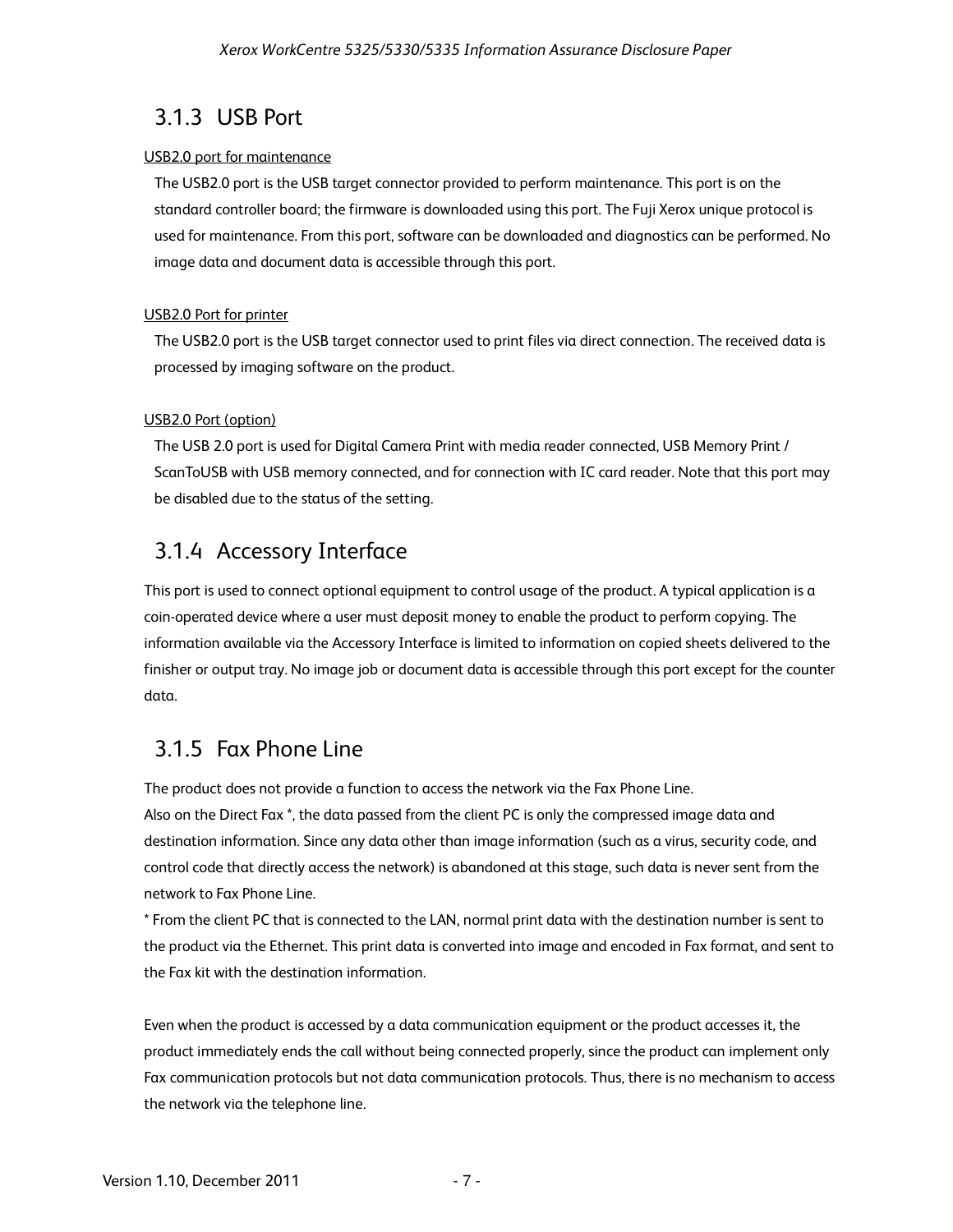Fuji Xerox certifies that it is not aware of any method by which a user can access the network via the Fax telephone line, which is connected to the product.

## 3.2 Logical Access

## 3.2.1 Network Protocols

The network protocols supported by the product are IP (IPv4/IPv6), BOOTP, DHCP, IPX, Apple Talk, SNMP (v1/v2c/v3), NETBEUI/NETBIOS, SMTP, SSDP, SNTP, HTTP, Kerberos, LDAP, SLP v1, IPP, LPR, and so on. These protocol specifications are implemented based on standard specifications such as RFC issued by IETF.

## 3.2.2 Ports

A number of TCP/IP and UDP/IP ports exist. The following table summarizes all ports that can be opened, and subsequent sections discuss each port in detail for when the product uses them.

| Port# | <b>Type</b>    | Service name                        |
|-------|----------------|-------------------------------------|
| 20    | <b>TCP</b>     | FTP<br>- Client -                   |
| 21    | <b>TCP</b>     | FTP data - Client -                 |
| 25    | <b>TCP</b>     | <b>SMTP</b>                         |
| 53    | <b>TCP/UDP</b> | <b>DNS</b><br>- Client -            |
| 67    | <b>UDP</b>     | BOOTP/DHCP - Client -               |
| 80    | <b>TCP</b>     | HTTP(CWIS)                          |
| 80    | <b>TCP</b>     | HTTP(UPnP Discovery)                |
| 80    | <b>TCP</b>     | HTTP(WSD)                           |
| 80    | <b>TCP</b>     | HTTP(WebDAV)                        |
| 80    | <b>TCP</b>     | HTTP(IPP added port)                |
| 88    | <b>UDP</b>     | Kerberos - Client -                 |
| 110   | <b>TCP</b>     | POP <sub>3</sub><br>- Client -      |
| 123   | <b>UDP</b>     | <b>SNTP</b><br>- Client -           |
| 137   | <b>UDP</b>     | <b>NETBIOS</b><br>-Name Service     |
| 138   | <b>UDP</b>     | <b>NETBIOS</b><br>-Datagram Service |
| 139   | <b>TCP</b>     | <b>NETBIOS</b>                      |
| 161   | <b>UDP</b>     | <b>SNMP</b>                         |
| 162   | <b>UDP</b>     | <b>SNMP</b> trap                    |
| 389   | <b>TCP</b>     | LDAP - Client -                     |
| 427   | <b>TCP/UDP</b> | <b>SLP</b>                          |
| 443   | <b>TCP</b>     | HTTPS(CWIS)                         |
| 443   | <b>TCP</b>     | HTTPS(IPP)                          |
| 443   | <b>TCP</b>     | HTTPS(WebDAV)                       |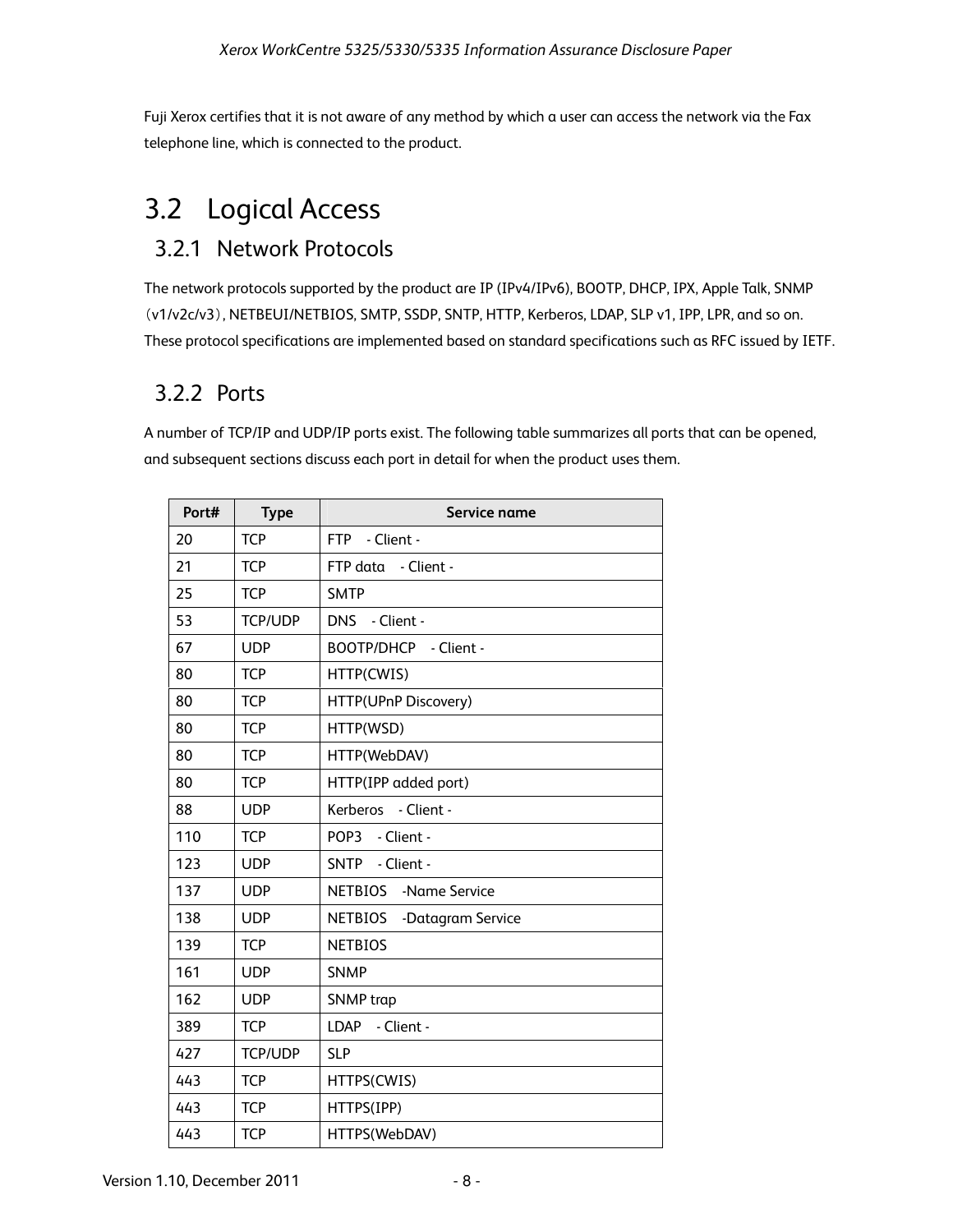| 443   | <b>TCP</b> | HTTPS(Authentication Agent)                  |
|-------|------------|----------------------------------------------|
| 445   | <b>TCP</b> | <b>Direct Hosting</b>                        |
| 465   | <b>TCP</b> | SMTPS - Client -                             |
| 500   | <b>UDP</b> | <b>ISAKMP</b>                                |
| 515   | <b>TCP</b> | <b>LPR</b>                                   |
| 524   | <b>TCP</b> | NetWare NCP - Client -                       |
| 547   | <b>UDP</b> | DHCPv6 - Client -                            |
| 631   | <b>TCP</b> | <b>TPP</b>                                   |
| 636   | <b>TCP</b> | <b>LDAPS</b><br>- Client -                   |
| 1824  | <b>TCP</b> | HTTPS(OffBox Validation) - Client -          |
| 1824  | <b>TCP</b> | Xerox Secure Access - Client-                |
| 1900  | <b>UDP</b> | <b>SSDP</b>                                  |
| 5004  | <b>UDP</b> | Listener port for RTP communication          |
| 5005  |            |                                              |
| 5353  | <b>UDP</b> | <b>mDNS</b>                                  |
| 9100  | <b>TCP</b> | raw IP                                       |
| 15000 | <b>TCP</b> | Loopback port for the control of SMTP server |
| 15010 | <b>UDP</b> | Loopback port for RTP communication control  |
| 15011 |            |                                              |
| 20001 | <b>TCP</b> | Loopback port for HTTP Server                |
| 1024- | <b>TCP</b> | NetWare, SLP                                 |

"- Client -": The port is not open on the controller all of the time but will open only at time of accessing the remote server.

## 3.2.2.1 Ports 20, 21: FTP

This port is not open all of the time. This port is open only when sending image data to the FTP server to perform ScanToFTP and MailboxToFTP functions, or when accessing the FTP server to search for Scan Job Flow Sheets (i.e. Scan job Flow Sheets). In other cases, no FTP connections are accepted on these or any other ports.

## 3.2.2.2 Port 25: SMTP

This port enables Internet Fax feature and E-mail Print feature, and is open all of the time when the receive protocol is set to SMTP. Also, this port is open when sending image or message to SMTP server in Internet Fax, Scan to E-mail, or Email Alert feature. When "SMTP Authentication" is set, authentication to the server is performed. In such case, a password is sent in plain text or as encrypted according to the information notified by the server. A key operator can change the port number from CentreWare Internet Services.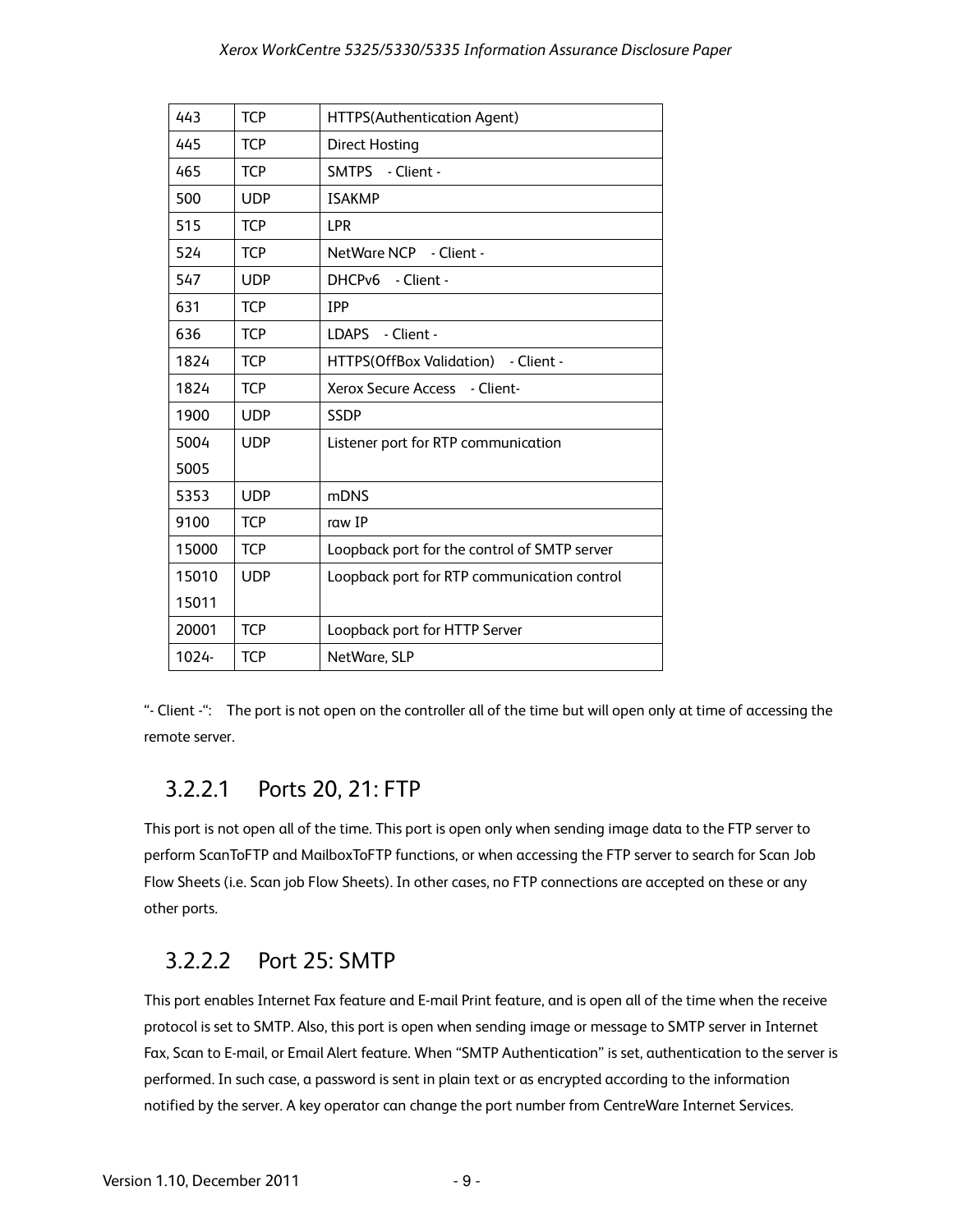## 3.2.2.3 Port 53: DNS

This port is used for DNS. This port is used for name queries to the DNS server (stub resolver) when the product accesses the device designated by the device name. This port is also used to register device names in DNS server (authoritative server) to update the DNS dynamically. A key operator can disable only DNS dynamic update service from CentreWare Internet Services.

## 3.2.2.4 Port 67: DHCP

This port is used only when performing DHCP, and is not open all of the time. To permanently close this port, DHCP must be explicitly disabled. This is done via the Local User Interface or CentreWare Internet Services by a key operator.

## 3.2.2.5 Port 80: HTTP (CWIS)

This port is used to access embedded web pages through browser. The port number can be changed from CentreWare Internet Services by a key operator.

The embedded web pages are used for the following purposes:

- to give information on device status to users.
- to enable confirmation of the job logs and job queue in the device, and operation of the jobs.
- to allow users to download print ready files and program Scan Job Flow Sheets.
- to enable management of Mailboxes and operation on the documents in Mailboxes.
- to enable import/export of Address Book and import of device certificate.
- to allow remote administration of the device. User may view the properties but not change them without logging into the product with key operator privileges. When authentication of the key operator fails for the specified number of times consecutively, rebooting of the entire product is required.

A read/write of partial system setting information is possible through the unique protocols on the HTTP port.

The HTTP server can only host the web pages in the device, but cannot substitute for the proxy server. Through HTTP, the file system of the product cannot be accessed directly.

The embedded HTTP server is a product of Xerox.

A key operator can disable this service (and the port) via Local User Interface or from CentreWare Internet Services.

## 3.2.2.6 Port 80: HTTP (UPnP Discovery)

This port provides the discovery feature using SSDP. The port number is configurable, and a key operator can disable this service (and the port) via local UI or from CentreWare Internet Services.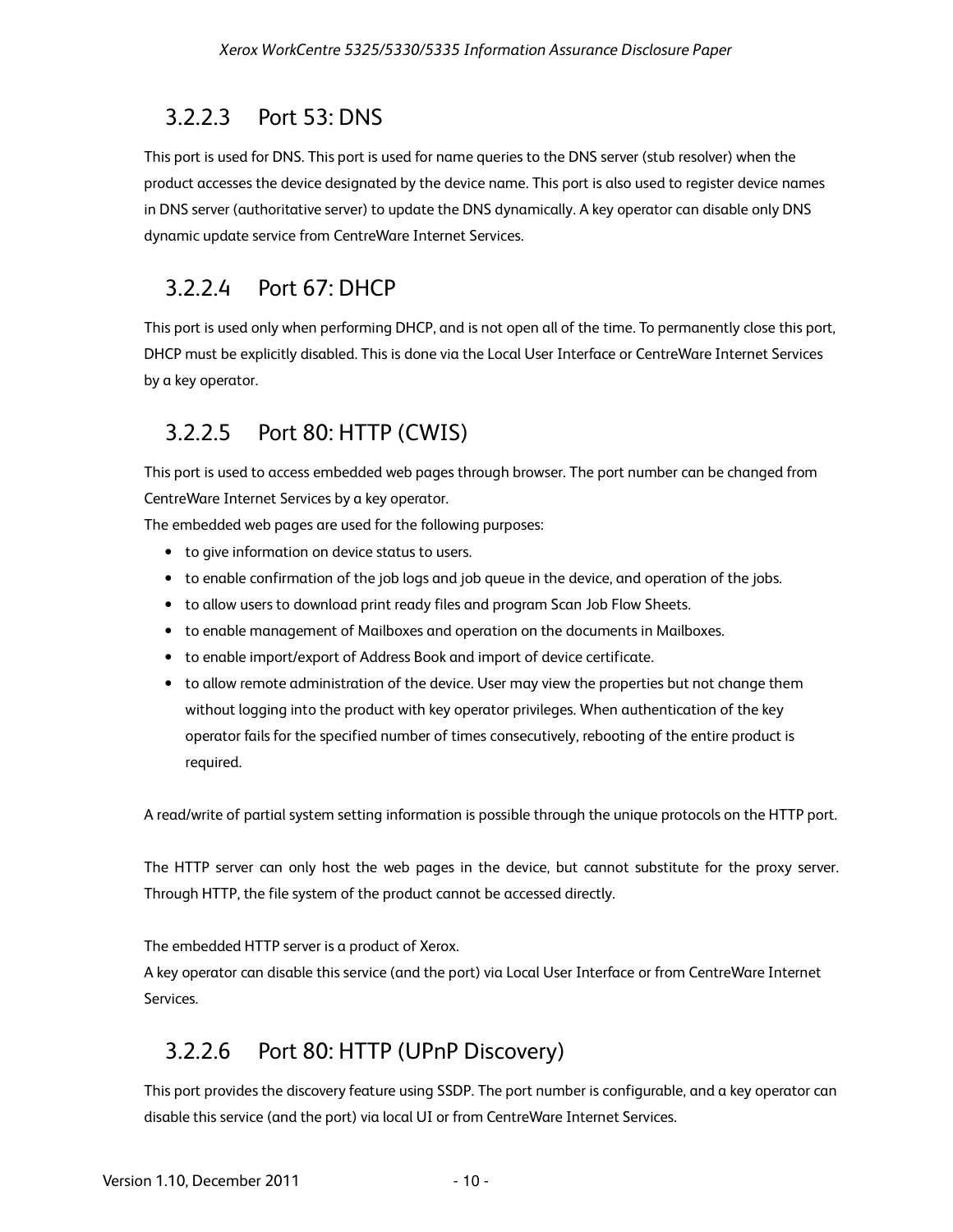## 3.2.2.7 Port 80: HTTP (SESAMi Manager)

The port number is configurable, and a key operator can change the port number via local UI, CentreWare Internet Services, or SSMI. Also, a key operator can disable this service via local UI, CentreWare Internet Services, or SSMI.

Port 80 operates as a HTTP server for SSMI. Port 443 operates as a secure channel for SSMI, and supports SSLv3 and TLSv1. When SSL is enabled, HTTP connections to SSMI are redirected to HTTPS. Since communication through port 443 is encrypted, interception on the network can be avoided.

## 3.2.2.8 Port 80: HTTP (WebDAV)

This port is a WebDAV server port that supports features to access Mailbox. The port number is configurable, and a key operator can disable this service (and the port) via local UI or from CentreWare Internet Services.

## 3.2.2.9 Port 88: Kerberos

The product employs Kerberos client function that is used to access this product from Local UI. The product supports Kerberos V5 and uses CBC (Cipher Block Changing) of DES (Data Encryption Standard). The Kerberos code is not used for document encryption.

The authentication data of the user permitted by the product is set in the Kerberos server, and address information and realm information of the Kerberos server used by the product is set in the Controller NVRAM.

The following show the difference from the standard Kerberos packaging.

1) Ticket cache

In the product, tickets are stored only in a memory, and are deleted automatically by a user log-off or an automatic log-off due to time-out. When power is turned off during log-on, the tickets will be deleted. 2) Validity of the ticket

In the product, only the initial ticket is obtained; authentication is considered as successful when the initial ticket is obtained. Thus, invalidation of the initial ticket is not judged.

## 3.2.2.10 Port 110: POP3

This port enables Internet Fax feature and E-mail Print feature, and is open at the specified intervals set when receive protocol is set to POP3. Also, when "POP Before SMTP" is set, POP access is always performed before sending data such as image to the SMTP server. Usually the POP User ID and the password are sent in plain text, but the password is encrypted to be sent when "APOP authentication" is selected. A key operator can change the port number from CentreWare Internet Services.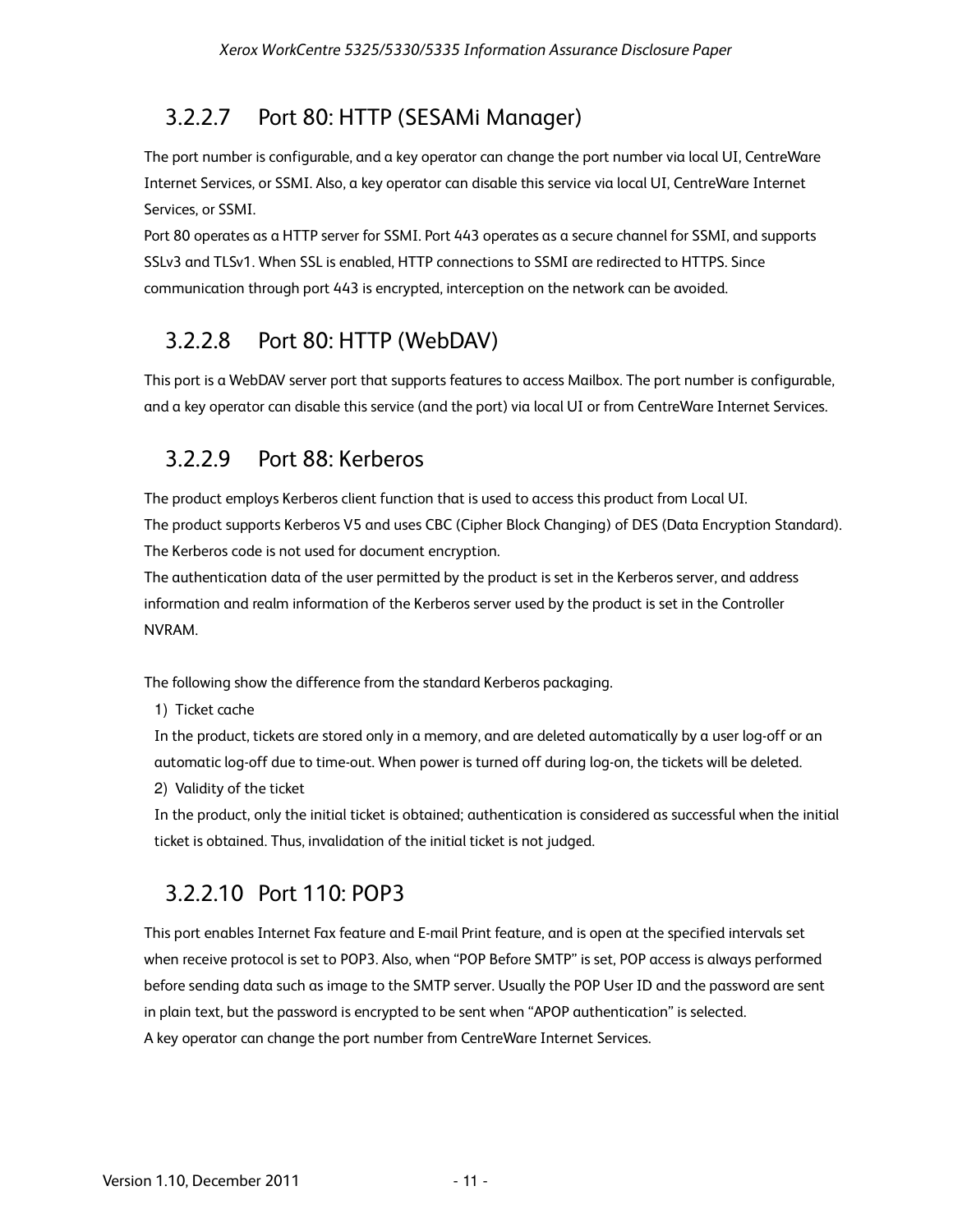### 3.2.2.11 Port 123: SNTP

This port is used to access the server at the specified intervals when time synchronization with the external time is set on the Local User Interface. The setting can be changed by a key operator.

### 3.2.2.12 Ports 137, 138, 139, 445: NETBIOS

Port 137 is the standard NetBIOS Name Service port and mainly used by WINS. Port 138 supports the CIFS browsing protocol. Port 139 is the standard NetBIOS Session port and is open all of the time for printing. Port 445 is a standard direct host port and is used for communication using SMB protocol that does not use NetBIOS over TCP. A key operator can disable each of the 4 ports via Local User Interface or from CentreWare Internet Services. To use the SMB feature for Scan, all of the above ports need to be available. For Scan, image is sent to Port 139 or Port 445, both of which are on the remote server.

### 3.2.2.13 Ports 161, 162: SNMP

These ports support the SNMPv1, SNMPv2c, and SNMPv3 protocols. SNMPv1 and SNMPv2 control access to device's MIB information by using write community string and read community string. Since these community strings are transmitted on network in plain text, users should note that the community strings can be read if packets are dumped. Fuji Xerox recommends that the customer changes the community string from the default upon product installation. To solve the above problem, for SNMPv3, packets on network are authenticated and encrypted, which realizes safe access. Therefore, users who place importance on security should use SNMPv3. A key operator can set enable/disable of the SNMP from the local UI or CentreWare Internet Services.

### 3.2.2.14 Port 389: LDAP

This is the standard LDAP port used for Address Book queries in LDAP authentication and the Scan to Email feature.

## 3.2.2.15 Port 427: SLP

In the product, this port is used to search the NetWare server on the network, on the IP protocol. This function operates only when the NetWare print function is set to be used on the IP protocol.

## 3.2.2.16 Port 443: HTTPS

This port operates as a secure channel for HTTP server, and supports SSLv3 and TLSv1. When SSL is enabled, HTTP connections to CentreWare Internet Services are redirected to HTTPS. Since communication through this port is encrypted, interception on the network can be avoided. A key operator can change the port number and/or disable the port via local UI or from CentreWare Internet Services.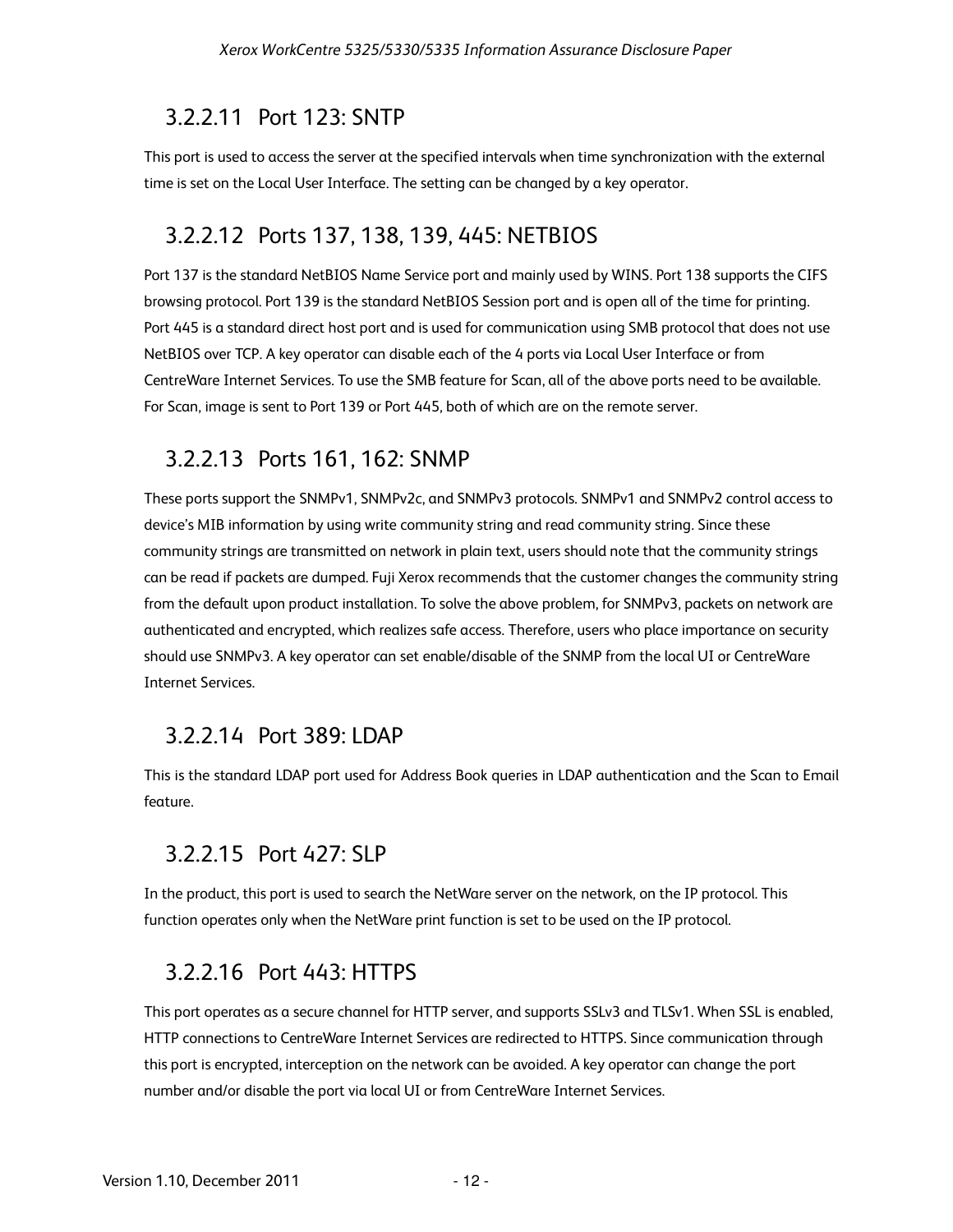## 3.2.2.17 Port 443: HTTPS (IPP)

This port operates as a secure channel for internet print protocol, and supports SSLv3 and TLSv1. Since communication through this port is encrypted, interception on the network can be avoided. A key operator can change the port number and/or disable the port via local UI or from CentreWare Internet Services.

## 3.2.2.18 Port 443: HTTPS (WebDAV)

This port operates as a secure channel for Web DAV server, and supports SSLv3 and TLSv1. When SSL is enabled, HTTP connections to WebDAV server are redirected to HTTPS. Since communication through this port is encrypted, interception on the network can be avoided. The port number is configurable, and a key operator can disable this service (and the port) via local UI or from CentreWare Internet Services.

## 3.2.2.19 Ports 80, 443: HTTPS (Authentication Agent ASC)

These are used as the destination ports when the product communicates to ApeosWare Authentication Agent (AWAA). Protocol and port number can be changed from AWAA by the system administrator (of AWAA) and cannot be changed from local UI or CentreWare Internet Services.

## 3.2.2.20 Port 465, SMTPS

This is the secure channel port used to access the SMTP server using SMTPS (SMTP over SSL) for Scan to Email, Internet Fax Send, and Email Alert.

## 3.2.2.21 Port 500: ISAKMP

This port is used for IKE in order to establish an IPSec SA (Security Association), and is open all of the time for IKE communication. When the product communicates to an external device as a client, the port number of the product and that of the external device are both 500. A key operator can disable IPSec via local UI or from CentreWare Internet Services.

## 3.2.2.22 Port 515: LPR

This is the standard LPR printing port, which only supports IP printing. The port number is configurable and a key operator can disable this service (and the port) via Local User Interface or from CentreWare Internet Services.

## 3.2.2.23 Port 524: NetWare NCP

This is a port on the NetWare server side, and is used to provide print service through IP connection to NetWare server. After connection, the port is used until the power is turned off. The port number cannot be changed. A key operator can disable the service via local UI or from CentreWare Internet Services.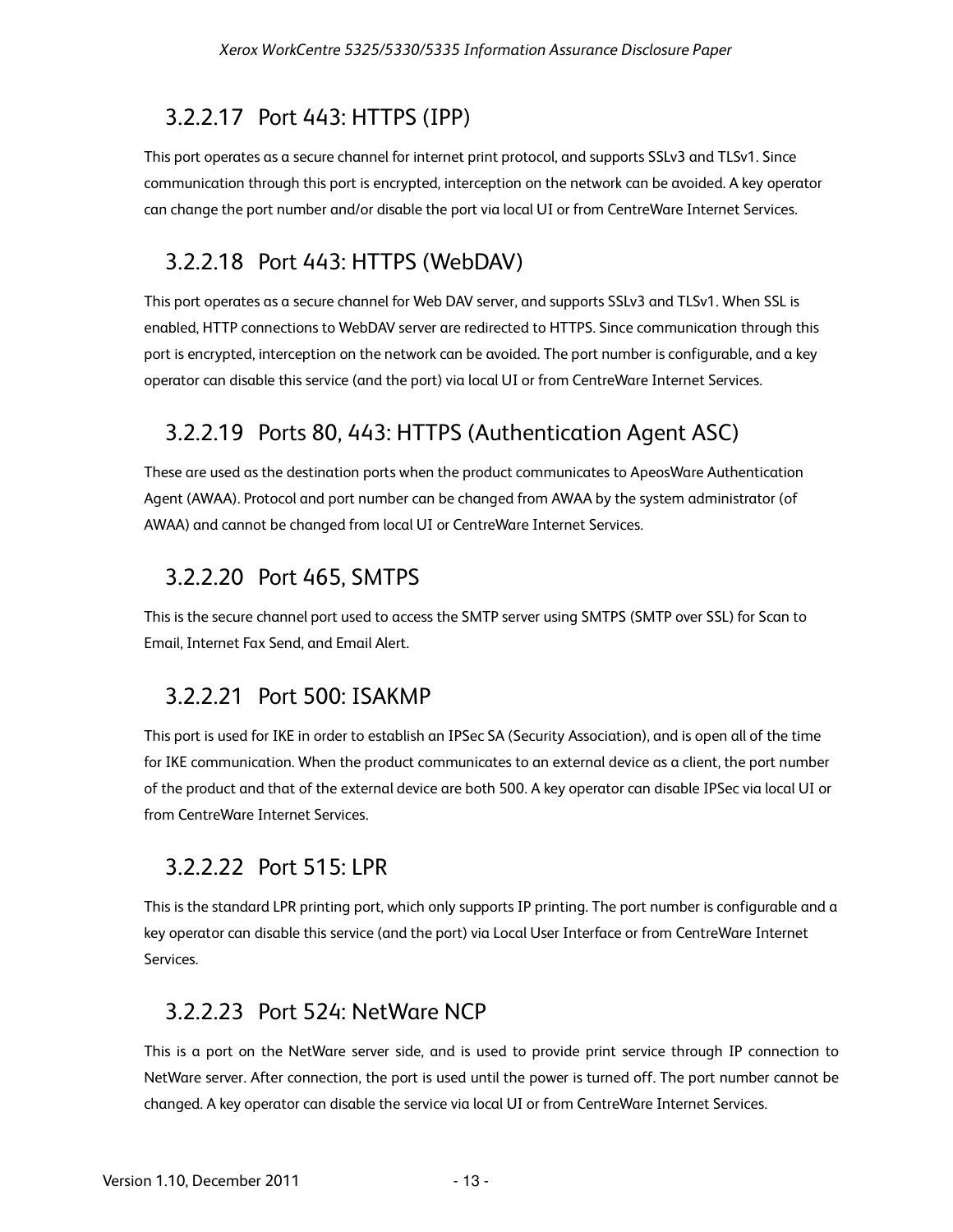## 3.2.2.24 Ports 546, 547: DHCPv6

These ports are used for DHCPv6. When querying the IPv6 DNS server address, the product accesses port 547 of DHCPv6 server and receives the result from DHCPv6 server at port 546. The product can query the IPv6 DNS server address when the auto acquisition of IPv6 DNS server address is enabled, and a key operator can disable it from CentreWare Internet Services.

## 3.2.2.25 Ports 80, 631: IPP

These ports support the Internet Print protocols. 631 is the standard port number for IPP and 80 is an added port number. The added port number is configurable. A key operator can disable this service (and the ports) via Local User Interface or from CentreWare Internet Services.

## 3.2.2.26 Port 636: LDAPS

This is the secure channel port used to access LDAP server using LDAPS (LDAP over SSL) for LDAP authentication and for Address Book queries in the Scan to Email feature.

## 3.2.2.27 Port 1824: HTTPS (OffBox Validation)

This port is used to communicate with OffBox Validation server. The protocol and port number can be changed by the system administrator on the OffBox Validation server side and cannot be changed via local UI or from CentreWare Internet Services.

## 3.2.2.28 Port 1900: SSDP

This port provides the discovery feature that complies with SSDP (Simple Service Discovery Protocol). This port number cannot be changed. Whether this port opens depends on whether the UPnP discovery feature is/are enabled or disabled.

## 3.2.2.29 Port 5353: mDNS

This port provides the discovery feature using Multicast DNS. The port number is fixed to 5353. A key operator can disable this service via local UI or from CentreWare Internet Services.

## 3.2.2.30 Port 9100: raw IP

This port has a bidirectional function (via pjl back channel), and only allows printing. The port is a configurable port and a key operator can disable this service (and the port) via Local User Interface or from CentreWare Internet Services.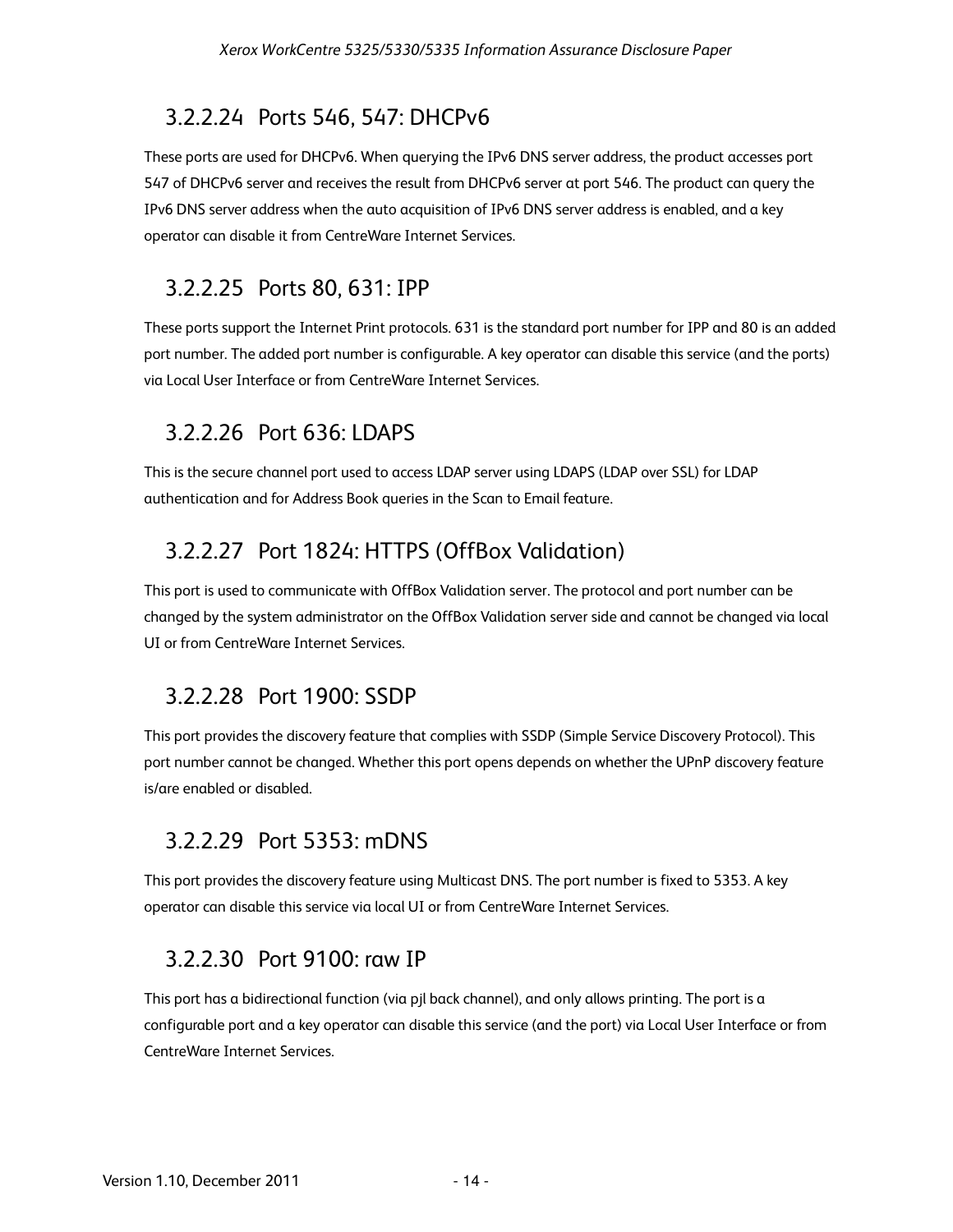## 3.2.2.31 Port 15000: Loopback Port

This port is the loopback port for the control of the common server that operates the SMTP server, and is activated when SMTP receive is enabled. A key operator can disable this loopback port by disabling SMTP receive via Local User Interface or from CentreWare Internet Services.

## 3.2.2.32 Port 5004/5005: Listener Port for RTP Communication

This port is the listener port for RTP communication and is used in combination with the RTP (port 5004), which is the real time transport protocol, and the RTCP (port 5005), which controls the RTP session. The former port is activated to standby for Fax signals when incoming call occurs for IP Fax. A key operator can change the port number via Local User Interface or from CentreWare Internet Services.

## 3.3 Log-in and Authentication Methods

The product provides a number of authentication methods for different types of users. In addition, the product also logs into remote servers according to the features to use. Details of the operations follow.

## 3.3.1 Administrator Authentication

The following authentication information is stored in the product NVM. At the shipment, a default password is set. Xerox strongly recommends that this password is changed from the default value immediately upon product installation.

## 3.3.1.1 Local Access

To access the product from the local User Interface, a User ID and password of 4 to 12 letters are required. It is possible to set the product to be accessed using 1 to 32-byte user password.

## 3.3.1.2 Remote Access

To access the product from Xerox software products, a User ID and password of 4 to 12 letters are required. The password is used to access Administration screens on the Xerox software products.

## 3.3.2 Service Technicians Authentication

Authentication is also required for Xerox Service Technicians.

## 3.3.2.1 Local Access

To access the product from the local User Interface, a password is required. The key operator can restrict Service Technicians authentication.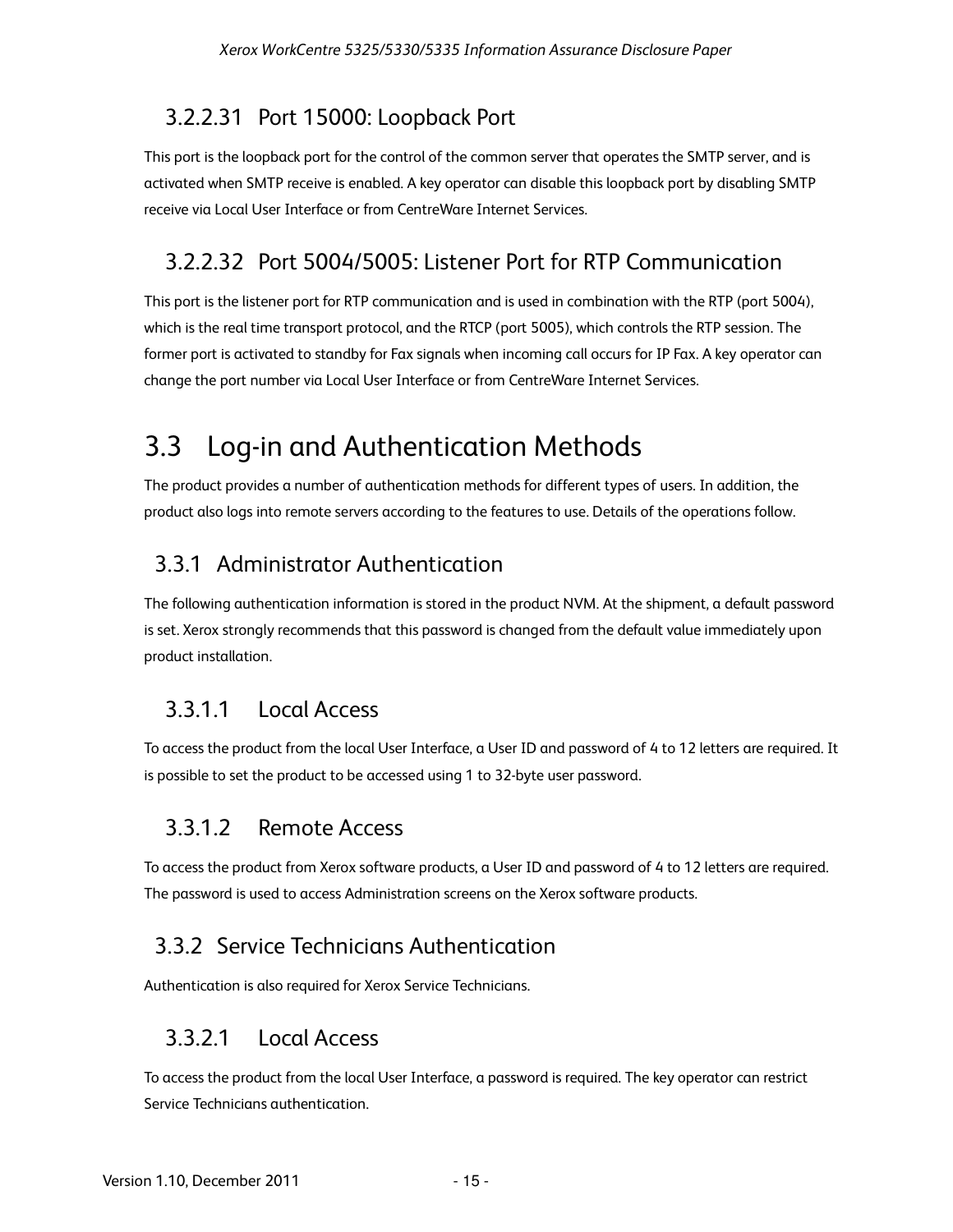### 3.3.2.2 Remote Access

There is not a way to access the product as a Service Technician from remote such as from the network.

### 3.3.3 General Users Authentication

The product provides the authentication function for general users.

## 3.3.3.1 Local Access

To access the product from the Local User Interface, authentication is required per the authentication method as shown below.

| <b>Authentication Method</b> | Operation                                                                   |
|------------------------------|-----------------------------------------------------------------------------|
| No authentication            | No authentication is required for general users.                            |
| Authentication on the        | When Authentication on the product is in enabled state, the User ID (PIN)   |
| product (without             | is required for general users.                                              |
| password)                    |                                                                             |
| Authentication on the        | When Authentication on the product is in enabled state, the User ID and     |
| product (with password)      | 4 to 12 digit password are required for general users.                      |
| <b>Card Auditron</b>         | General user is required to insert the authentication card.                 |
| External authentication      | When external authentication is in enabled state, general users access      |
|                              | external authentication function for local access such as for copy / scan / |
|                              | Fax-send. The following are the external authentication functions, and      |
|                              | input of the User ID and password is required.                              |
|                              | 1) Kerberos authentication                                                  |
|                              | 2) SMB authentication                                                       |
|                              | 3) LDAP authentication                                                      |
|                              | Description of each authentication function follows.                        |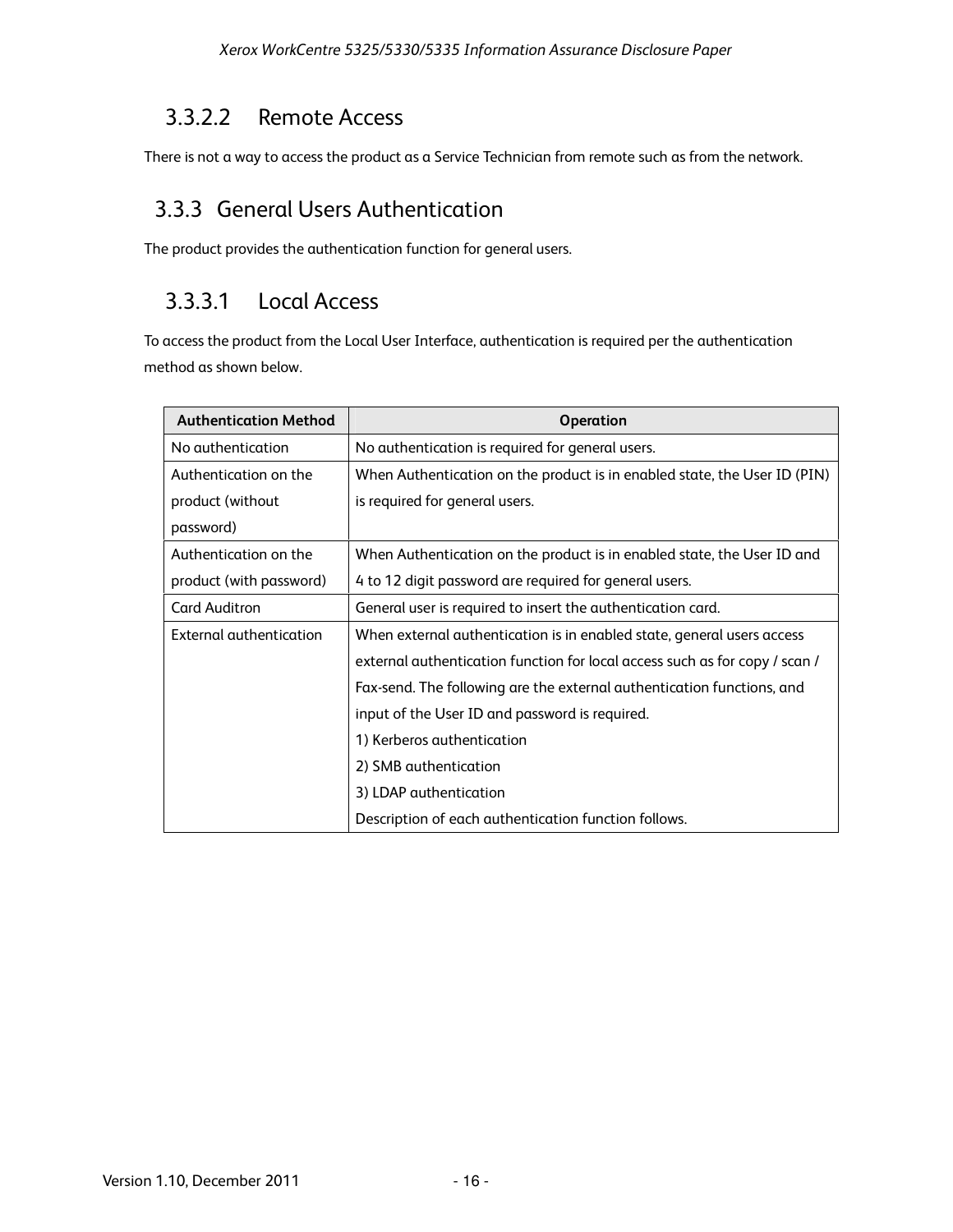### 3.3.3.1.1 Kerberos Authentication

Kerberos authentication can avoid password interception and replay attack by using Kerberos protocol. The authentication steps using Kerberos are:

- (1) A user enters the User ID and password from the Local User Interface on the product. The product encrypts the entered User ID and time stamp into authentication identifier using the password, and sends the authentication identifier to the Kerberos server.
- (2) The Kerberos server decrypts the authentication identifier using the stored user password, to authenticate and obtain the included time stamp. Then, the server checks the validity of the time stamp. When the time stamp is correct, the Kerberos server creates a Session Key and encrypts it using the user password.
- (3) The Kerberos server sends back the Initial Ticket that includes the encrypted Session Key to the product.
- (4) The product decrypts the Session Key included in the Initial Ticket that the product received, using the entered password. When the decryption completes in success, the user is authenticated.

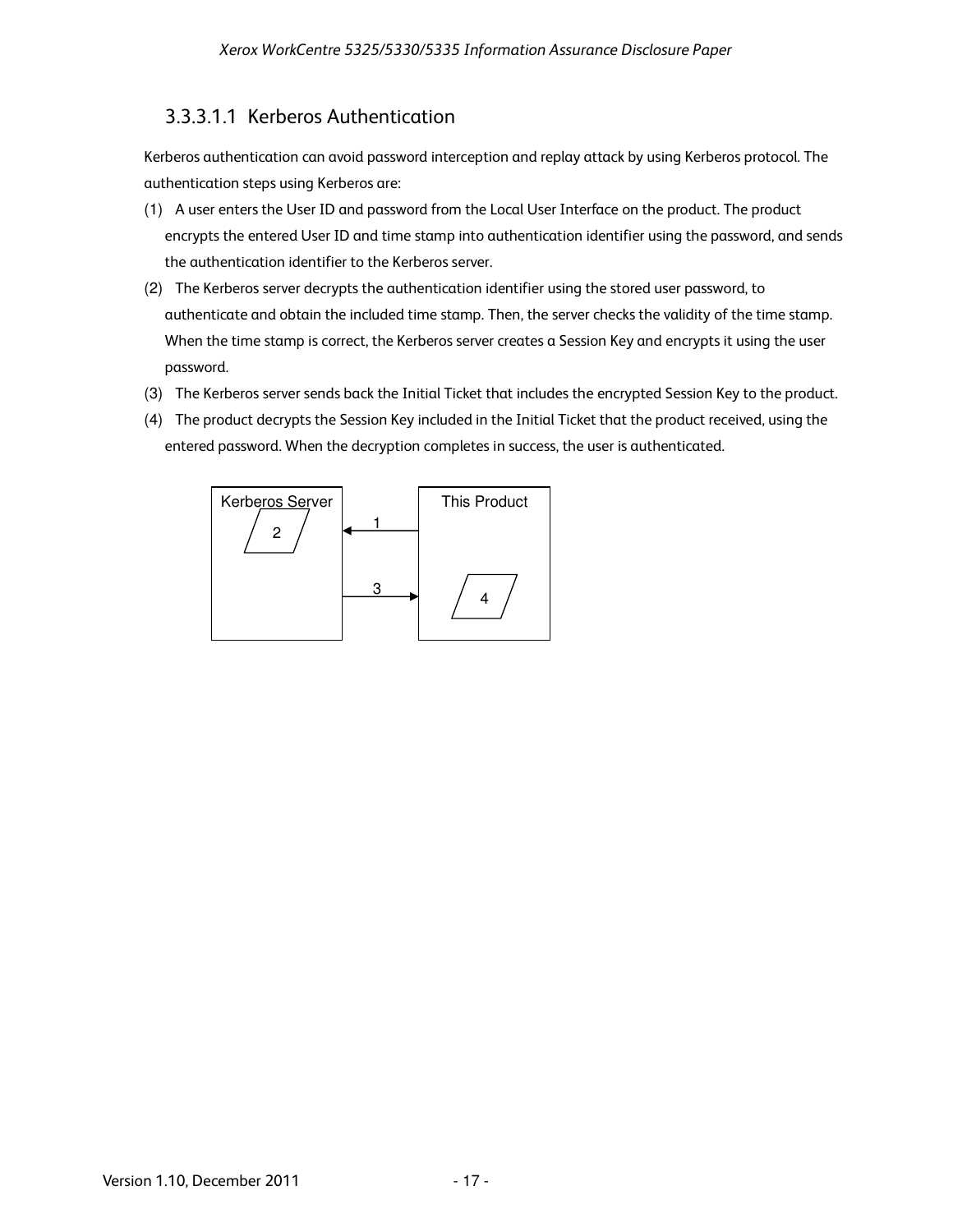### 3.3.3.1.2 SMB Authentication

In SMB authentication, through the negotiation with SMB authentication server, the appropriate authentication method is determined by examining from the highest level (i.e. NVLMv2). User selects pre-registered SMB domain name, and executes authentication by entering User ID and password.

| <b>SMB Authentication</b> | <b>Operation</b>                                                         |
|---------------------------|--------------------------------------------------------------------------|
| Method                    |                                                                          |
| NTLMv2 authentication     | This is supported by Windows OS of WinME/WinNT-SP4/2000/XP/2003. By      |
|                           | challenge/response, authentication is executed without sending password  |
|                           | directly to network. The authentication level is higher than NTLMv1      |
|                           | authentication.                                                          |
| NTLMv1 authentication     | This is supported by Windows OS of WinNT/2000/XP/2003. By                |
|                           | challenge/response, authentication is executed without sending password  |
|                           | directly to network.                                                     |
| LM authentication         | This is the authentication method adopted on LAN Manager. This is        |
|                           | supported by Windows OS of Win95 and later. By challenge/response,       |
|                           | authentication is executed without sending password directly to network. |
|                           | This is more vulnerable than NVLMv1 authentication.                      |
| PLAIN authentication      | This is an authentication using plain text.                              |

### 3.3.3.1.3 LDAP Authentication

The following modes are supported as the authentication methods in LDAP authentication. Since authentication on LDAP server is executed through Simple Bind using plain text, there is a risk of interception of User ID and password on network when LDAP protocol (port 389) is used. When LDAP server supports LDAPS protocol that uses secure channel using SSL, interception of User ID and password on network can be avoided by using LDAPS.

| <b>LDAP Authentication</b> | <b>Operation</b>                                                           |
|----------------------------|----------------------------------------------------------------------------|
| Mode                       |                                                                            |
| Direct Login               | Executes authentication (Idap_bind) on LDAP server using User ID and       |
|                            | password entered by user on local UI.                                      |
| Search & Login             | Searches user's Login ID from LDAP server using the User ID entered by     |
|                            | user on local UI as a specific attribute (such as ID number), and executes |
|                            | authentication (Idap_bind) on LDAP server using the searched user's Login  |
|                            | ID and entered password.                                                   |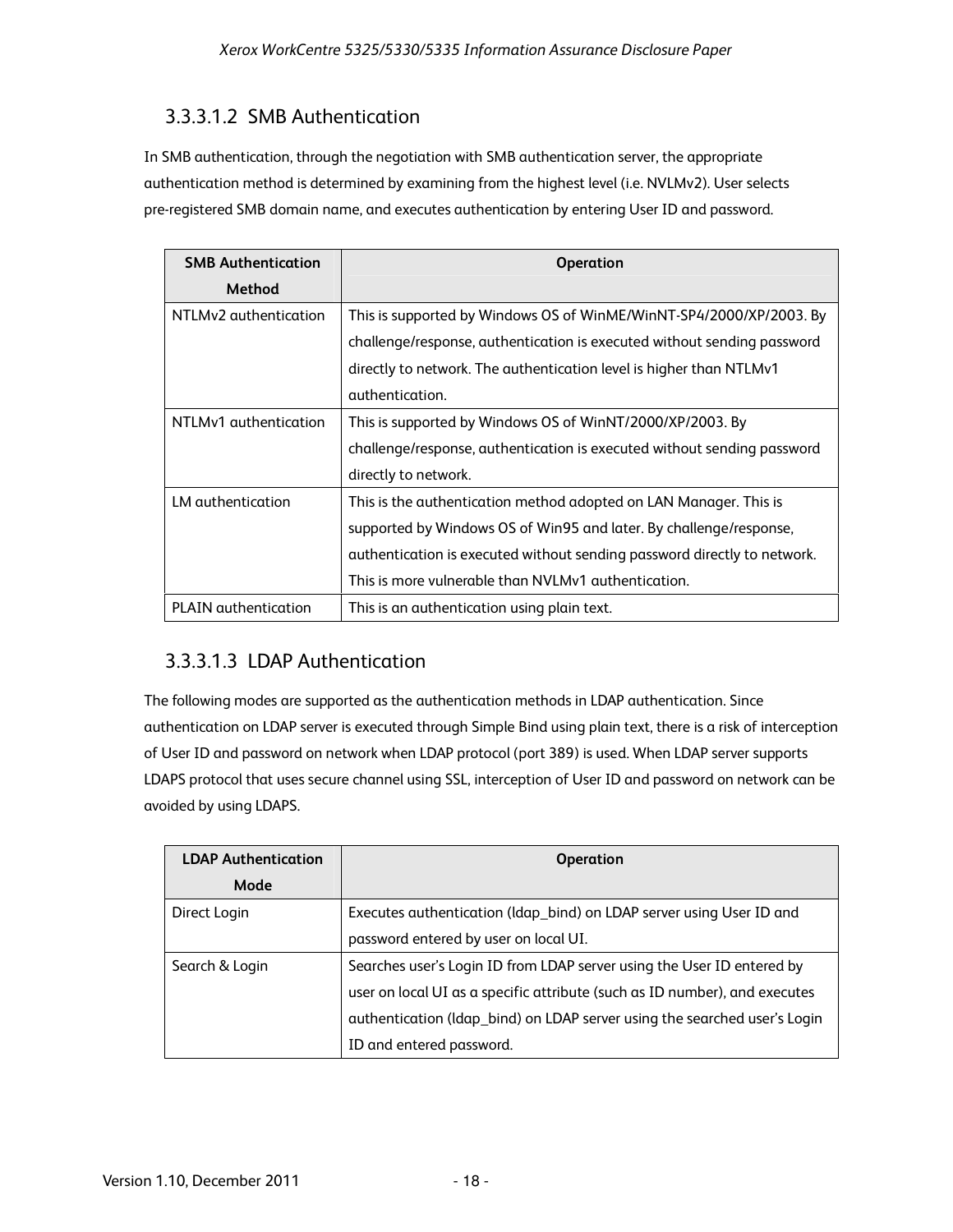### 3.3.3.1.4 Secure Access Authentication

In Secure Access Authentication, since a secure channel communication using Secure Access Authentication server and SSL is performed, interception of User ID and password on network can be avoided. Communication between Secure Access card reader and Secure Access Authentication server is encrypted by the supplier's unique code.

Sequence of authentication performed by inserting card to Secure Access card reader is as follows:

- 1) The information on the card inserted to Secure Access card reader is read and notified to the Secure Access authentication server. Then, the request for password confirmation is notified to the product from the Secure Access authentication server. When the User ID is entered from the local UI, the User ID is notified to the Secure Access authentication server from the product, and the request for password confirmation is notified to the product from the Secure Access authentication server.
- 2) The product sends the entered password to the Secure Access Authentication server, and the Secure Access Authentication server sends back the validation result to the product.

## 3.3.3.2 Remote Access

To access various features on the product from the remote, authentication is required as follows:

| <b>Feature</b>           | <b>Operation</b>                                                               |
|--------------------------|--------------------------------------------------------------------------------|
| Mailbox                  | To access the Mailbox from the Scanner Driver / Centre Ware Internet Services, |
|                          | Mailbox number and password are required.                                      |
| CentreWare               | With "Authentication on the product (with password)" selected, the User ID and |
| <b>Internet Services</b> | password are required even to access the product from the browser.             |
| <b>Print Auditron</b>    | With the Print Auditron enabled, the User ID and password are required to be   |
|                          | set on the Printer Driver.                                                     |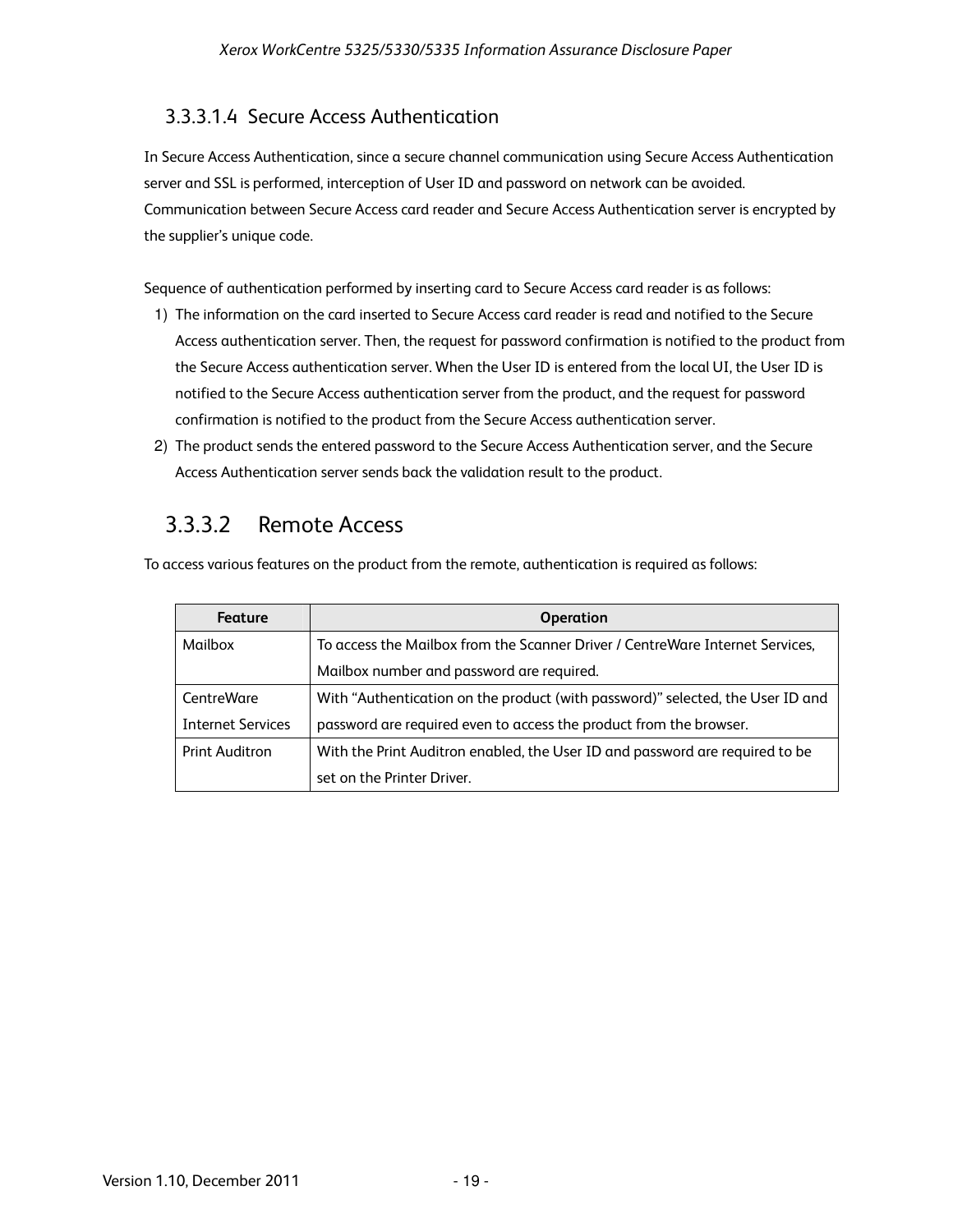## 3.3.4 Login to External Servers

To use the following features, the product logs into the external servers.

| <b>Feature to use</b>       | <b>Operations of the product</b>                                           |
|-----------------------------|----------------------------------------------------------------------------|
| ScanToMail / Internet Fax   | To use this feature, the product accesses the SMTP server set to the       |
| send / MailboxToMail /      | product. The following authentication methods are supported:               |
| MailboxToInternet Fax       | *SMTP authentication                                                       |
|                             | (AUTH-PLAIN / AUTH-LOGIN / AUTH-CRAM-MD5/GSSAPI)                           |
|                             | *POP before SMTP (basic authentication / APOP)                             |
|                             |                                                                            |
|                             | Also, to use the remote Address Book in this feature, the product          |
|                             | accesses the LDAP server set on the product. In this case, a bind by       |
|                             | SIMPLE authentication will be conducted, using the User ID and             |
|                             | password set on the product.                                               |
| ScanToFTP / MailboxToFTP    | To use this feature, the product accesses the FTP server registered in the |
|                             | Address Book. The following authentication method is supported:            |
|                             | * basic authentication                                                     |
| ScanToSMB /                 | To use this feature, the product accesses the SMB domain server            |
| MailboxToSMB                | registered in the Address Book. The following authentication methods       |
|                             | are supported. For the authentication method, the product                  |
|                             | automatically selects the most powerful method through the                 |
|                             | negotiation with the server.                                               |
|                             | * GSSAPI                                                                   |
|                             | * LM authentication                                                        |
|                             | * NTLMv1/v2                                                                |
| Mail / Internet Fax receive | To use this feature, when the receive protocol is set to POP3, the product |
| (POP3)                      | accesses the POP3 server set on the product.                               |
|                             | The following authentication methods are supported:                        |
|                             | * basic authentication                                                     |
|                             | <b>APOP</b>                                                                |
| <b>Netware Print Server</b> | The product accesses the NDS server using the User ID and password         |
|                             | set on the product, in order to operate in NDS Printer Server mode.        |
| IP Fax (SIP)                | To use this feature when the setting is set to use the SIP server, the     |
|                             | product accesses the SIP server set on the product. The following          |
|                             | authentication method is supported:                                        |
|                             | * Digest authentication                                                    |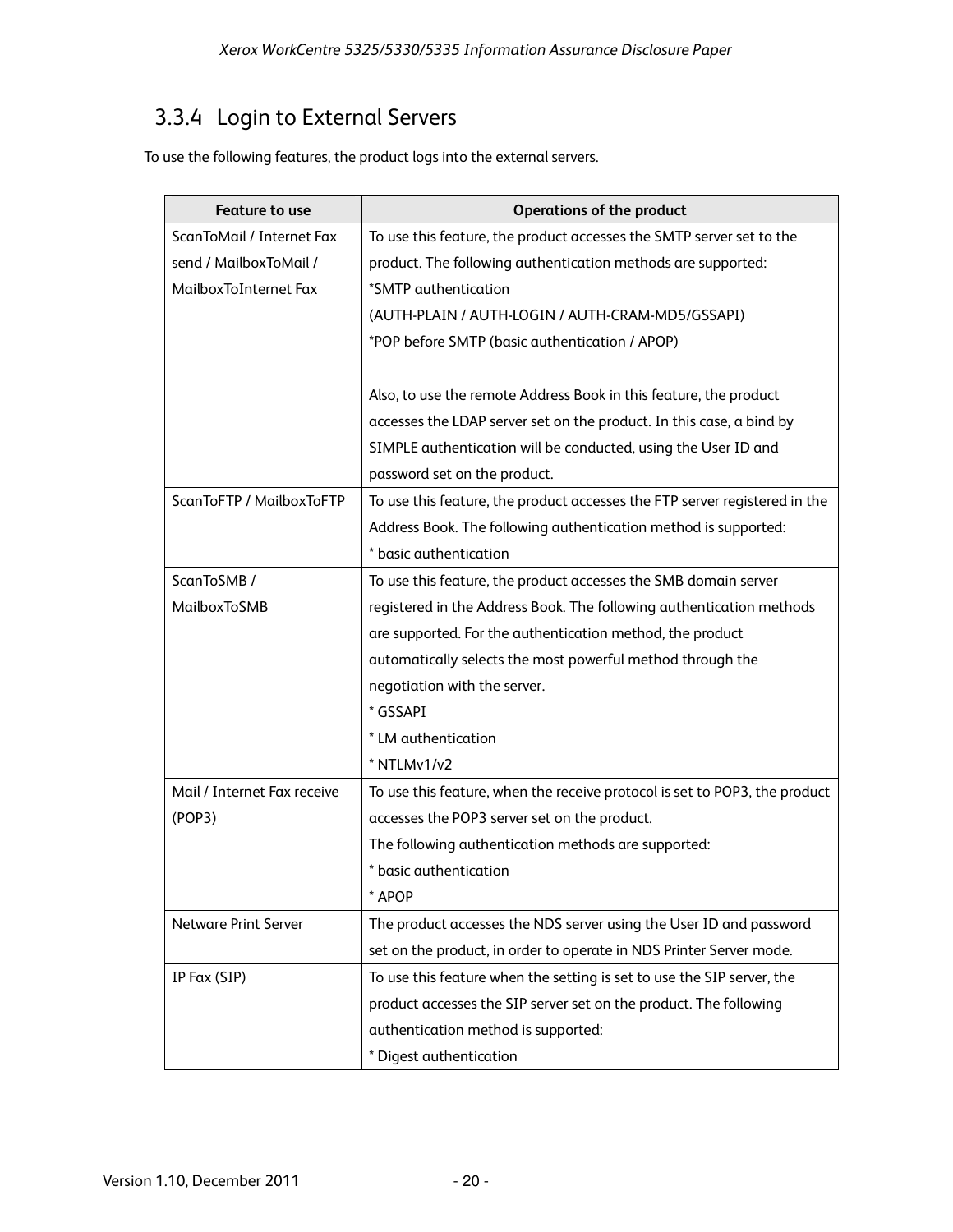## 3.3.5 Single Sign On (SSO)

SSO is a feature that enables a user who has already logged into the device to access the external server without performing authentication again. The authenticated user's user ID and password are used to access the external server. SSO is available in the following services when the authentication method is external authentication.

| <b>Service</b>      | <b>Operation Description</b>                                                         |
|---------------------|--------------------------------------------------------------------------------------|
| Remote Address      | Authenticated user's user ID and password that were used for external                |
| <b>Book</b>         | authentication are used for authentication to access the LDAP server. When the       |
|                     | external authentication method is Kerberos, the product obtains a service ticket and |
|                     | accesses the LDAP server using SASL protocol.                                        |
| ScanToMail          | Authenticated user's user ID and password that were used for external                |
|                     | authentication are used for authentication to access the SMTP server. When the       |
|                     | remote authentication method is Kerberos, the product obtains a service ticket and   |
|                     | accesses the SMTP server.                                                            |
| <b>ScanToHome</b>   | Authenticated user's user ID and password that were used for external                |
|                     | authentication are used for authentication to access the server. When the remote     |
|                     | authentication method is Kerberos and the product transfers the scanned              |
|                     | information to the SMB server, it obtains a service ticket and accesses the SMB      |
|                     | server.                                                                              |
| <b>ScanToPC</b>     | Authenticated user's user ID and password that were used for external                |
|                     | authentication are used for authentication to access the server. When the remote     |
|                     | authentication method is Kerberos and the product transfers the scanned              |
|                     | information to the SMB server, it obtains a service ticket and accesses the SMB      |
|                     | server.                                                                              |
| CenterWare          | Authenticated user's user ID and password that were used for external                |
| <b>ScanServices</b> | authentication are used when the Login Source described in Job Template is           |
|                     | "UserLogin / DomainUser / PromptIfNecessary."                                        |
|                     | When the remote authentication method is Kerberos and the product performs           |
|                     | ScanToHTTP, it obtains a service ticket and accesses the HTTP server.                |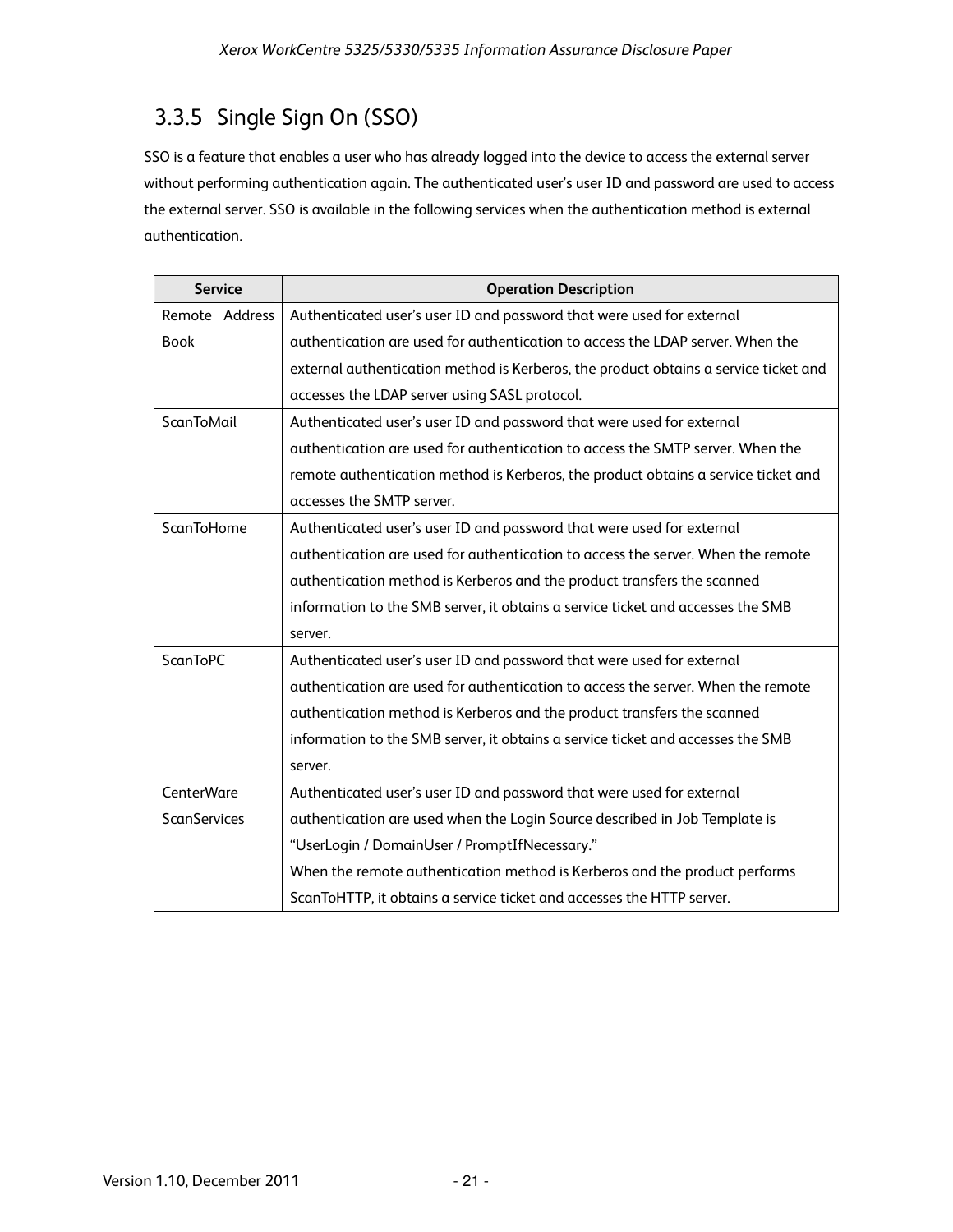## 3.4 Device Authentication Method

The product provides the device authentication feature that is required for network connection to LAN port where access is controlled.

The following device authentication method is provided.

| <b>Device Authentication</b> | <b>Operation</b>                                                          |
|------------------------------|---------------------------------------------------------------------------|
| Method                       |                                                                           |
| 802.1X                       | Wired 802.1X authentication is supported. When the product is activated   |
|                              | using the User ID and password set for the product, authentication to the |
|                              | switch device starts in order to connect to the LAN port.                 |

## 3.4.1 802.1X Authentication

In 802.1X authentication, when the product is connected to the LAN port of Authenticator such as the switch as shown below, the Authentication server authenticates the product, and the Authenticator controls access of the LAN port according to the authentication result.

The product starts authentication processing at startup when the startup settings for 802.1X authentication is enabled.



Of the authentication methods in 802.1X Authentication, the product supports the following.

| 802.1X Authentication | <b>Operation</b>                                                            |
|-----------------------|-----------------------------------------------------------------------------|
| <b>Method</b>         |                                                                             |
| MD <sub>5</sub>       | Performs authentication using the ID information in plain text and MD5      |
|                       | hashed password.                                                            |
| MS-CHAP <sub>v2</sub> | Performs authentication using the ID information in plain text and MD5      |
|                       | hashed password that is encrypted using a key generated from random         |
|                       | numbers.                                                                    |
| PEAP/MS-CHAPv2        | Performs authentication in the SSL-encrypted channel established between    |
|                       | the product and the Authentication server, using the following information: |
|                       | - ID information in plain text.                                             |
|                       | - Password encrypted in MN-CHAPv2 method.                                   |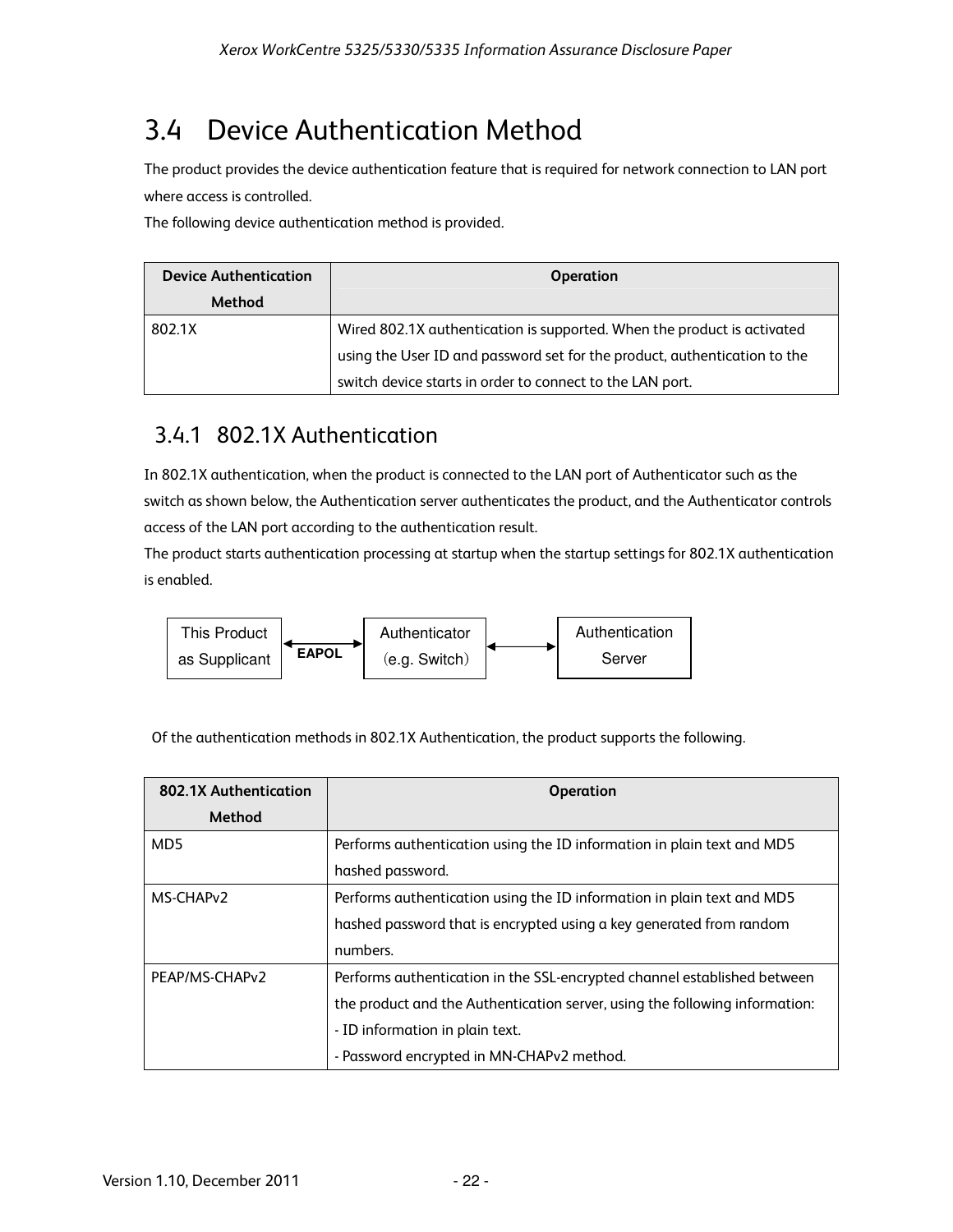## 3.5 FIPS140

FIPS140 are series of publications which are U.S. government security standards that specify requirements for cryptography modules.

The following operation modes can be selected.

| <b>Operation Mode</b> | <b>Description</b>                                                        |
|-----------------------|---------------------------------------------------------------------------|
| <b>FIPS140</b>        | In this mode, the algorithms that are specified in FIPS and are           |
| approved Mode         | recommended by NIST are used in accordance with the requirements for      |
|                       | FIPS140-2.                                                                |
| FIPS140 non-approved  | The algorithms that are specified in FIPS and/or are recommended by NIST, |
| mode                  | and other algorithms operate in this mode.                                |

The following are the approved algorithms that operate in FIPS140 approved Mode.

| Algorithm approved by FIPS140 |  |
|-------------------------------|--|
| <b>AES</b>                    |  |
| 3DES                          |  |
| DH                            |  |
| <b>DSA</b>                    |  |
| FIPS 186-2 PRNG               |  |
| RSA X9.31, PKCS#1 V.1.5       |  |
| <b>RSA</b>                    |  |
| SHA-1                         |  |
| HMAC-SHA1                     |  |

Although SMB, NetWare, SNMPv3, and PDF Direct Print Service use encryption algorithms that are not approved by FIPS140, they can operate in FIPS140 approved Mode in order to maintain compatibility with conventional products.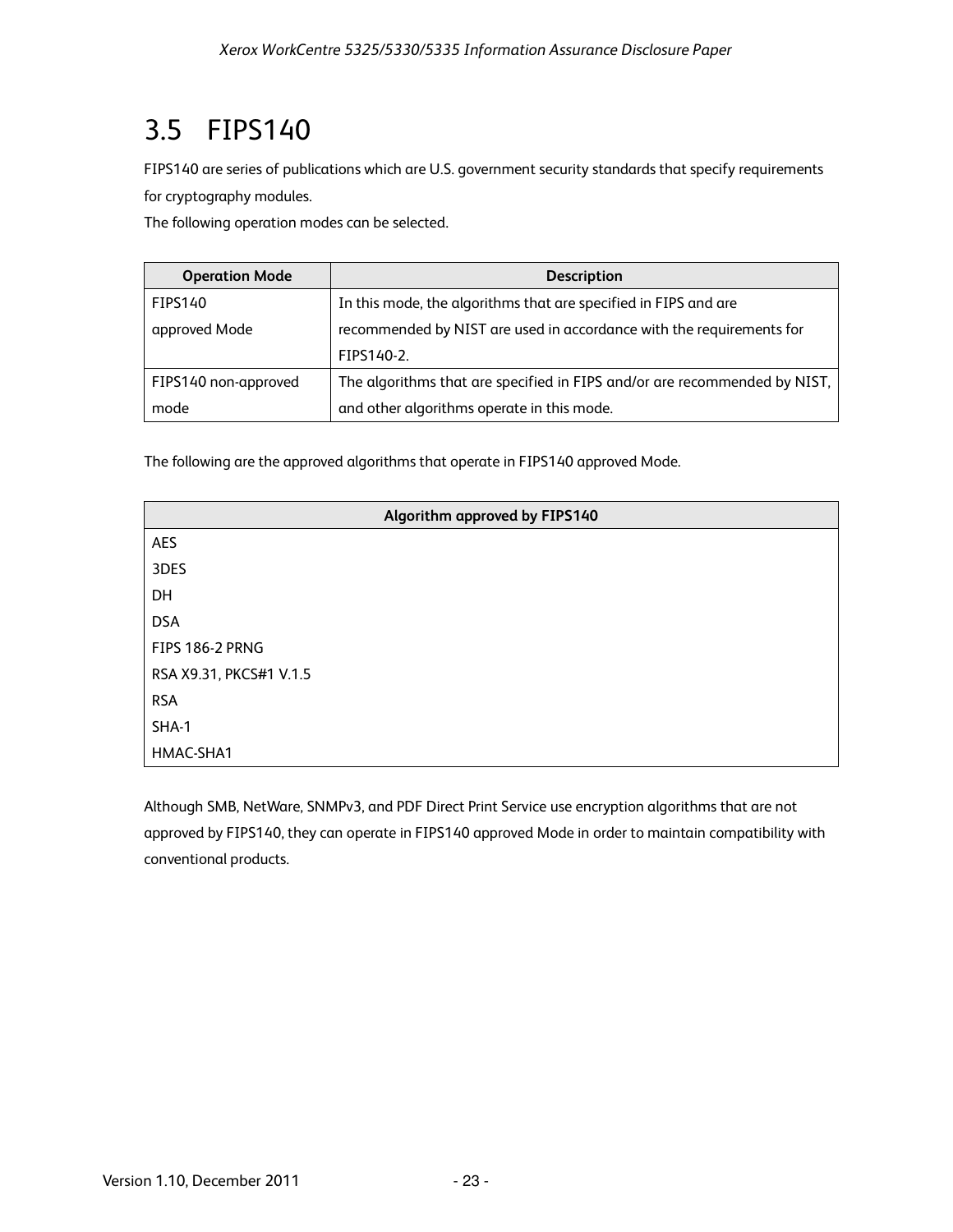# Section 4 Data Flow

## 4.1 Print Service

## 4.1.1 Direct Print

Direct print is to print by outputting data to the printer "without using the HDD" after decomposition of the received PDL.

#### <Condition>

This is a mode used at printing a single copy, or at printing multiple sets of copies without collating.

#### <Operation>

- (1) Stores the received PDL in the spool area.
- \* In non-spool mode, PDL is not spooled and the ring buffer is overwritten.
- (2) Reads out the PDL stored in the spool area.
- (3) Decomposes the read-out PDL per page, and writes in the page buffer (DRAM).
- (4) Compresses the image per page, and outputs the compressed image for the page read out from the DRAM to the printer through decompression when compression for one page is completed.
- (5) Deletes the received PDL data when printing of all data is completed.
- \* In spool mode only.

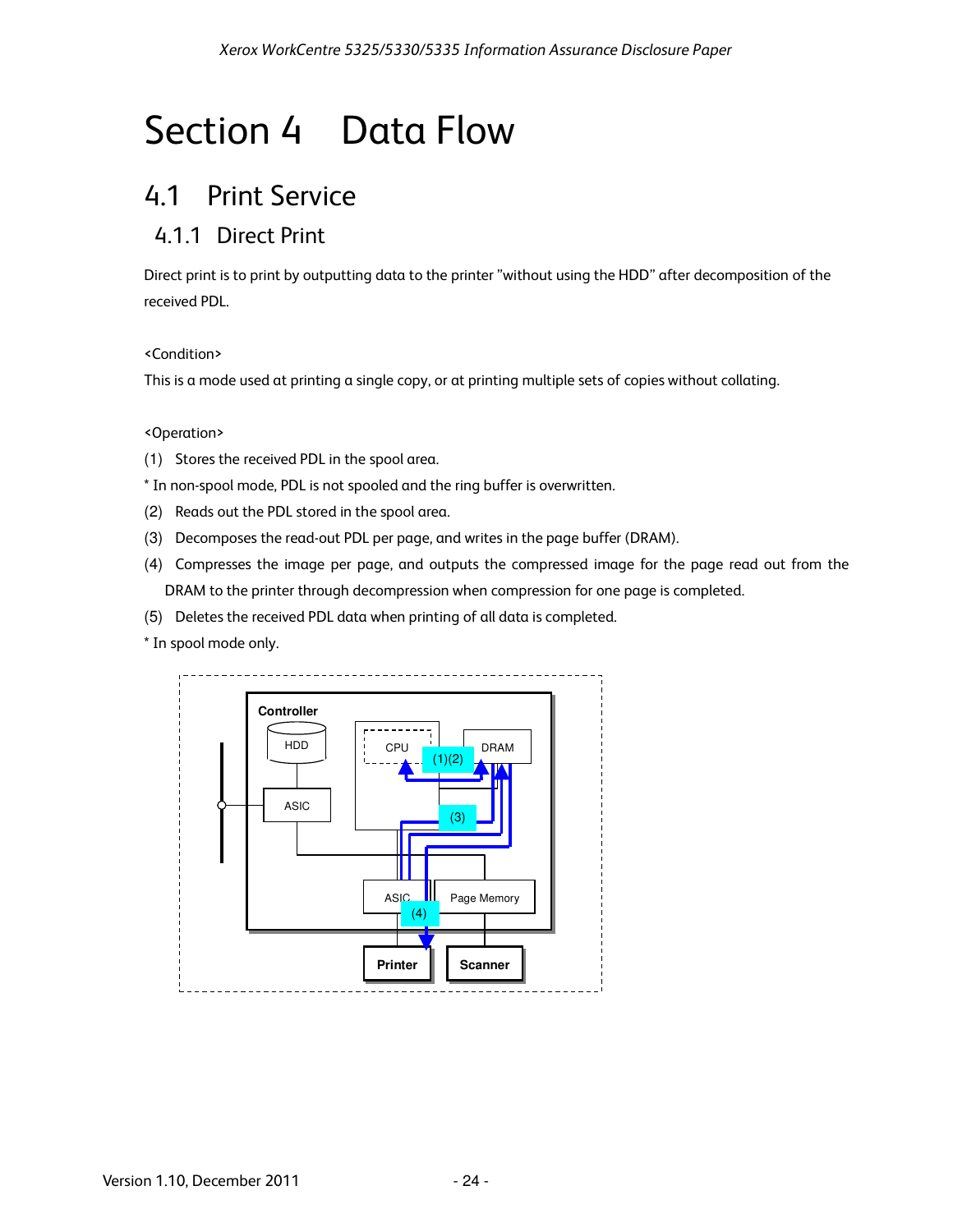### 4.1.2 EPC Print

EPC Print is to print by outputting data to the printer "using the HDD" after decomposition of the received PDL.

#### <Operation>

#### Step1

(1) Stores the received PDL in the spool area (DRAM or HDD).

\* In non-spool mode, PDL is not spooled and the ring buffer is overwritten.

- (2) Reads out the PDL stored in the spool area.
- (3) Decomposes the read-out PDL per page, and writes in the page buffer (DRAM).
- (4) Compresses the page buffer per page and transfers to the DRAM.
- (5) Reads out the compressed data from the DRAM, then transfers and stores it in the HDD.

Deletes the information in the page buffer after page image is transferred to the HDD.

#### Step2

- (6) Reads out the compressed image from the HDD and transfers to the DRAM.
- (7) Outputs the compressed image read out from the DRAM to the printer through decompression.
- (8) Deletes the received PDL data when printing of all data is completed.

\* In spool mode only.

#### Password in Security Print

In the case of security print, the user ID and password is included in the received PDL and stored in the HDD with the page image.

When printing, the user ID and password input from the control panel is compared with that stored in the HDD. Printing is conducted only when the two matches.

Deletes the user ID and password recorded in the HDD when printing for all data is completed.

\* User can set the product to keep the user ID and password in the HDD even after printing is completed.

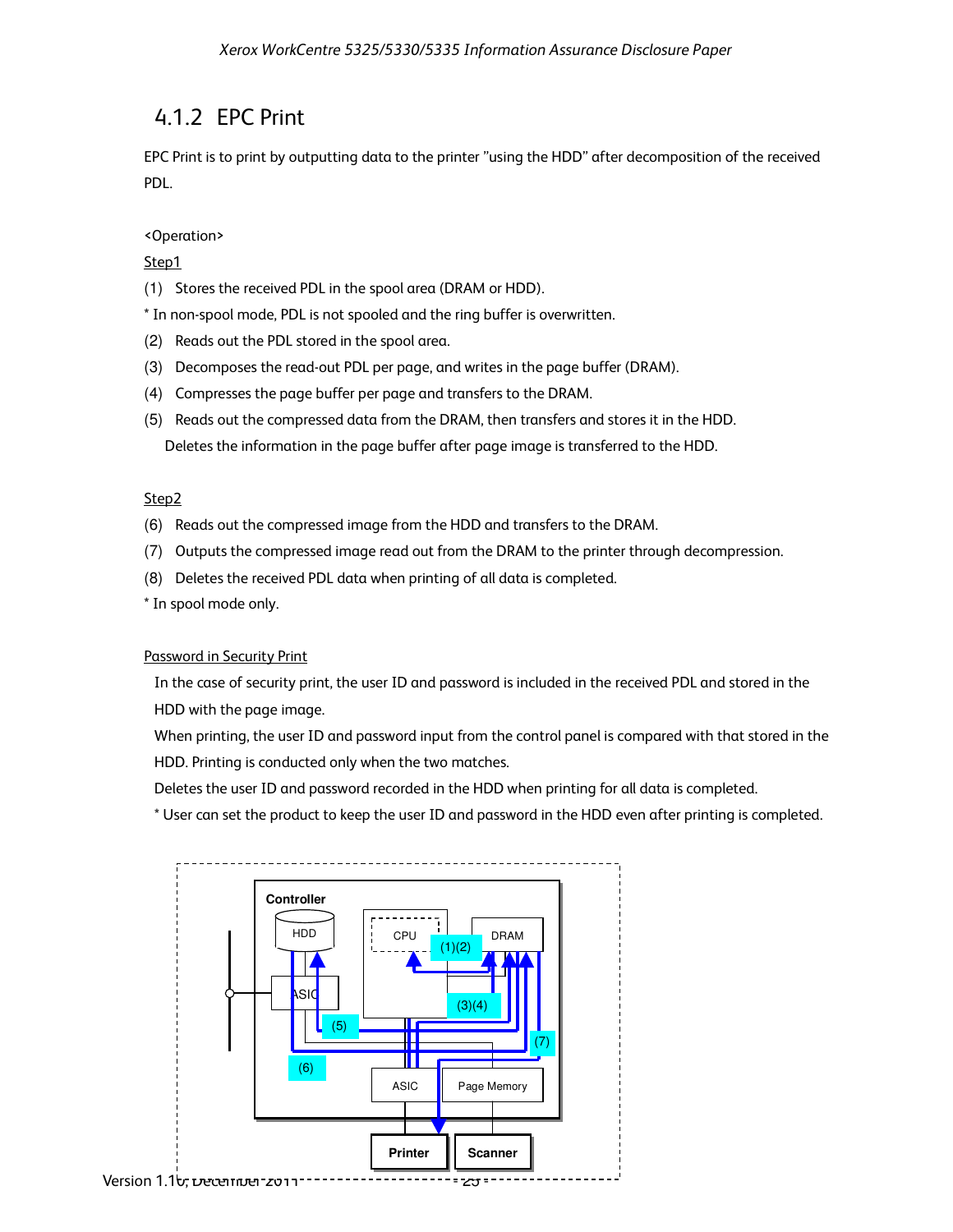## 4.1.3 Media Print / USB Memory Print

 Media Print / USB Memory Print are to print by outputting data to the printer after decomposing digital camera data (EXIF) and/or document files (PDF, TIFF, etc.) stored in any media or USB memory.

#### <Operation>

Step1

- (1) Reads out the data stored in any media or USB memory.
- (2) Decomposes the read-out data per page and writes them in the page buffer (DRAM).

The processing after writing in the page buffer is the same as that in Direct Print and EPC Print.

## 4.2 Copy Service 4.2.1 Direct Copy Job

Direct copy job is to copy by outputting image data scanned by the scanner to the printer without compression and "without using the DRAM." (Used when reading data from the platen etc.)

<Operation>

- (1) Stores the image data scanned by the scanner in the page memory.
- (2) Outputs the image data read out from the page memory to the printer without compression, and by passing through Codec.
- (3) Deletes the content of the page memory per page, every time the output of a page to the printer is completed.

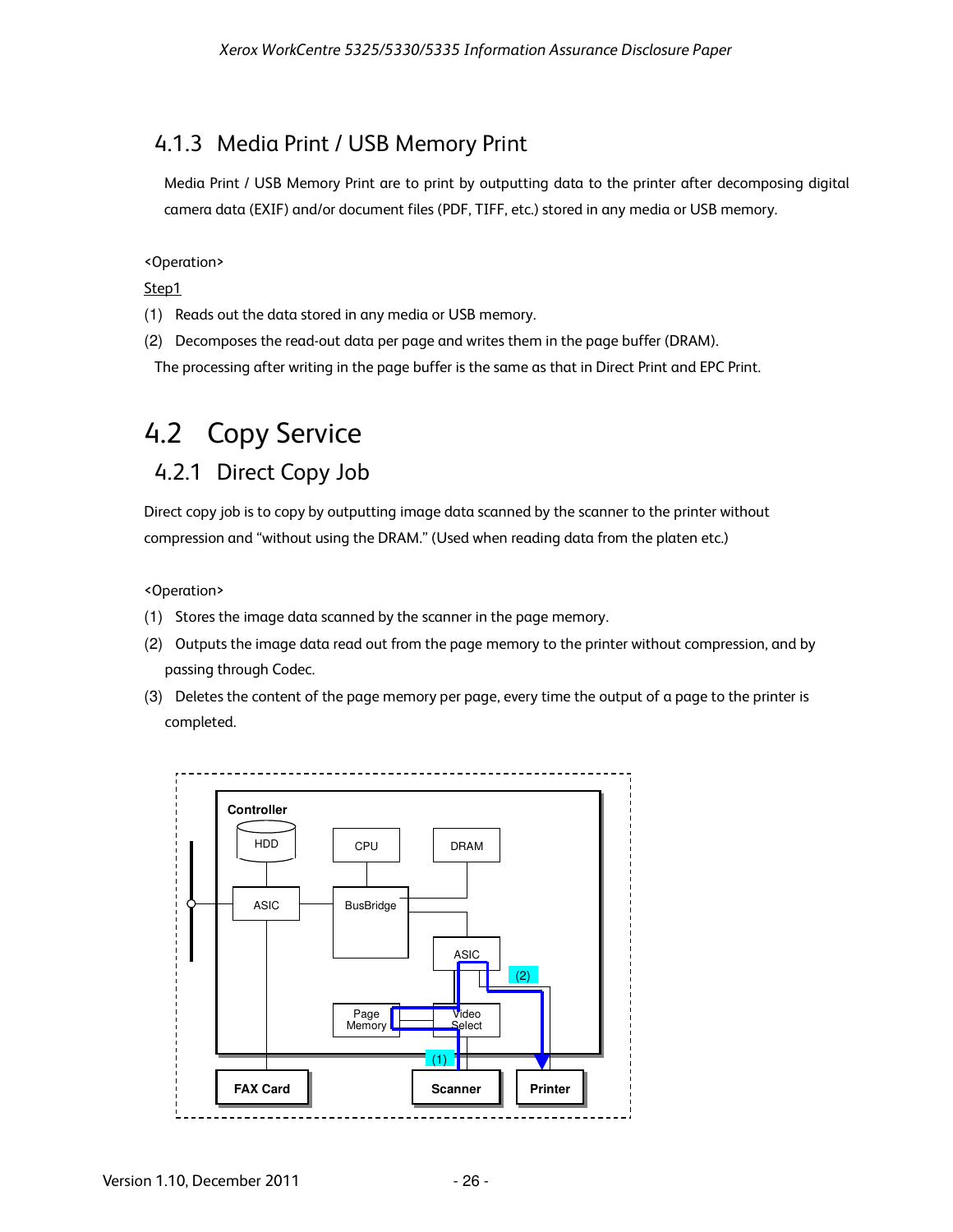## 4.2.2 EPC Copy Job (1)

This is to copy by outputting image data scanned by the scanner to the printer "using the HDD or DRAM." Image data is always stored in the HDD or DRAM, read out from the HDD or DRAM, then output to the printer. Accordingly, all the outputs to the printer for the first set and the subsequent sets are made after data is read out from the HDD or DRAM.

#### <Operation>

When printing is performed during scanning, Step1 and Step2 are executed concurrently.

#### Step1

- (1) Reserves area of the size for a single page in the DRAM as available memory.
- (2) Stores the image data scanned by the scanner in the page memory.
- (3) Compresses the image data read out from the page memory with Codec and transfers to the DRAM. Deletes the content of the page memory after data is read out from the page memory.
- (4) Reads out the image data from the DRAM and stores in the HDD, after transferring of the image data to the DRAM is completed.

Deletes the content of the DRAM after image data is stored in the HDD. (4) is performed only when HDD is used.

Conducts the operations (2) to (4) for the number of times that equals to the number of pages scanned.

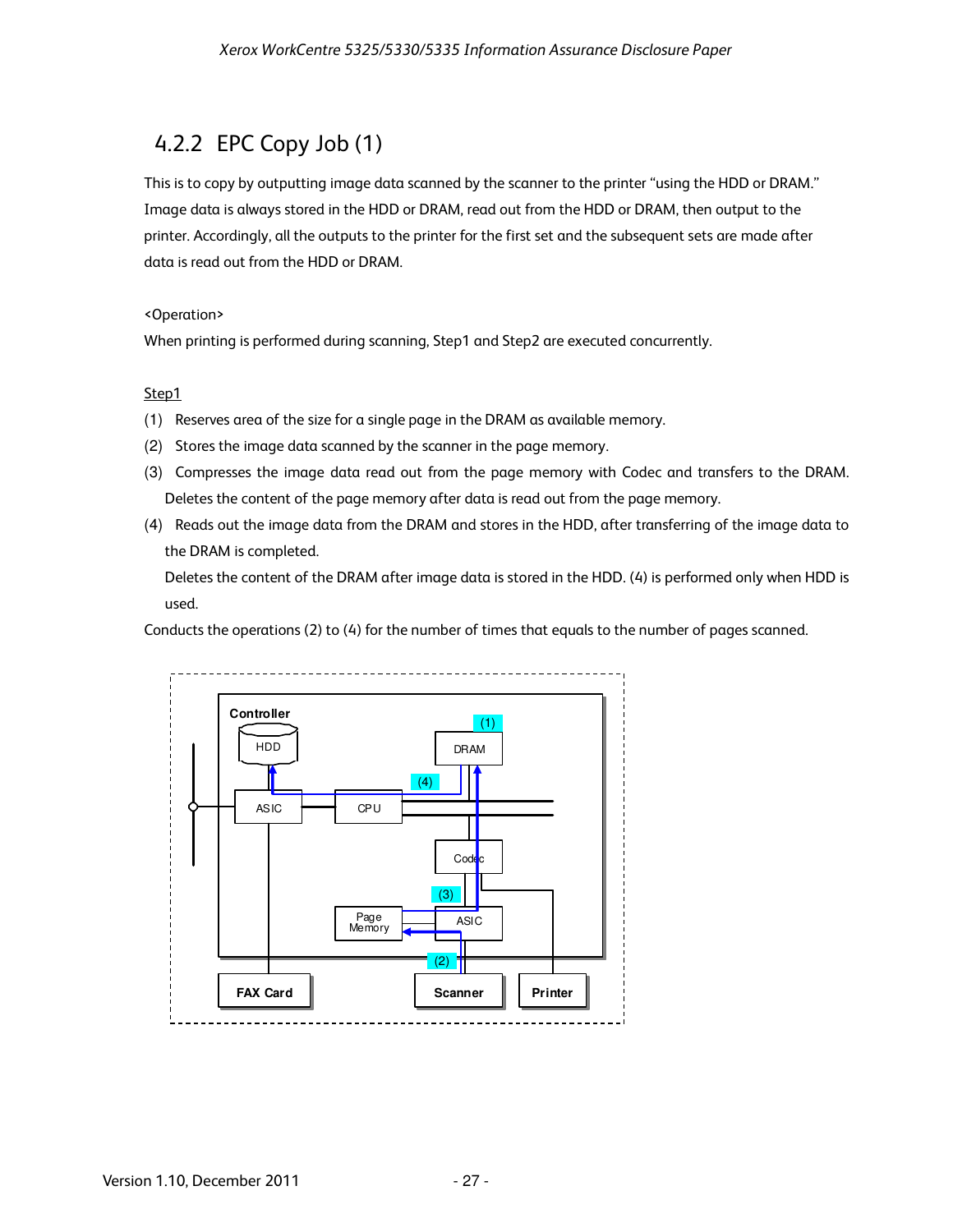#### Step2

- (5) Reserves printing area of the size for a single page as available memory in the DRAM.
- (6) Reads out the compressed image from the HDD, and transfers the image for a single page to the DRAM. (6) is performed only when HDD is used.
- (7) Outputs the data to the printer through decompression with Codec, after transferring of the data to the DRAM is completed.

Conducts the operations (6) to (7) according to the number of pages and sets.

(8) Deletes the images in the HDD after all images are printed. (8) is performed only when HDD is used.

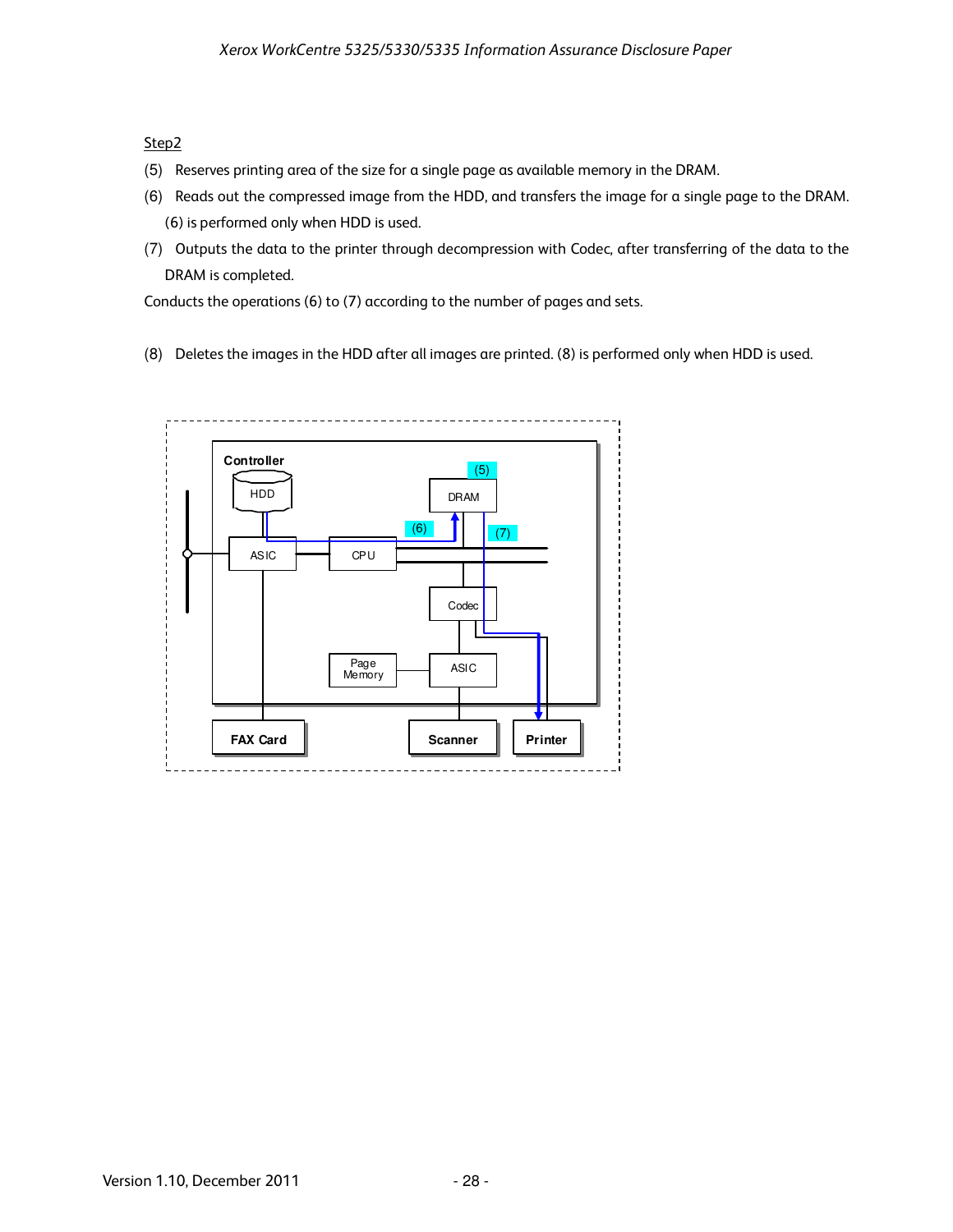## 4.2.3 EPC Copy Job (2)

This is to copy by transferring the image data scanned by the scanner to the DRAM, outputting the data to the printer from the DRAM, and also storing the data in the HDD.

#### <Operation>

Step1

- (1) Reserves area for a single page in the DRAM as available memory.
- (2) Stores the image data scanned by the scanner in the page memory.
- (3) Compresses the image data read out from the page memory with Codec and transfers to the DRAM. Deletes the content of the page memory after data is read out from the page memory.
- (4) Outputs the compressed image read out from the DRAM to the printer through decompression with Codec, after transferring of all the images for a single page to the DRAM is completed.
- (5) Reads out the data from the DRAM and stores in the HDD, along with operations in (4).Deletes the page image in the DRAM after storing of the data in the HDD is completed.

Conducts the operations (2) to (5) for the number of times that equals to the number of pages scanned.

#### Step2

Executes the same operation as Step2 in "4.2.2 EPC Copy Job (1)"

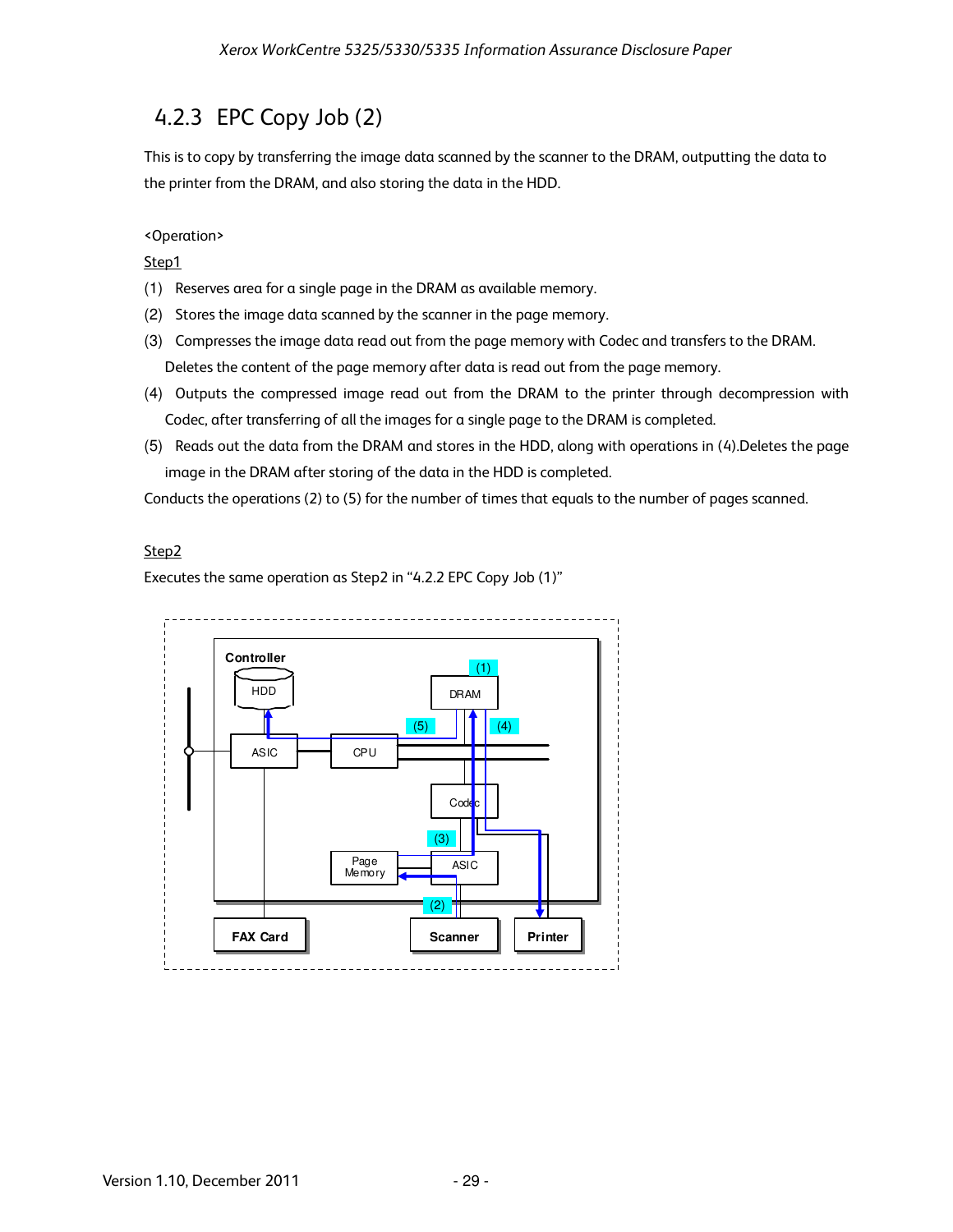## 4.3 Fax Service

## 4.3.1 Storage of Scanned Image

This is to scan image from the scanner, execute image processing as required, and then store in the HDD.

#### <Operation>

- (1) Stores the image data scanned by the scanner in the page memory.
- (2) Transfers the image data for one page read out from the page memory to the DRAM through compression.

Deletes the content of the page memory after transferring of the image data is completed.

(3) Stores the compressed data for one page read out from the DRAM to the HDD.

Deletes the page image in the DRAM and Fax Card after storing the compressed data in the HDD.

Conducts the operations (1) to (3) for the number of times that equals to the number of pages scanned.

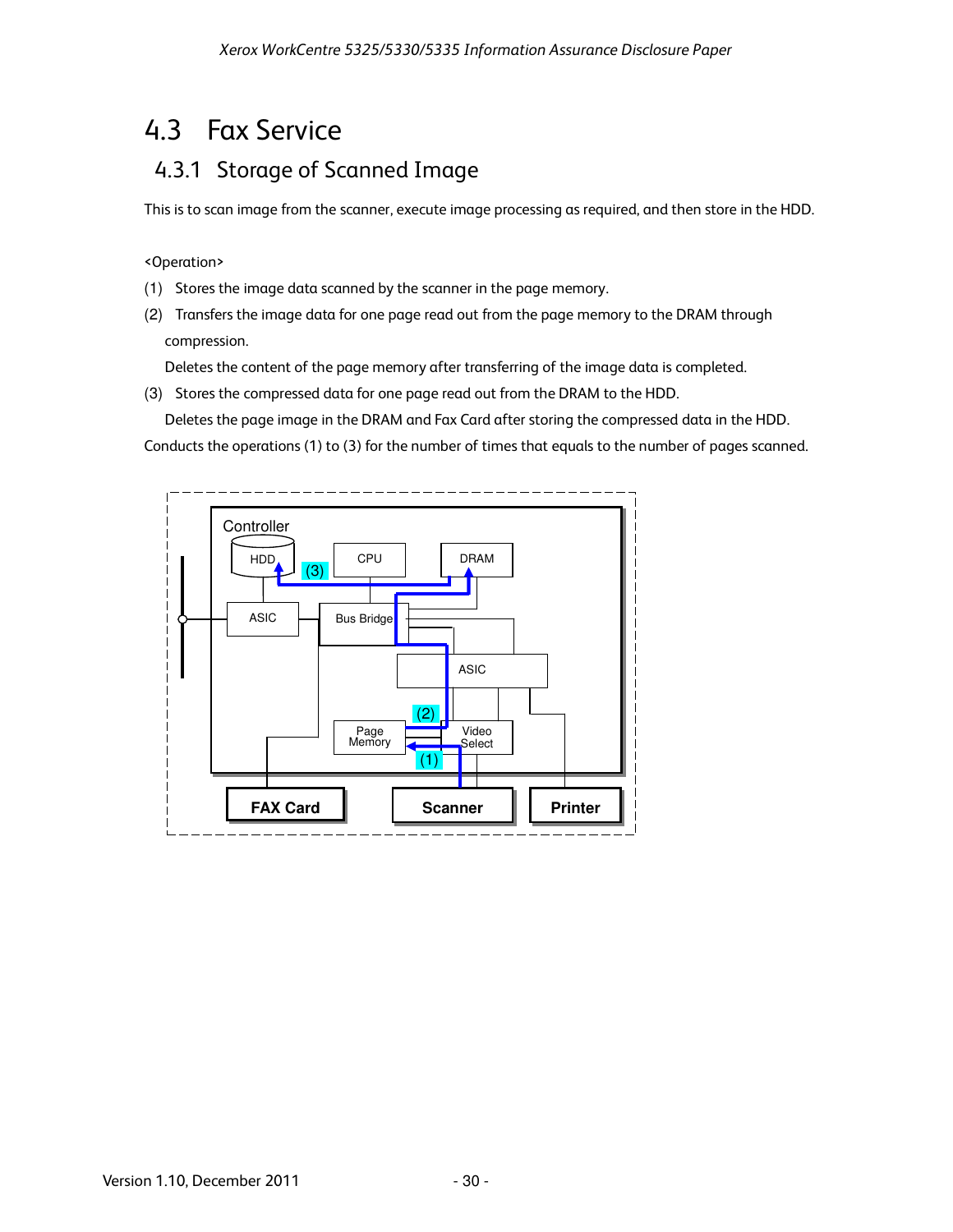## 4.3.2 Fax Send

In Fax send, image data stored in the HDD is read out and output to the Fax Card.

<Operation>

- (1) Reads out the image data from the HDD and transfers to the DRAM
- (2) Transfers the source information generated in the CPU and the image data read out from the DRAM to the Fax Card.
- (3) Deletes the page image in the Fax Card every time a page of the document is sent.

Conducts the operations (1) to (3) for the number of times that equals to the number of pages scanned.

(4) Deletes the document image in the HDD when all pages are sent completely.

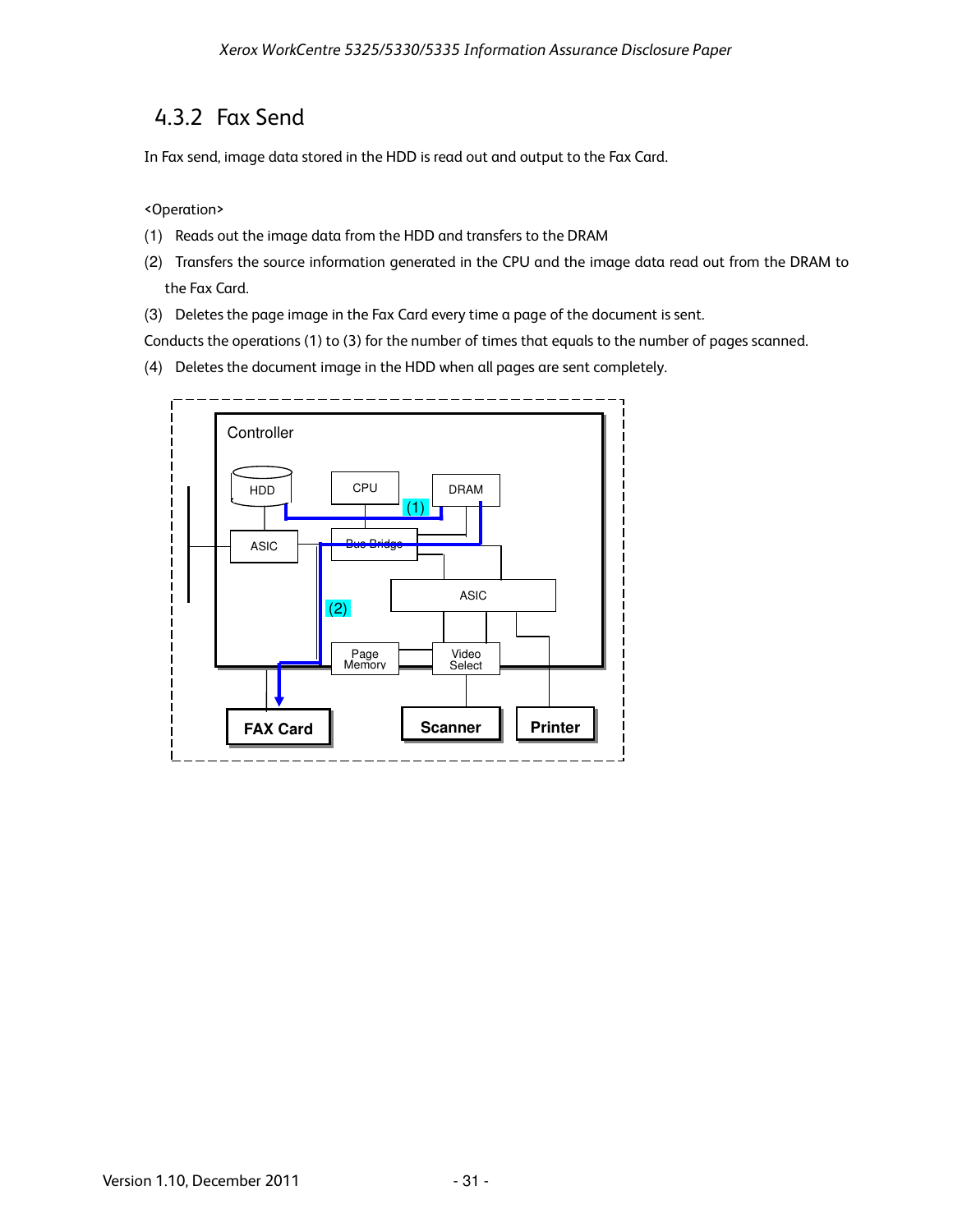## 4.3.3 Fax Receive

In Fax receive, image data received by the Fax Card is stored in the HDD.

<Operation>

- (1) Reads out the image data from the Fax Card and transfers directly to the DRAM.
- (2) Transfers the image data read out from the DRAM directly to the HDD.

Deletes the page image in the DRAM after data is transferred to the HDD.

Conducts the operations (1) to (2) for the number of times that equals to the number of pages received.

At the time of receiving data, user can set the product to communicate only with a specific terminal by comparing the information that identifies the caller and the information of the terminal notified on the protocol etc.

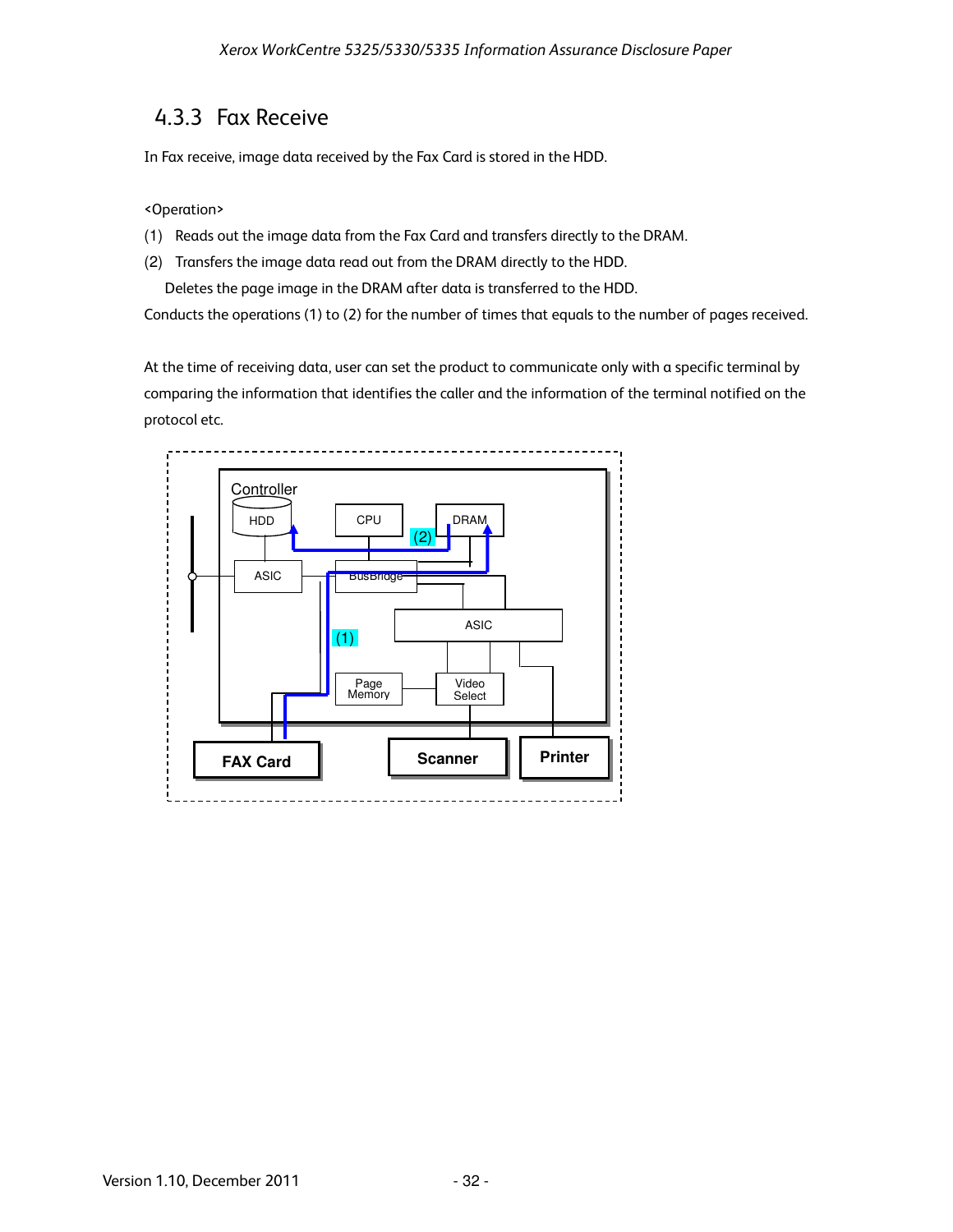## 4.3.4 Fax Print

In Fax print, image data received by the Fax Card is read out from the HDD. After decompression, image processing (rotation), and compression of the data is performed, the image data is stored in the HDD. Then, the image data stored in the HDD is output to the printer.

#### <Operation>

Step1

- (1) Reads out the image data from the HDD and transfers to the DRAM.
- (2) Decompresses the image data of DRAM and restores it in the DRAM.
- (3) Converts resolution, merges or divides the page, and/or rotates the image read out from the DRAM as required, then restores the data in the DRAM.
- (4) Compresses the image data read out from the DRAM and restores in the DRAM.
- (5) Stores the image data in the HDD. Deletes the page image in the DRAM and the image data in the Fax Card.

Conducts the operations (1) to (5) for the number of times that equals to the number of pages stored.

#### Step2

- (6) Reads out the compressed image from the HDD and transfers to the DRAM.
- (7) Outputs the compressed image read out from the DRAM to the printer while performing decompression.
- (8) Deletes the page image in the DRAM and document image in the HDD after all the pages are printed.

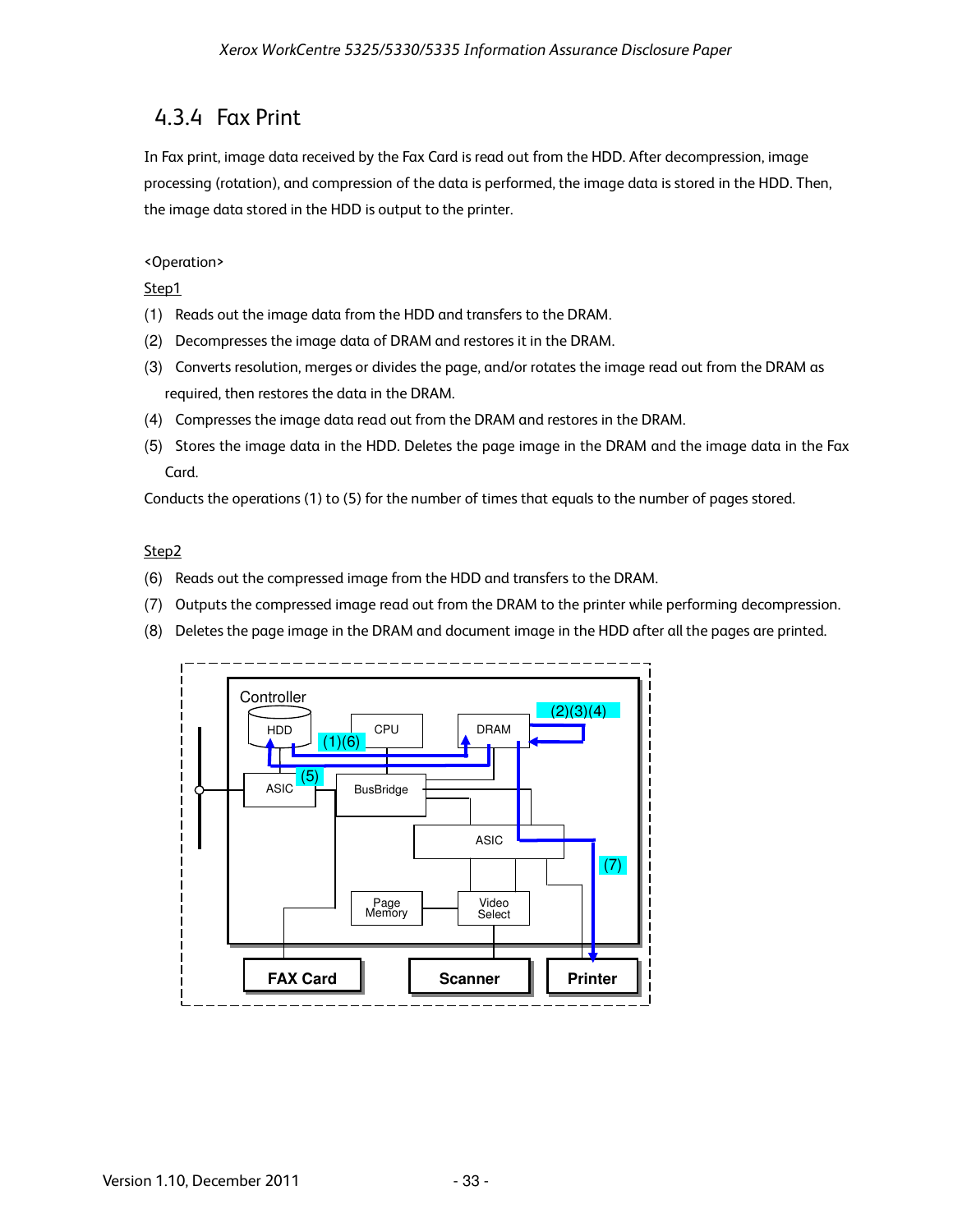## 4.3.5 IP Fax (SIP) Send

In IP Fax Send, image data stored in the HDD is sent via the Ethernet after the resolution is converted and compression is performed.

#### <Operation>

\* Operations of storing the image data scanned from the Scanner to the HDD is the same as described in section "4.3.1 Storage of Scanned Image."

- (1) Reads out the image data from the HDD and stores it in the DRAM.
- (2) Reads out the image data from the DRAM, decompresses the data at the ASIC, and stores the data in the DRAM.
- (3) Reads out the uncompressed image data from the DRAM, performs reduction and converts resolution at the CPU, and stores it in the DRAM.
- (4) Reads out the uncompressed image data from the DRAM, creates transmission header text and merges it with the image data at the CPU, and stores the merged image data in the DRAM.
- (5) Reads out the uncompressed image data from the DRAM, performs compression (JIBG/MH/MR/MMR) at the CPU, and sends it via the Ethernet.

Repeats the operations (1) to (5) above per page until all the pages are sent.

(6) Deletes the document image in the HDD after all pages are sent.

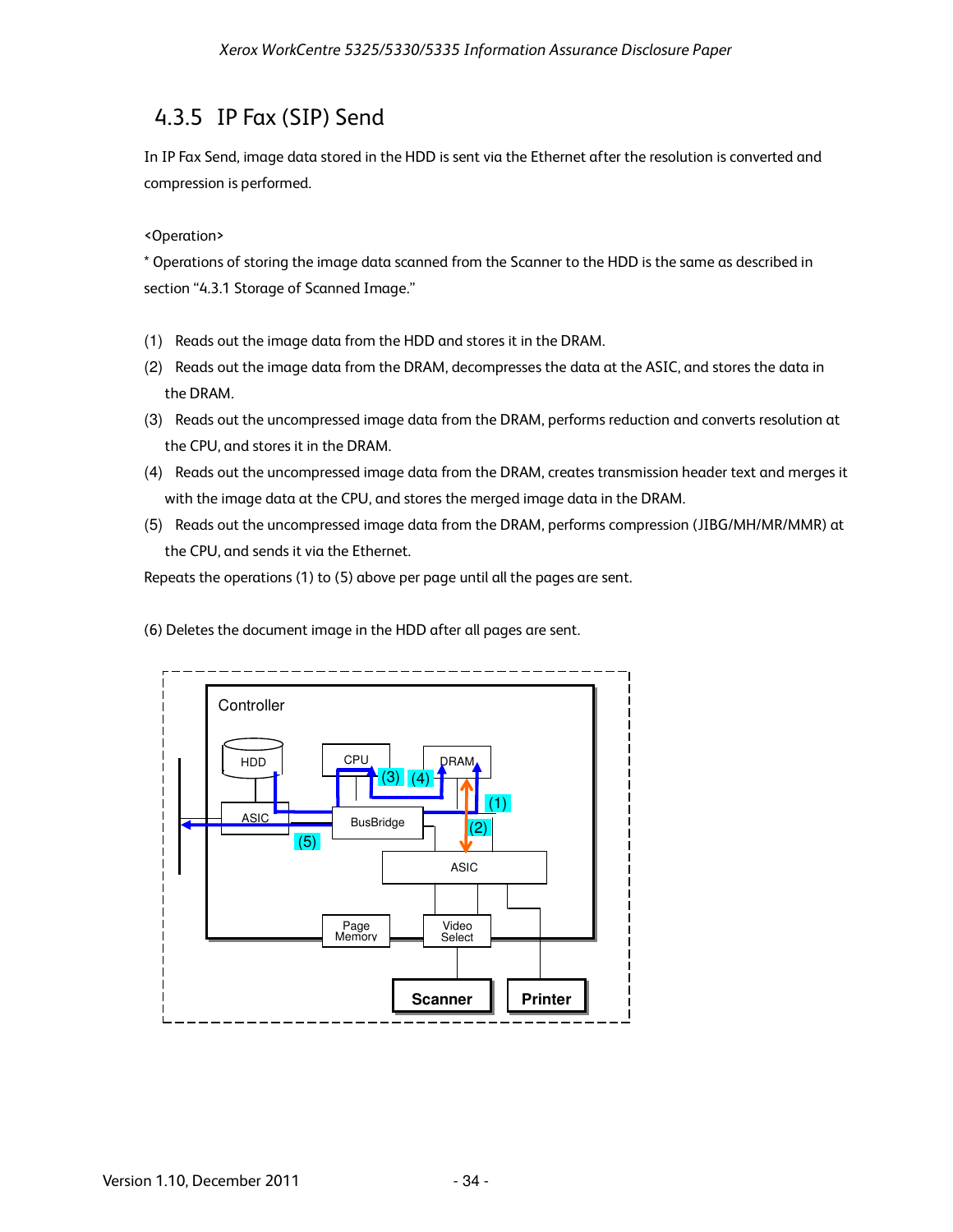## 4.3.6 IP Fax (SIP) Receive

In IP Fax Receive, the received image data is stored in the HDD after compression is performed.

<Operation>

- (1) Reads out the image data (JBIG/MH/MR/MMR) received via the Ethernet and stores it in the DRAM.
- (2) Reads out the image data from the DRAM, decompresses the data at the CPU, and stores it in the DRAM.
- (3) Reads out the uncompressed image data from the DRAM, performs JBIG compression at the CPU, and stores it in the HDD.
- (4) Deletes all the page images in the DRAM after they are transferred to the HDD.

Repeats the operations (1) to (4) for the number of times that equals to the number of pages stored.

\* Operations of outputting the image data stored in the HDD to the Printer is the same as described in section "4.3.4 Fax Print."

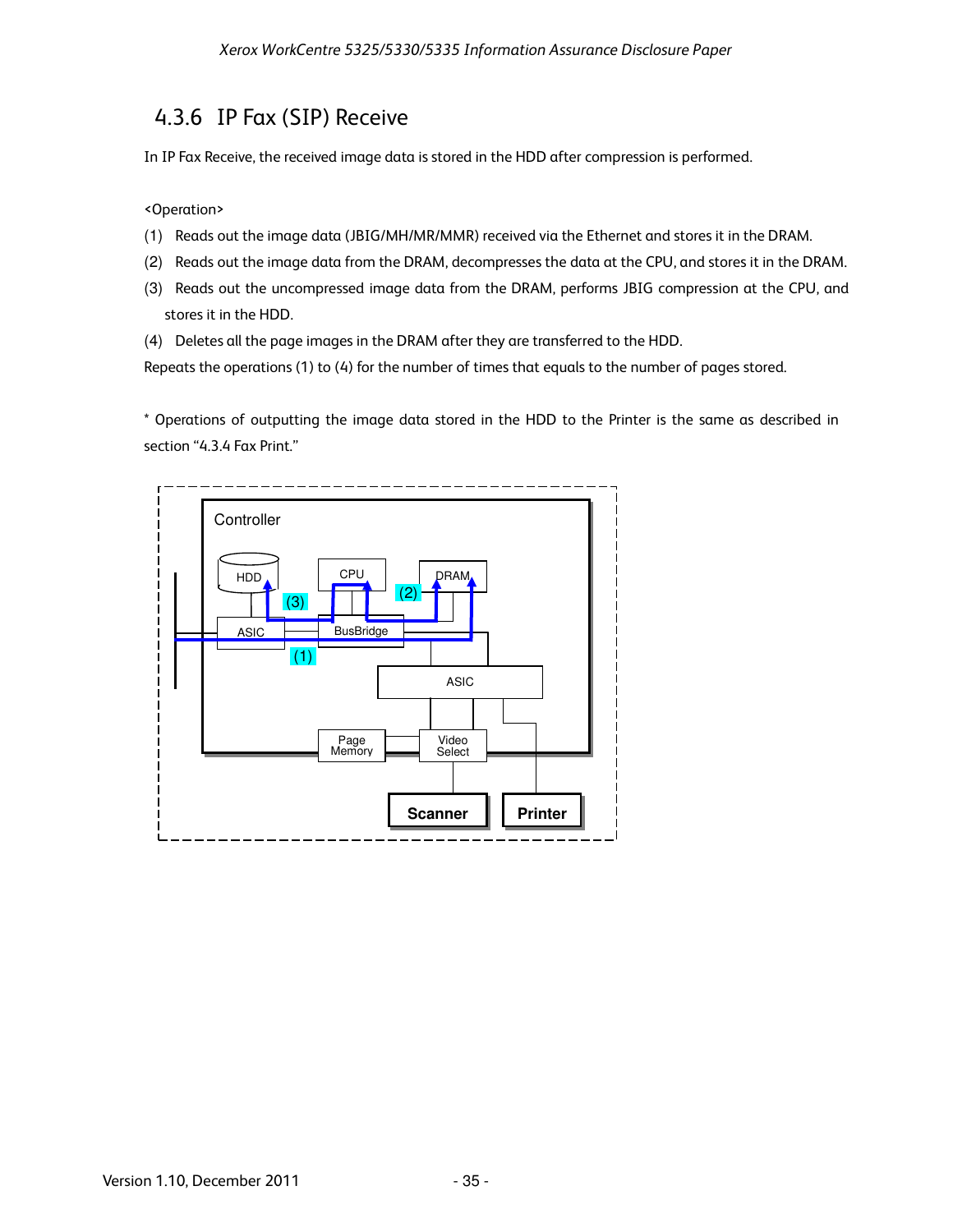## 4.4 Direct Fax Service

In direct Fax service, the received PDL is decomposed and the compressed image is stored in the HDD, then parameters concerning send are output to the Fax Card.

<Operation>

Step1

- (1) Stores the received PDL in the spool area (DRAM).
- (2) Reads out the PDL stored in the spool area.
- (3) Decomposes the read out PDL and writes in the page buffer (DRAM).
- (4) Compresses the page buffer by each page and transfers to the memory.
- (5) Reads out the compressed image data from the DRAM, then transfers and stores in the HDD. Deletes the received PDL information and page buffer information after transferring of the page image to the HDD is completed.

#### Step2

See "4.3.2 Fax Send."

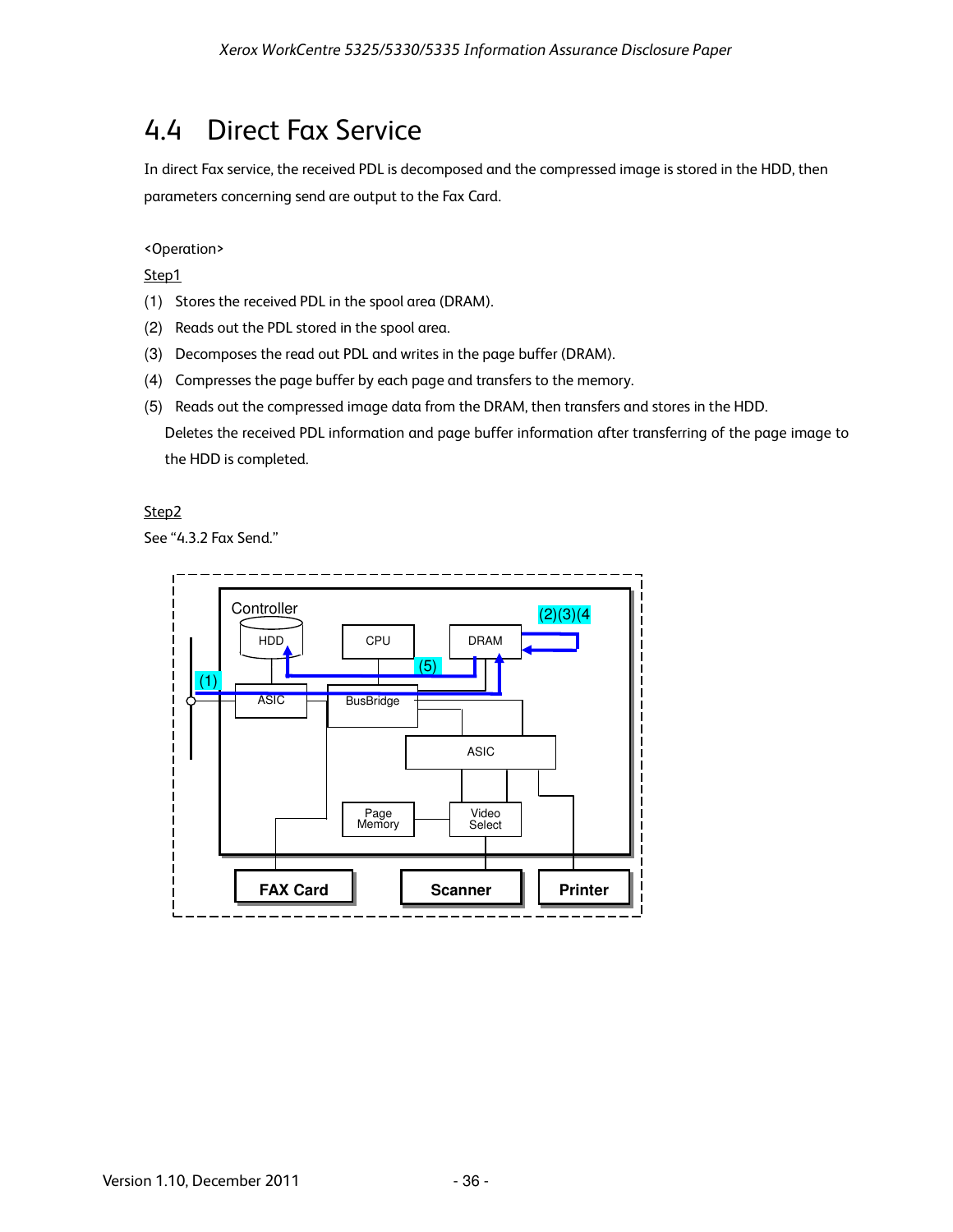## 4.5 Scan Service

## 4.5.1 Scan to PC Service

In scan to PC service, the image data scanned by the scanner is converted into multipurpose image format (TIFF/JFIF/XDW/PDF/XPS) and transferred to the external device. When the machine designates transferring of the data to an external device via network, the data is transferred using the designated protocol (FTP, SMTP, or SMB).

| Format           | <b>Operation</b>                                                                 |
|------------------|----------------------------------------------------------------------------------|
| <b>PDF</b>       | Encryption using password: encrypts PDF document using password. Generated       |
|                  | PDF document can be opened only by entering the same password.                   |
|                  | PKI signature: provides signature on PDF document using the device's digital     |
|                  | certificate. Falsification and alteration of the generated PDF document can be   |
|                  | detected and prevented if such changes are made on the document at the outside   |
|                  | of the device.                                                                   |
| <b>DocuWorks</b> | Encryption using password: encrypts DocuWorks document using password.           |
|                  | Generated DocuWorks document can be opened only by entering the same             |
|                  | password.                                                                        |
|                  | PKI encryption: encrypts DocuWorks document using the receiver's public key      |
|                  | certificate. The generated document can be opened only by presenting the private |
|                  | key certificate.                                                                 |
|                  | PKI signature: provides signature on DocuWorks document using the device's       |
|                  | digital certificate. Falsification and alteration of the generated DocuWorks     |
|                  | document can be detected and prevented if such changes are made on the           |
|                  | document at the outside of the device.                                           |
| <b>XPS</b>       | PKI signature: provides signature on XPS document using the device's digital     |
|                  | certificate. Falsification and alteration of the generated XPS document can be   |
|                  | detected and prevented if such changes are made on the document at the outside   |
|                  | of the device.                                                                   |

According to the multipurpose image format, the following security feature can be used.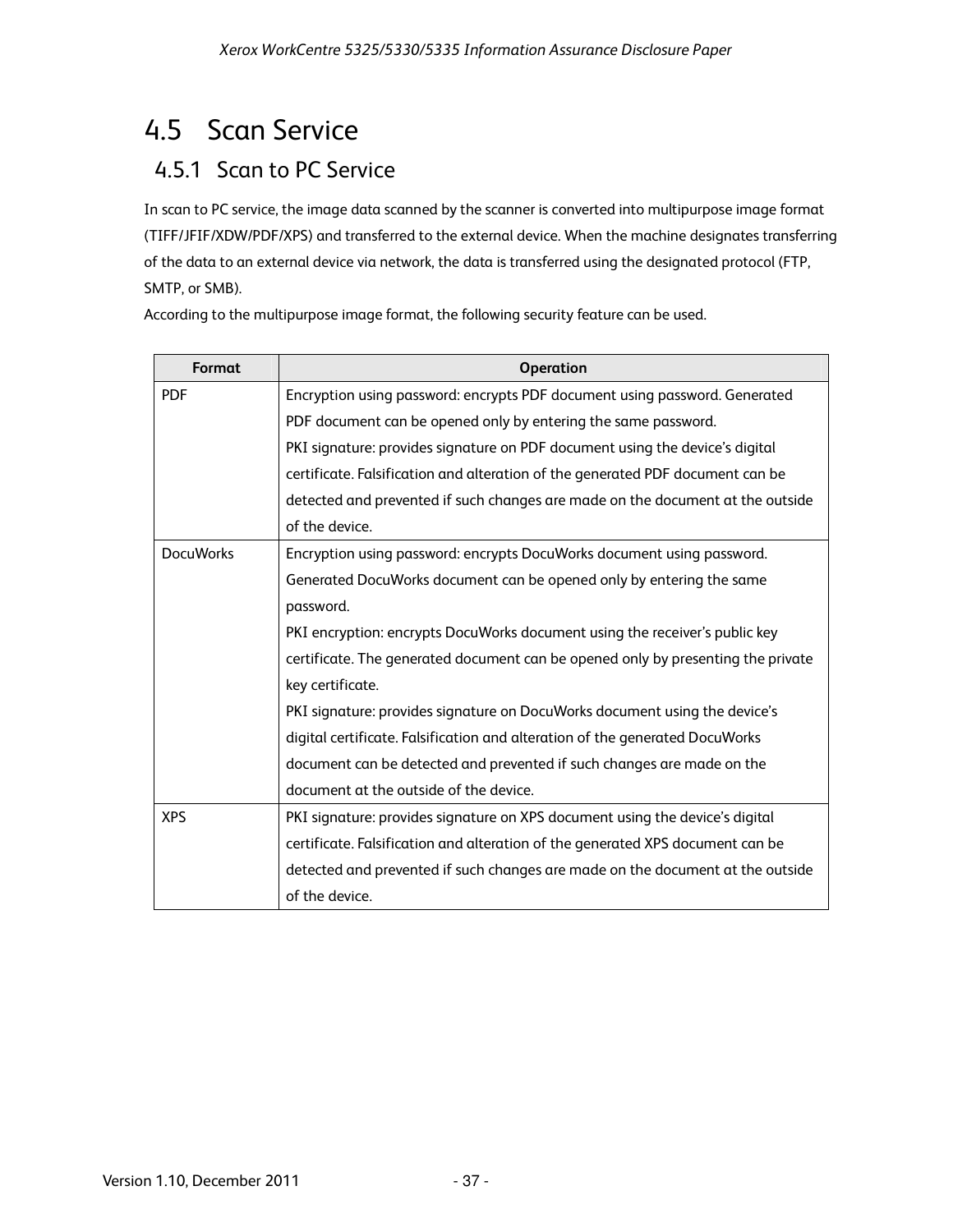#### <Operation>

#### Step1

- (1) Stores the image data scanned by the scanner in the page memory.
- (2) Transfers the image data for one page read out from the page memory to the DRAM after compression. Deletes the image in the page memory after transferring of the data is completed.
- (3) Stores the compressed image for one page read out from the DRAM, in the HDD.

Deletes the page image in the DRAM after storing of the compressed image in the HDD is completed. Conducts the operations (1) to (3) for the number of times that equals to the number of pages scanned.



- (4) Transfers the image data read out from the HDD to the DRAM.
- (5) Converts the compressed image data in the DRAM into the compressed image in compression format supported in each protocol or that supported in the designated file format, then converts into the designated image format.

At this image format conversion, encryption using password, encryption by digital certificate, and signature processing are also executed.

- (6) Transfers the converted file to the external device using each protocol.
- (7) Deletes the document image in the Mailbox and DRAM after transferring of the file is completed.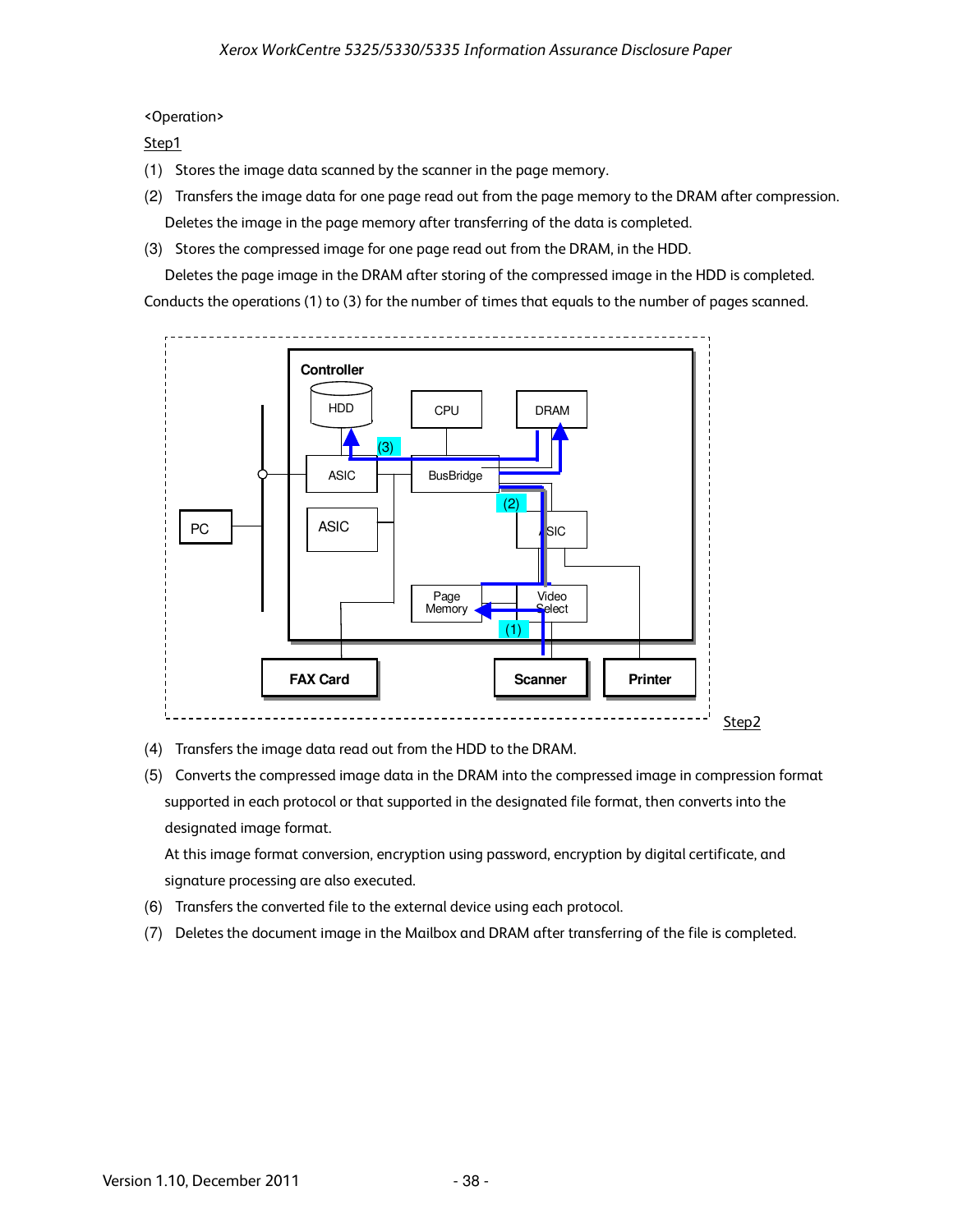#### S/MIME Communication (Signature and Encryption)

In S/MIME communication (signature), signature is added per mail when sending data to the network in SMTP (operation (7) above) based on the certificate information retained in the device.

In S/MIME communication (encryption), encryption is performed per mail when sending data in SMTP (operation (7) above) based on the certificate corresponding to the designated address.

In S/MIME communication, certificate is verified when sending of the data is designated as well as when the data is to be sent. S/MIME communication is conducted only when validity of the certificate is confirmed.

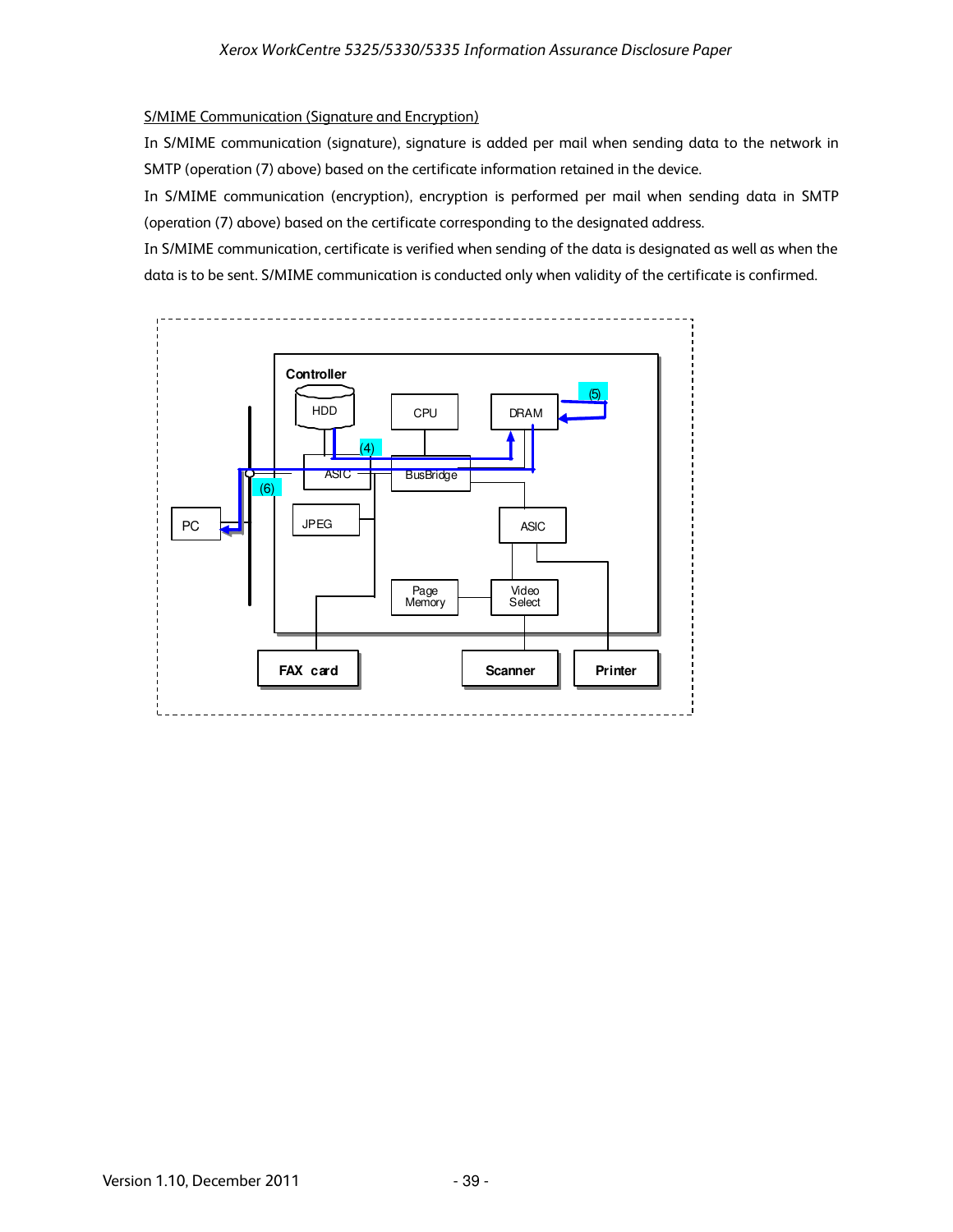## 4.5.2 Scan to Mailbox

In scan to Mailbox, image data scanned by the scanner is stored in the Mailbox.

<Operation>

- (1) Stores the image data scanned by the scanner in the page memory.
- (2) Transfers the image data for one page read out from the memory to the DRAM after compression. Deletes the image in the page memory after transferring of the data is completed.
- (3) Stores the compressed image for one page read out from the DRAM, in the HDD (Mailbox).
- (4) Deletes the page image in the DRAM after transferring of the data is completed.

Conducts the operations (1) to (3) for the number of times that equals to the number of pages scanned.

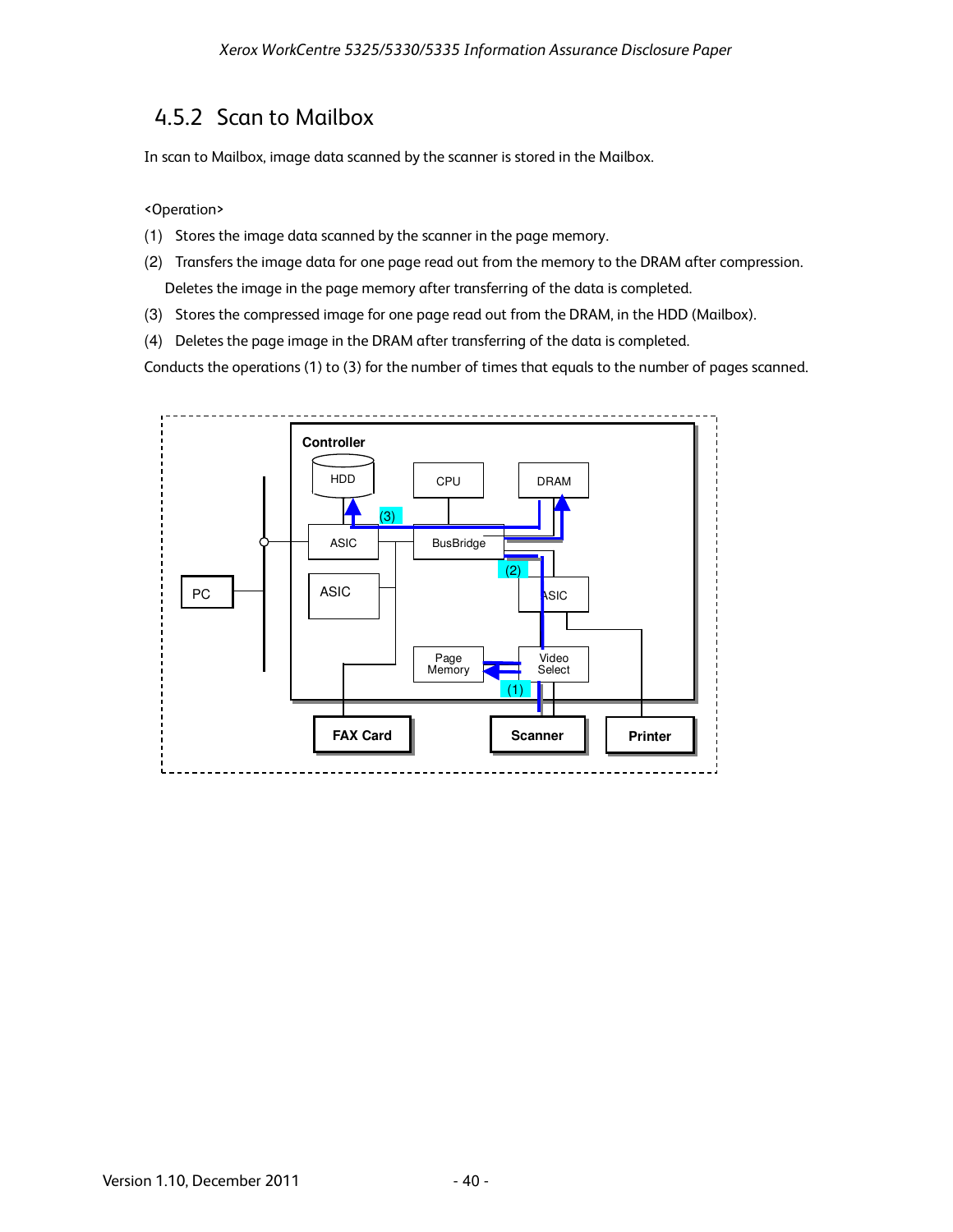## 4.5.3 Mailbox to PC

In Mailbox to PC, data stored in the Mailbox is transferred to the external device.

<Operation>

- (1) Transfers the image data read out from the Mailbox to the DRAM.
- (2) Converts the stored file into the file in compression format supported in each protocol or that supported in the designated file format, then converts into the designated image format.

At this operation, security feature described in section 4.5.1 can also be used.

- (3) Transfers the converted file to the external device using each protocol.
- (4) Deletes the document image in the Mailbox and DRAM after transferring of the file is completed.

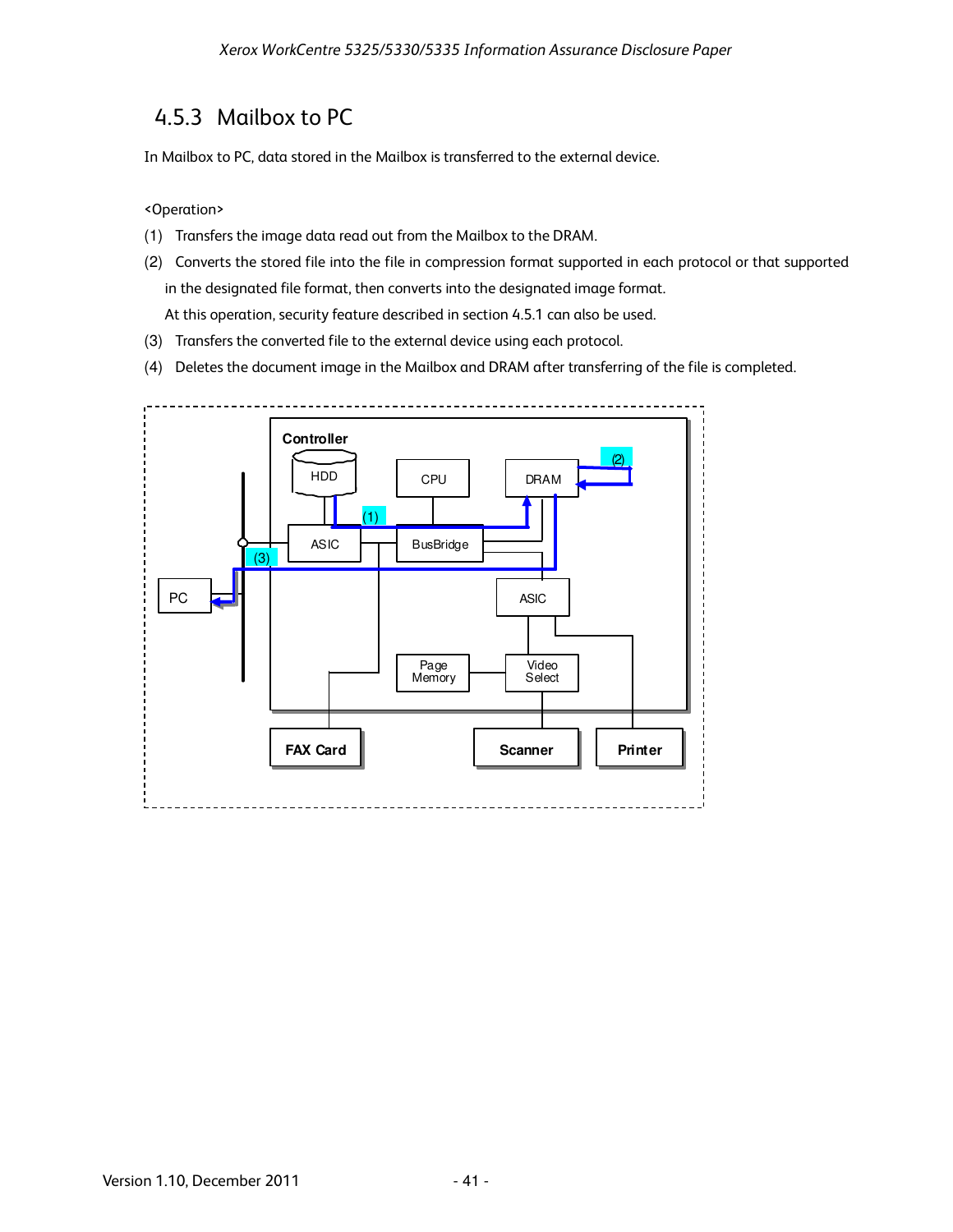## 4.5.4 Scan to USB

In Scan to USB service, the image data scanned by the scanner is converted into multipurpose image format (TIFF/JFIF/XDW/PDF/XPS) and transferred directly to the USB memory connected to the USB port on the device.

#### <Operation>

#### Step 1

(1) Stores the image data of multiple pages in the HDD as is the same as Step 1 of "4.5.1 Scan to PC Service."

#### Step 2

(2) Converts the image data into the file format designated by user as is the same as (5) to (6) of Step 2 in "4.5.1 Scan to PC Service."

At this point, the security features (per format) indicated in section 4.5.1 can be used as well.

- (3) Transfers the converted file to the USB memory connected to the USB port.
- (4) Deletes the document image in the HDD and that in DRAM after the transfer is completed.

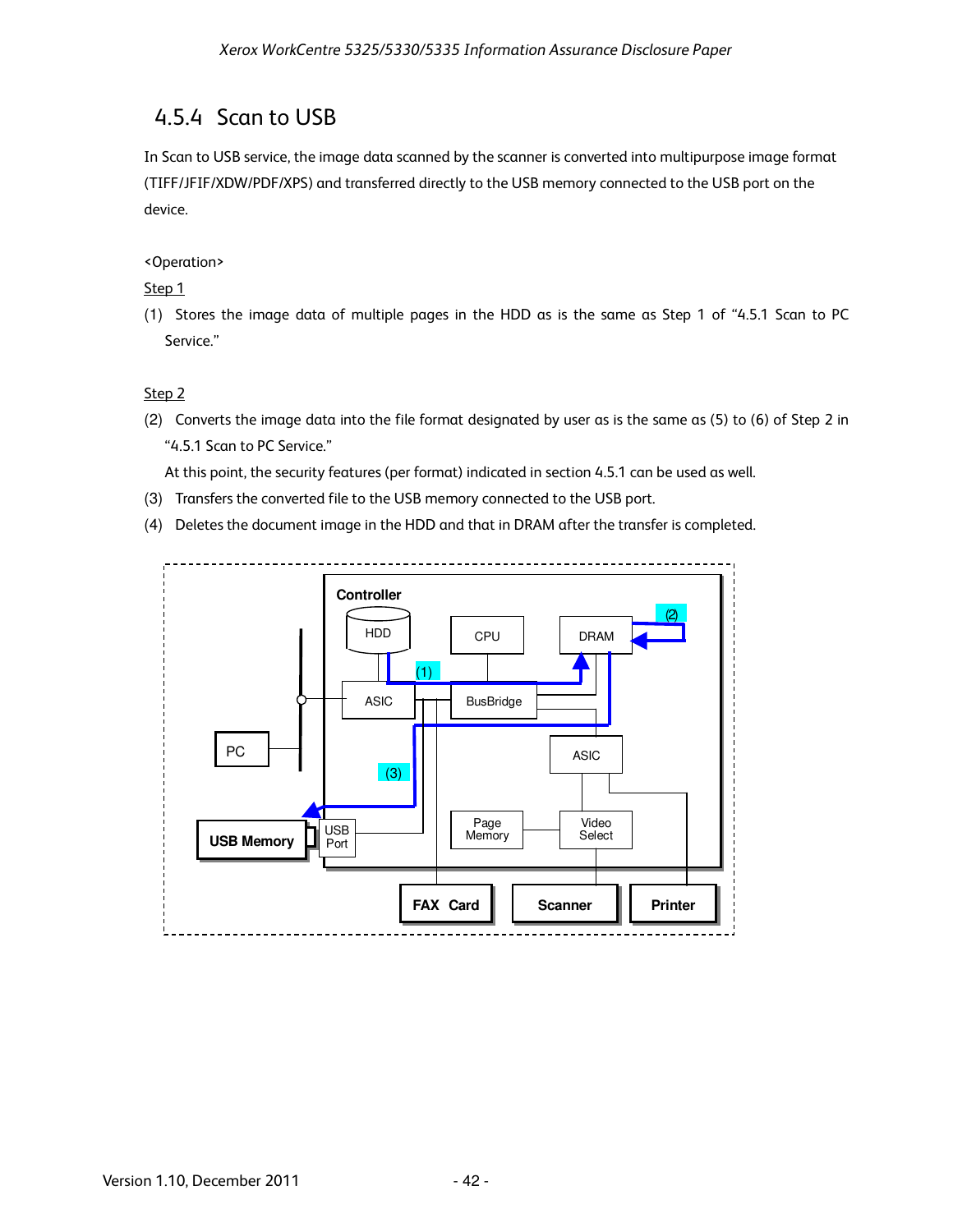## 4.6 Internet Fax Service

## 4.6.1 Internet Fax Send

In internet Fax send, B/W binary image data scanned by the scanner is converted into image file format for Internet Fax (TIFF-FX) and sent to the designated mail address as an e-mail (SMTP).

When S/MIME feature is in enabled state, electronic mail can be encrypted using destination's digital certificate and electronic signature on electronic mail can be provided using device's digital certificate, by S/MIME feature.

#### <Operation>

#### Step1

- (1) Stores the image data scanned by the scanner in the page memory.
- (2) Compresses the image data for one page read out from the page memory and transfers to the DRAM. Deletes the image in the page memory after transferring of the data is completed.
- (3) Stores the compressed image for one page read out from the DRAM, in the HDD.

Deletes the page image in the DRAM after storing of the compressed image in the HDD is completed. Conducts the operations (1) to (3) for the number of times that equals to the number of pages scanned.

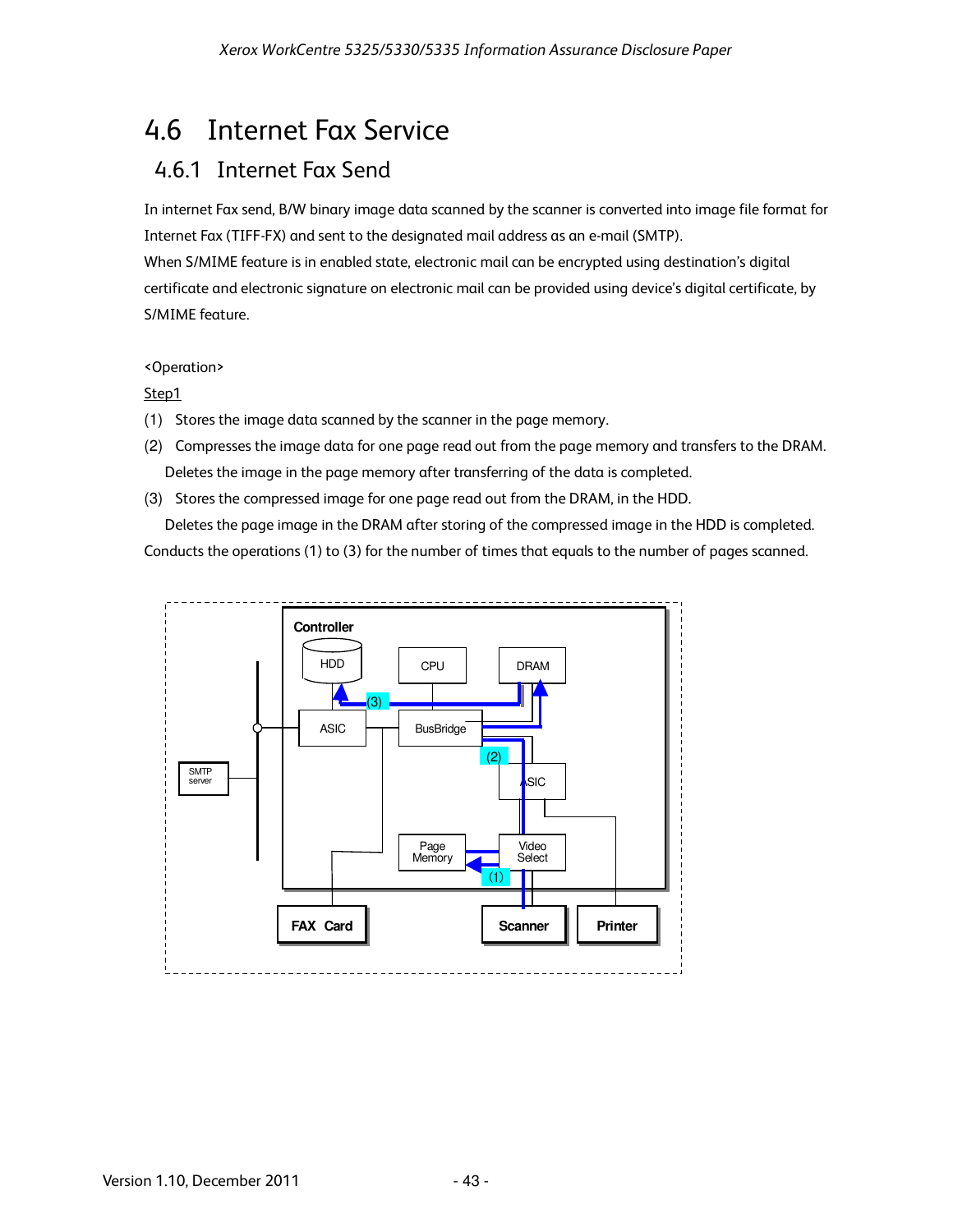#### Step<sub>2</sub>

- (4) Transfers the compressed image from HDD to DRAM.
- (5) Converts the image format into TIFF-FX format.
- (6) Encodes the TIFF-FX file in MIME and sends to the designated mail address as an e-mail (SMTP). When electronic signature and/or encryption by S/MIME is(are) designated, electronic signature is attached and/or encryption is executed at this stage.

Secret key and digital certificate used for electronic signature and encryption are registered in the certificate repository in HDD. The secret key is always encrypted by device-specific encryption key.

(7) Deletes the information on the document in the HDD and DRAM after sending of the file is completed.

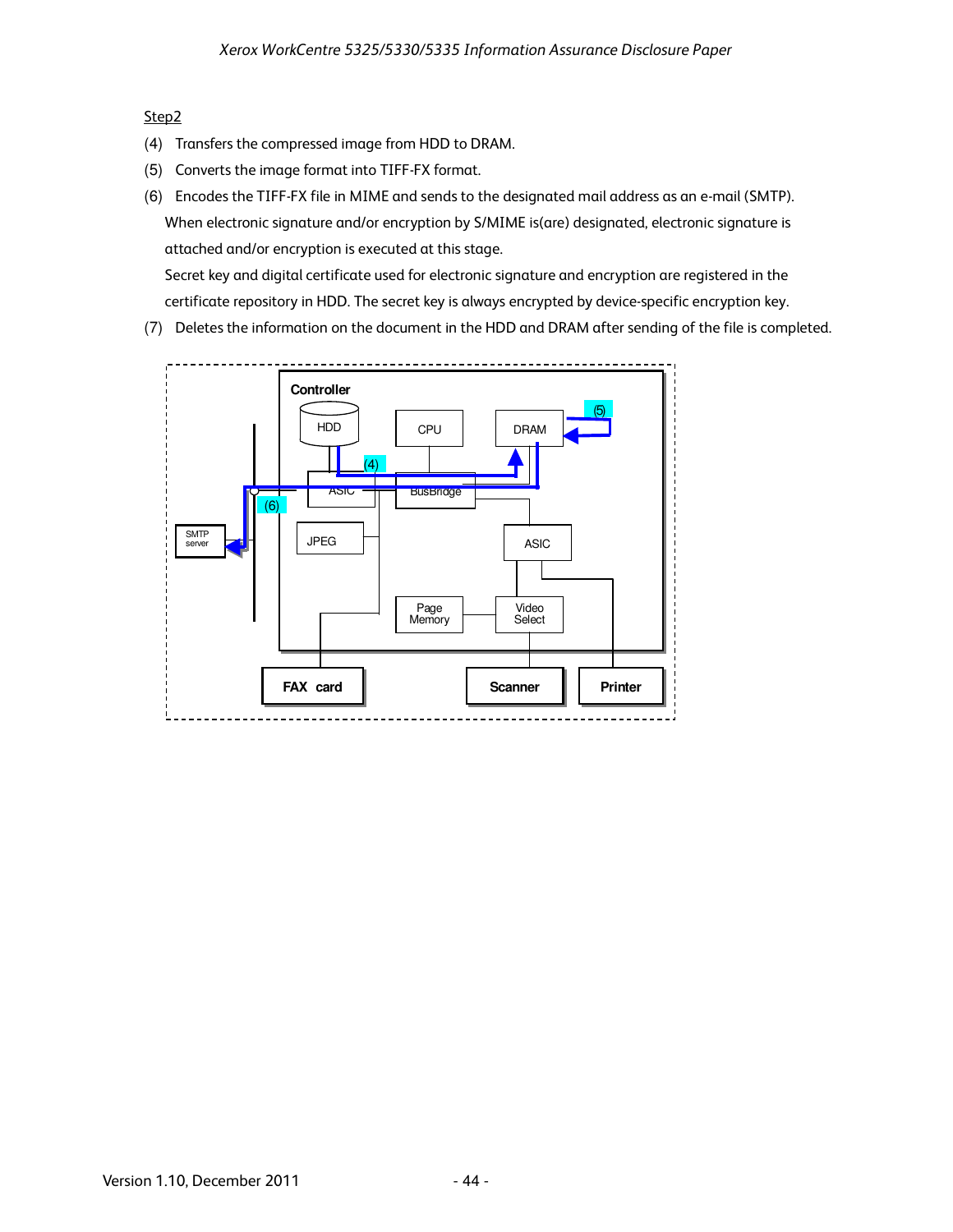## 4.6.2 Internet Fax Receive

In internet Fax receive, content of the mail (header, text, attached TIFF file) received in e-mail (SMTP) is output to the printer.

When S/MIME feature is in enabled state and the received mail has S/MIME electronic signature, electronic signature is verified and printed out according to the modes shown below. When the signature is incorrect, the mail is abandoned. When the received mail is an encrypted mail by S/MIME, it will be decoded using the device's secret key.

Reception operation of S/MIME mail with electronic signature

| Mode                  | <b>Operation</b>                                                            |
|-----------------------|-----------------------------------------------------------------------------|
| Permit reception of   | Receives and conducts printing process on non-S/MIME mail and S/MIME mail   |
| unreliable mail       | without signature.                                                          |
|                       | Abandons received mail when S/MIME electronic signature is incorrect or its |
|                       | mail address is different from the electronic signature.                    |
| Prohibit reception of | Receives and abandons non-S/MIME mail and S/MIME mail without signature.    |
| unreliable mail       | Abandons received mail when S/MIME electronic signature is incorrect or its |
|                       | mail address is different from the electronic signature.                    |

<Operation>

Step1

(1) Stores the mail received in e-mail (SMTP/POP), in the HDD.

When the received mail is S/MIME mail, signature on the mail is verified and decoding is conducted at this stage.

Secret key and digital certificate used for electronic signature verification and decoding is registered in the certificate repository in HDD. The secret key is always encrypted by device-specific encryption key.

- (2) Transfers the data received in the HDD to the DRAM.
- (3) Decodes MIME, separates it into "header and text" and "attached TIFF file", then decomposes each of them.
- (4) Compresses each of the decomposed image and stores in the HDD.
- (5) Deletes the received document in the HDD and page image in the DRAM.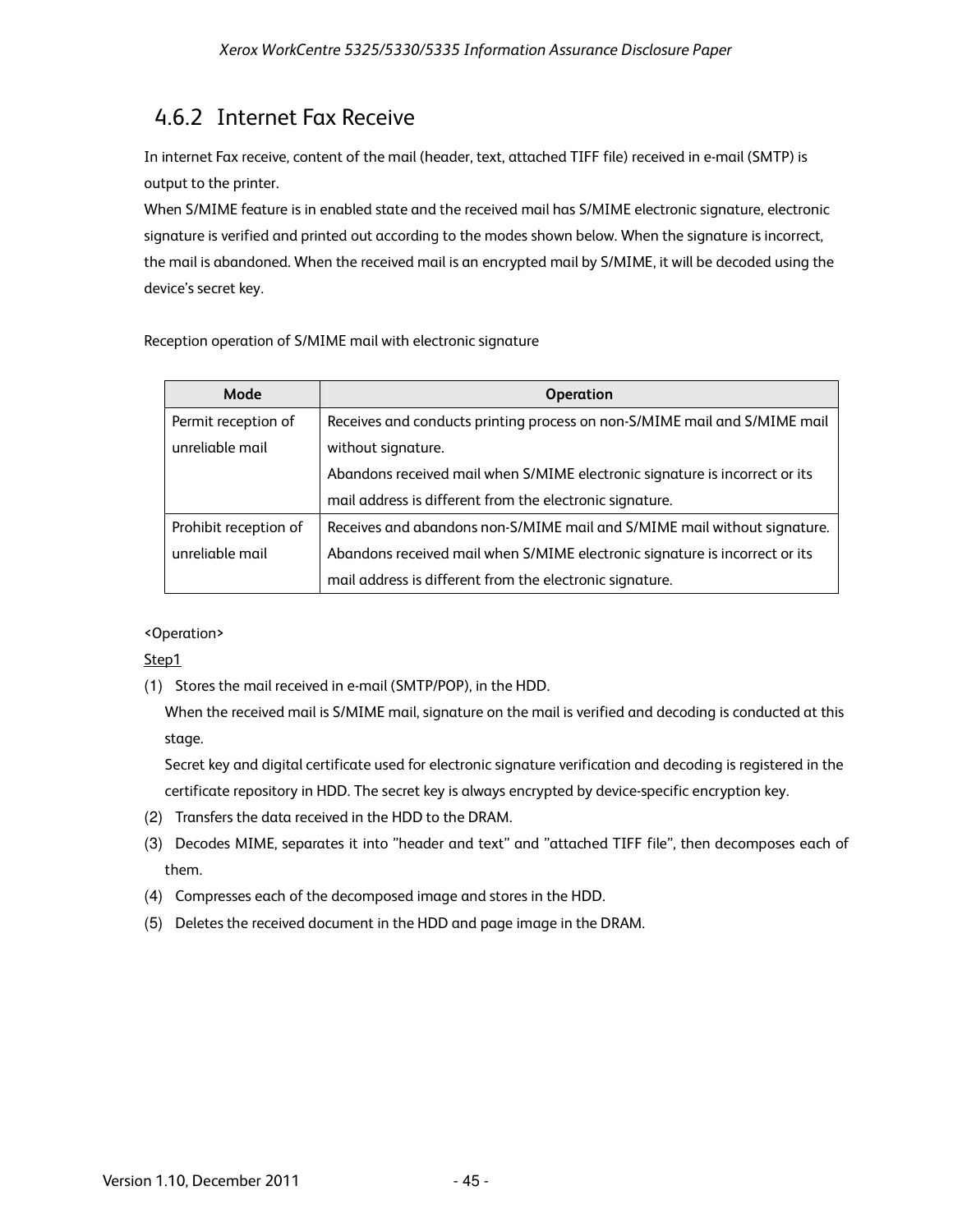



See 4.3.4 Fax Print.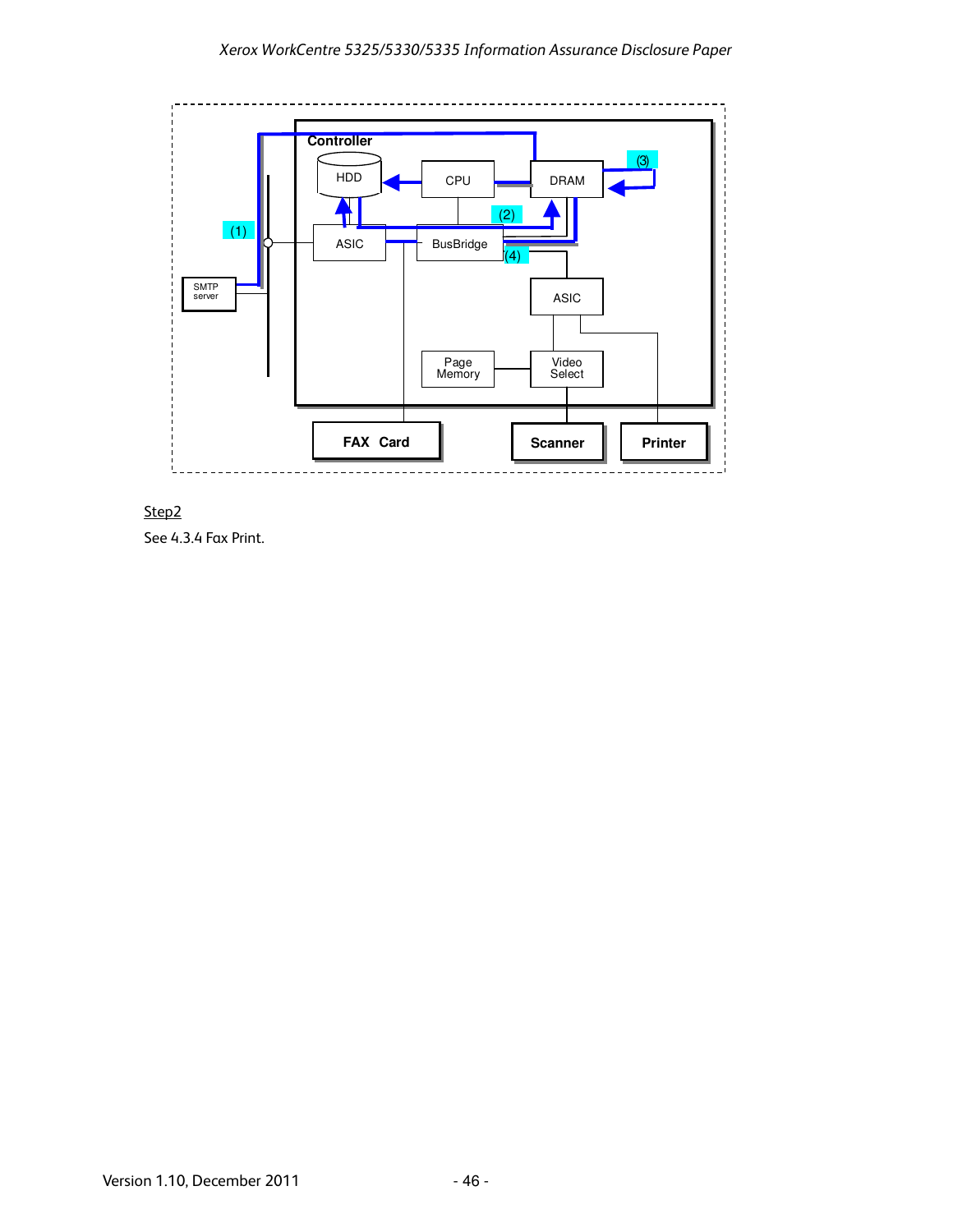## 4.6.3 Mailbox Receive of Internet Fax (E-Mail to Mailbox)

In Mailbox receive of internet Fax, mail received in e-mail (SMTP/POP) is stored in the Mailbox.

<Operation>

- (1) Stores the mail received as e-mail (SMTP/POP), in the HDD.
- (2) Transfers the data received in the HDD to the DRAM.
- (3) Decodes MIME, separates it into "header and text" and "attached TIFF file", then decomposes each of them.
- (4) Compresses each of the decomposed image and stores in the designated Mailbox.
- (5) Deletes the received document in the HDD and page image in the DRAM.

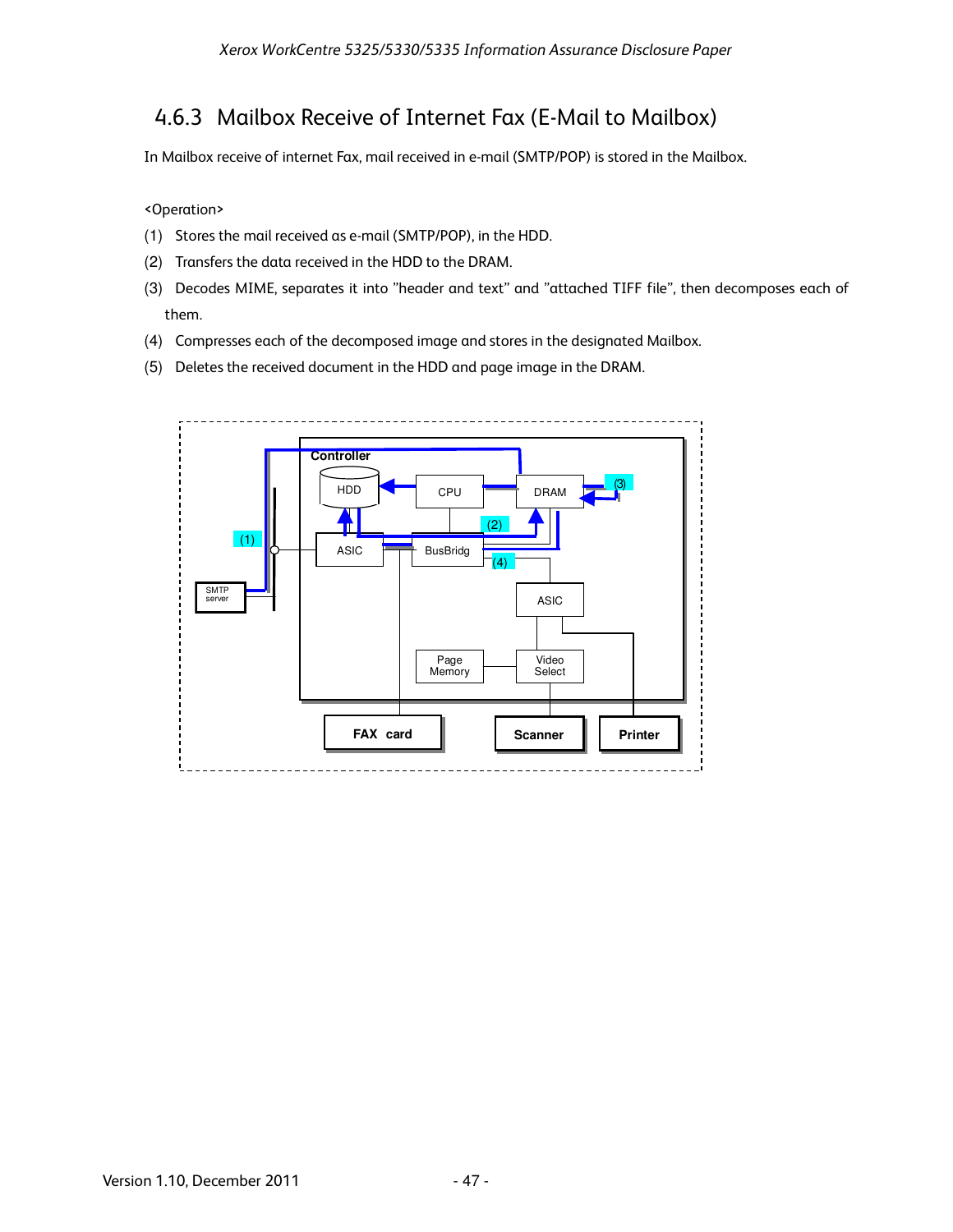## 4.7 Report Service

## 4.7.1 Report Print

In report print, the compressed image data of Report is stored in the HDD, then the image data is output to the printer after read out from the HDD.

#### <Operation>

Step1

- (1) Creates PDL to be reported from the system information (NVRAM) and stores in the DRAM.
- (2) Reads out the PDL stored in the DRAM.
- (3) Decomposes the read-out PDL per page, and writes in the page buffer (DRAM).
- (4) Compresses the page buffer per page and transfers to the DRAM.
- (5) Reads out the compressed data from the DRAM, then transfers and stores in the HDD. Deletes the page image in the DRAM after transferring of the data is completed.

#### Step2

- (6) Reads out the compressed image from the HDD and transfers to the DRAM.
- (7) Outputs the compressed image read out from the DRAM to the printer through decompression.

Conducts the operations (6) to (7) for the number of times that equals to the number of pages stored in the HDD.

(8) Deletes the document image in the HDD and page image in the DRAM after printing is completed.

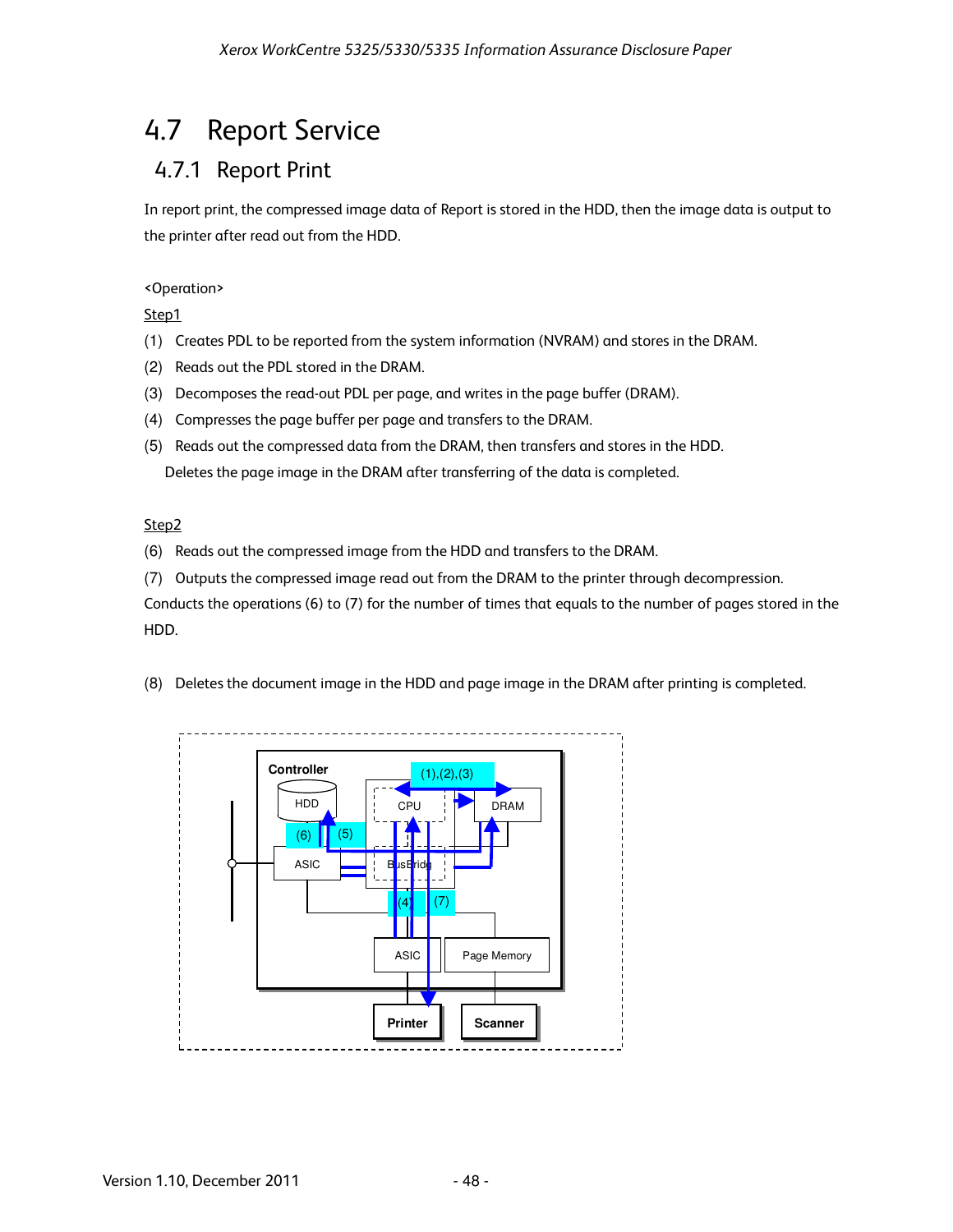### 4.7.2 Fax Report Print

This is the operation of Fax Report Print of when PCC Fax Card is installed.

Operation of Fax Report Print of when Fax Card Mini is installed is the same as 4.7.1 Report Print.

In Fax report print, Fax Report is stored in the HDD from the Fax Card, then output to the printer after read out from the HDD.

#### <Operation>

Step1

- (1) Stores the report (compressed data) created by Fax Card, in the DRAM.
- (2) Stores the image data read out from the DRAM, in the HDD.

Deletes the page image in the DRAM after the image data is stored.

#### Step2

- (3) Reads out the image data from the HDD and transfer to the DRAM.
- (4) Decompresses the image data read out from the DRAM and restores in the DRAM.
- (5) Conducts image rotation if necessary.
- (6) Compresses the image data read out from the DRAM and restores in the DRAM.
- (7) Stores the image data in the HDD, then deletes the page image in the DRAM.

Conducts the operations (3) to (7) for the number of times that equals to the number of Pages stored.

#### Step3

- (8) Reads out the compressed image from the HDD and transfers to the DRAM.
- (9) Outputs the compressed image read out from the DRAM to the printer through decompression. Deletes the page image in the DRAM after the printing for the page is completed.
- (10) Deletes the document image in the HDD after all the pages are printed.

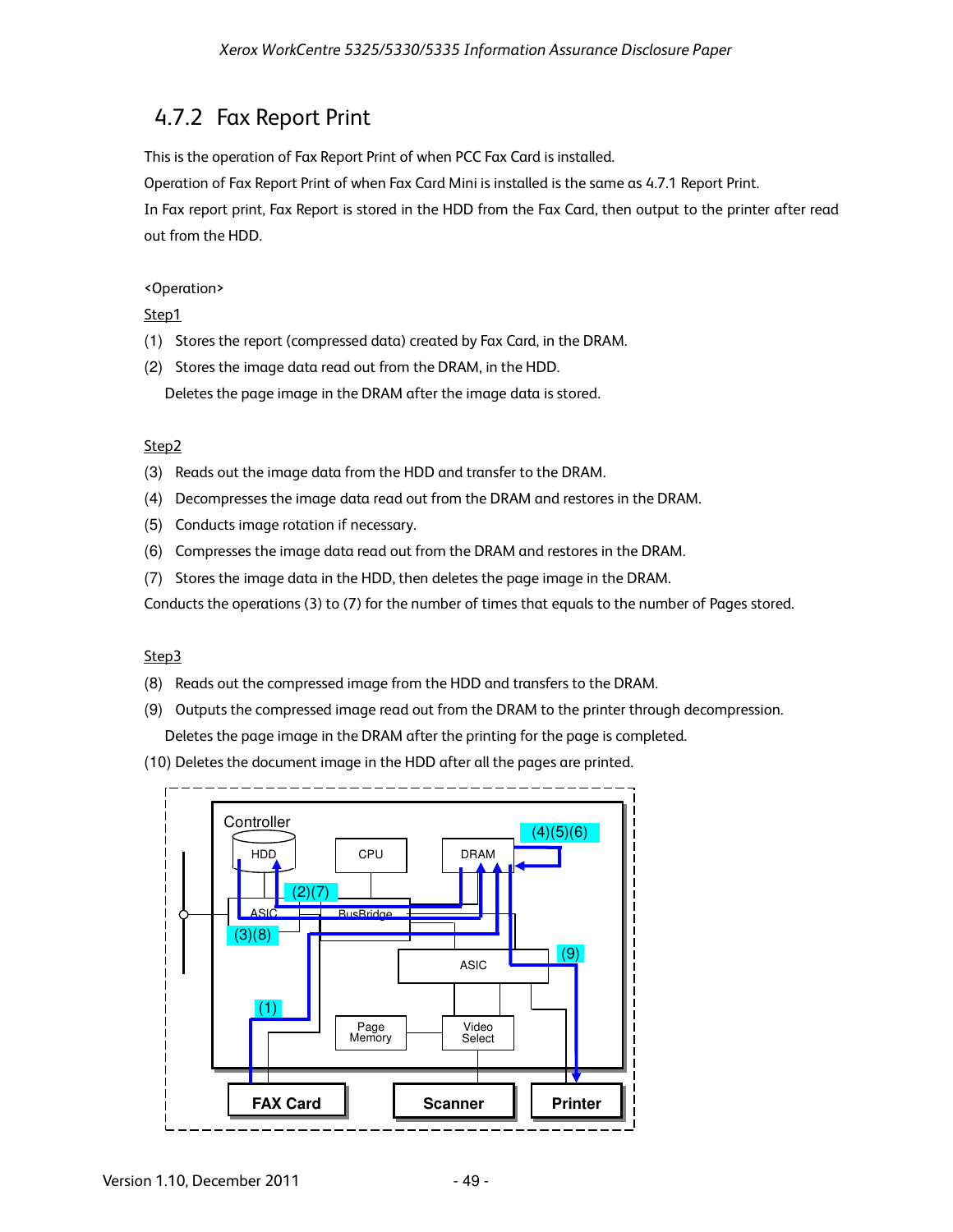# Section 5 Protection of Data on the Hard Disk

The product has the following security features that can be used on the data stored in the hard disk.

- Image Overwrite feature
- Data Encryption feature.

## 5.1 Image Overwrite Feature

Image Overwrite feature is the feature to delete the already used document data that still resides on the Controller hard disk by an overwrite, after the completion of Copy, Print, Scan and Fax operations.

## 5.1.1 Algorithm

The administrator can select the overwrite algorithm from the following:

"Off"

Image overwrite is not conducted.

"On (once)"

Image overwrite is conducted once with "the data set to all 0".

"On (thrice)"

Image overwrite is conducted thrice with "the random data",

" the random data", and then "the data set to all 0".

## 5.1.2 Special Behavior

The administrator sets the number of times to overwrite in accordance with the policy. The setting will become valid when the product is started up again.

The Image Overwrite feature is operated when the document data in the Controller hard disk is abandoned after the Copy, Print, Scan or Fax feature is used. (See "Chapter 4: Data Flow" for the abandon timing of the document data.)

The user confirms at the Confirmation screen on the Control Panel whether image Overwrite operation is under way; "In Progress" indication is displayed during the image overwrite operation, and "Standby" indication is displayed when the image overwrite operation is not under way.

If the Image Overwrite does not complete due to causes such as power being cut off during the image overwrite process, the Image Overwrite is performed at the next start up.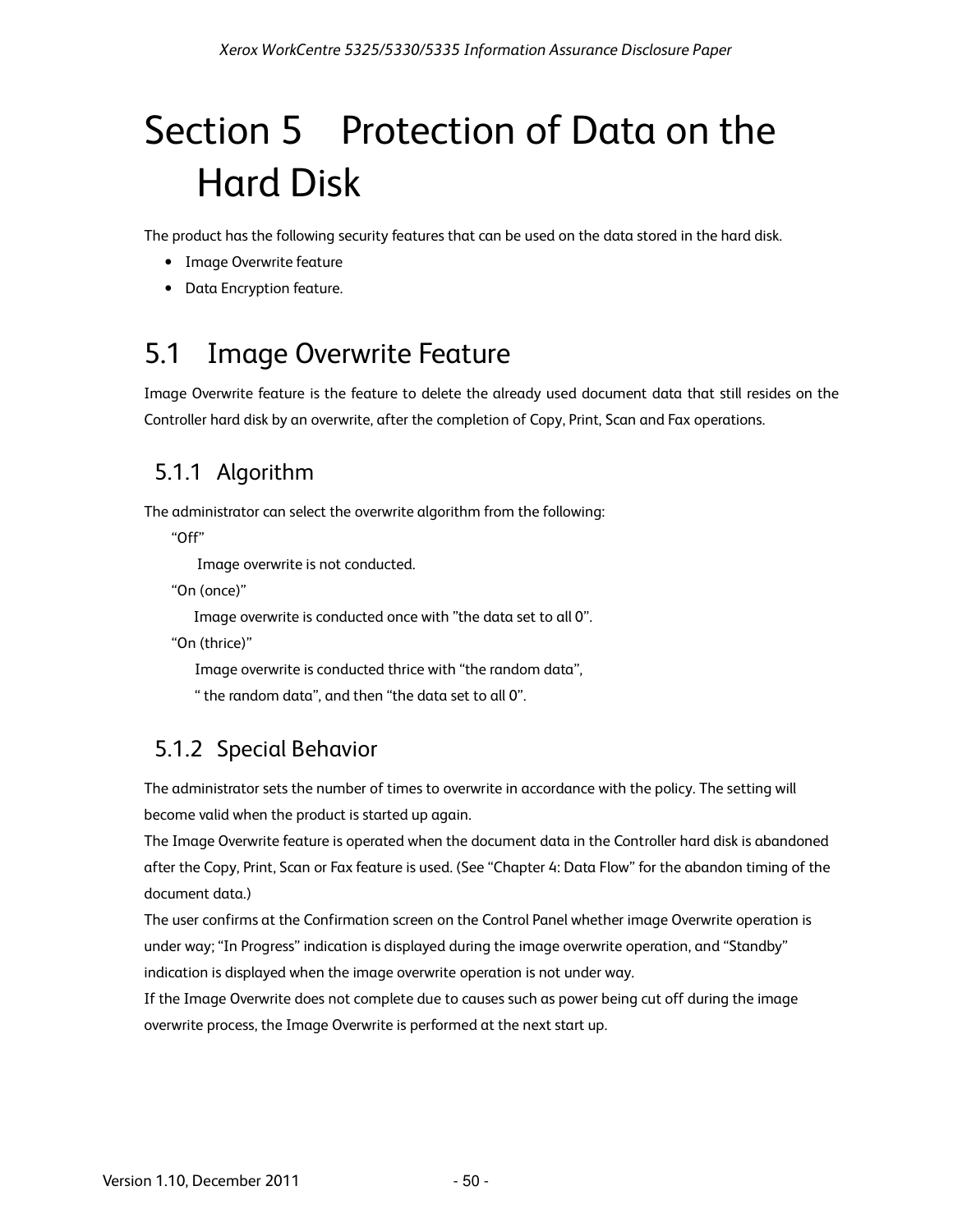## 5.2 Data Encryption Feature

Data Encryption feature is the feature to encrypt any data to be written to the Controller hard disk before writing the data to the hard disk.

## 5.2.1 Algorithm

The algorithm used in the product is the 256-bit block encryption that conforms to the AES (Advanced Encryption Standard).

The 256-bit encryption key is automatically created at start up, based on the encryption key set by the administrator and stored in the DRAM. The key is deleted by a power-off, due to the physical characteristics of the DRAM.

## 5.2.2 Special Behavior

This function is enabled at the time of shipment, but in order to change the encryption key, the following is to be performed.

The menu to set Data Encryption feature is displayed in the setting items for the administrator on the Control Panel.

The administrator sets the Data Encryption feature in accordance with the policy. When setting this feature, the administrator is asked to enter an encryption key and he/she can enter any 12 alphanumeric characters. The setting becomes valid when the product is started up again.

The Data Encryption feature is valid on all the data stored on the Controller hard disk, and the data is encrypted before it is stored in the hard disk. Whenever the data is read out from the hard disk, decryption of the data is performed.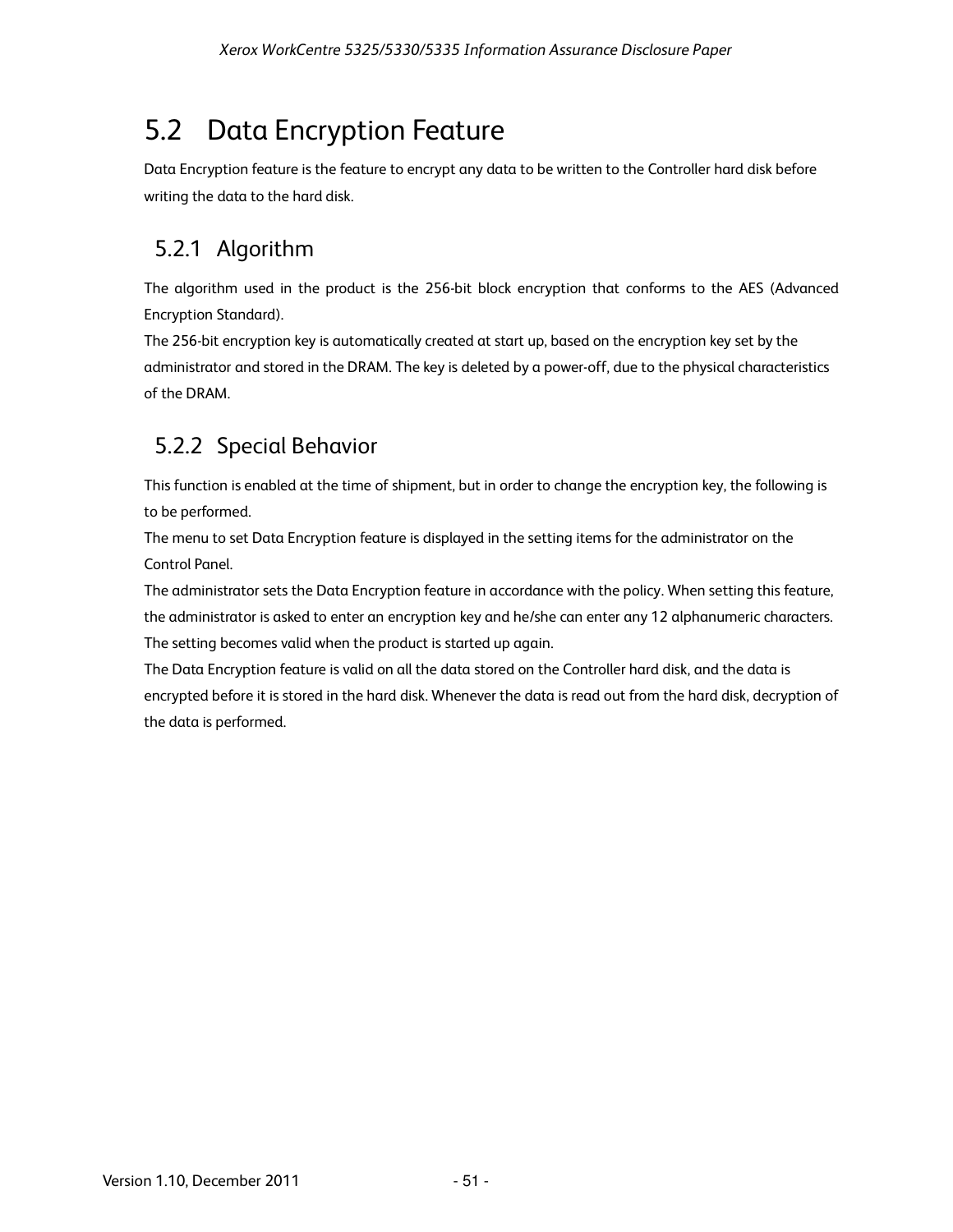# Section 6 Security Audit Log

This feature is enabled when the machine administrator sets "Audit Log Settings." By enabling this Security Audit Log feature, the following information can be kept track of.

- When, by whom (user), and what was done (task) using the product
- Important events on the product (e.g. error, setting change, user operation, etc.)

Events targeted for audit log are recorded to the NVRAM with timestamps. When the number of events reaches 50, they are stored in the hard disk of the product. Up to 15,000 events can be stored in the hard disk. When the number of events exceeds 15,000, audit log files will be deleted in order of timestamp, and then new events will be recorded.

Access to audit log is possible only when the machine administrator uses the Web browser. Access from the control panel is not possible. When the user accesses the product through Web browser, there is an "Export as text file" button. By pressing that button, audit logs can be downloaded as tab-delimited text files. When downloading audit log data, SSL/TSL communication must be enabled.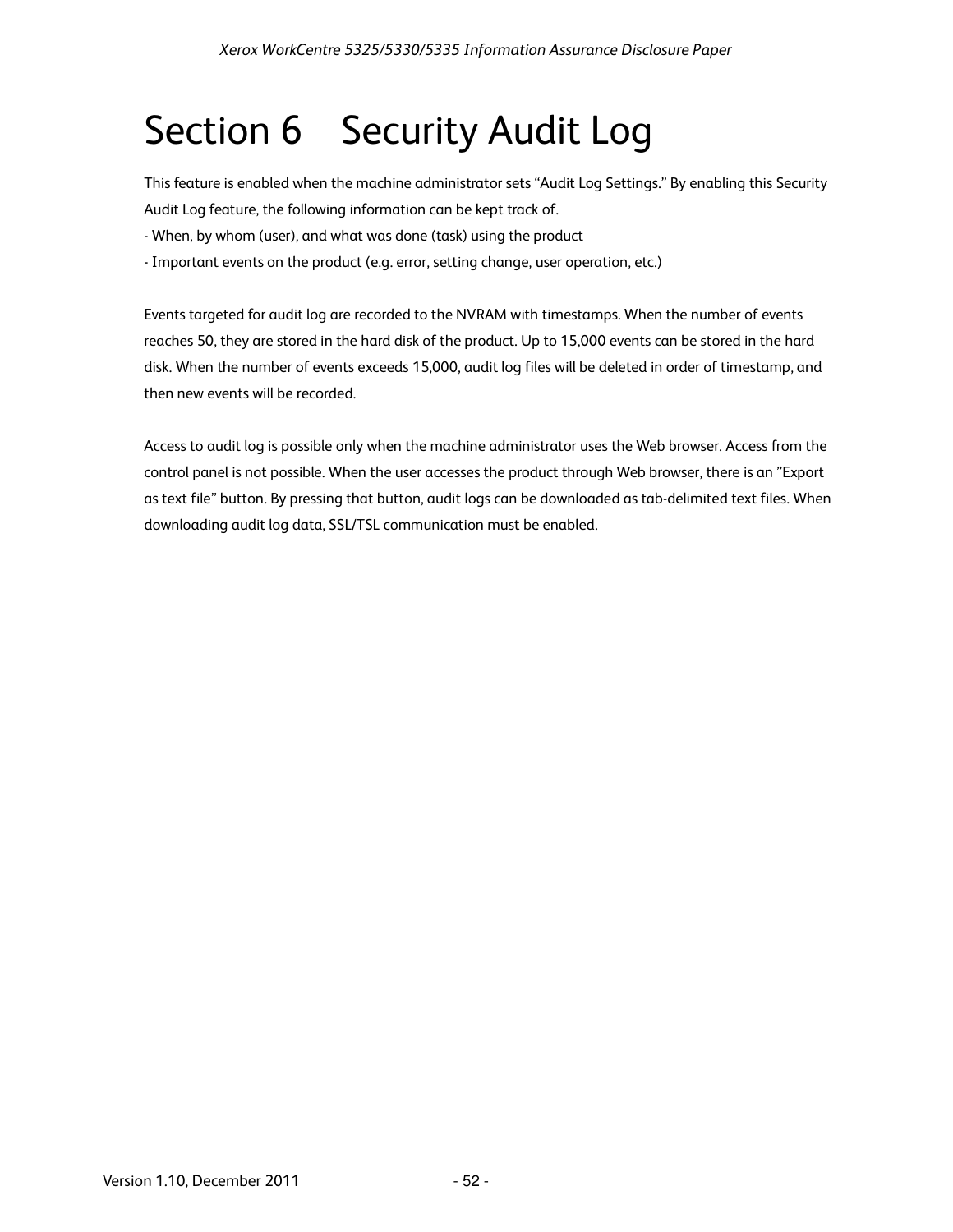# Section 7 APPENDICES

## 7.1 Appendix A-1 – Supported MIB Objects

The supported version of SNMP protocol is 1 (SNMPv1), 2 (SNMPv2), and 3 (SNMPv3). (Multilingual) The MIB definition implemented for "SNMP agent" is the subset of IETF MIB and that of XCMI MIB, and is also the subset of the management data defined in the following modules.

#### <IETF MIB>

- MIB-II (RFC1213, RFC1573)
- Host Resources MIB (RFC1514)
- Printer MIB (RFC1759) (Printer MIB v2(RFC3805))
- Printer Finishing MIB(RFC3806)
- Printer Port Monitor MIB(wd-pmpportmib10-20050921.mib)
- snmpFrameworkMIB (RFC3411)
- snmpMPDMIB (RFC3412)
- snmpUsmMIB (RFC3414)
- snmpVacmMIB (RFC3415)

#### <XCMI MIB(V5.4)>

- Common (02common.txt)
- General Textual Conventions (06gentc.txt)
- General MIB (07gen.txt)
- Host Resources MIB Extensions Textual Conventions(10hosttc.txt)
- Host Resources Extensions MIB(11hostx.txt)
- Printer MIB Extensions Textual Conventions(15prtxtc.txt)
- Printer MIB Extensions(16prtx.txt)
- Document Resources Textual Conventions(21rsrctc.txt)
- Document Resources MIB(22rsrc.txt)
- Job Monitoring MIB Textual Conventions(40jobtc.txt)
- Job Monitoring MIB (41jobmon.txt)
- Simple Job Management Textual Conventions(42jobmtc.txt)
- Simple Job Management MIB(43jobman.txt)
- Communications Configuration MIB Textual Conventions(52conftc.txt)
- Communications Configuration MIB(53config.txt)
- Service Monitoring MIB Textual Conventions(58svctc.txt)
- Service Monitoring MIB(59svcmon.txt)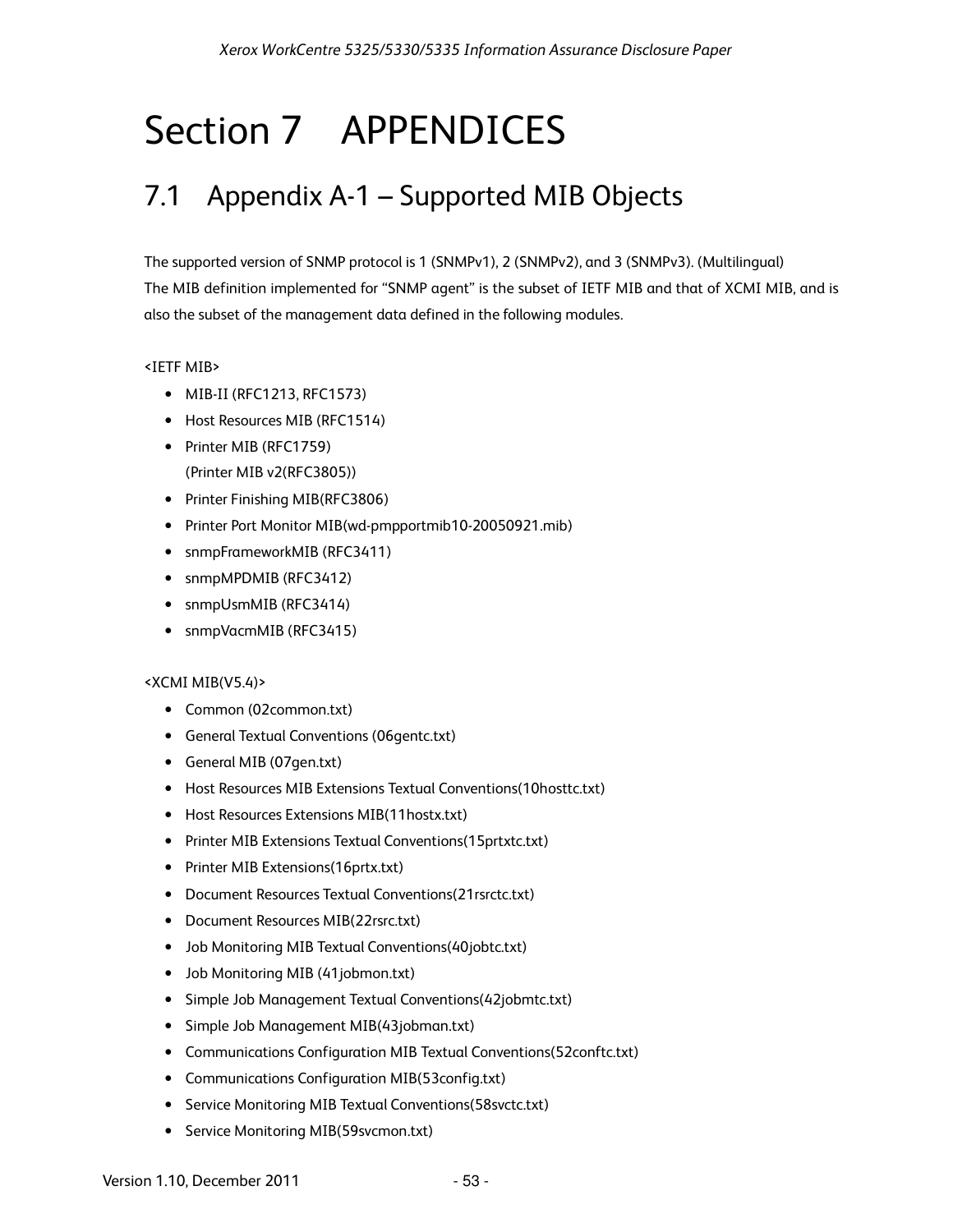#### <FX Standard>

- FX Product Identifier Textual Conventions (f93pidtc.txt)
- fxPropJobMonExtMIB.mib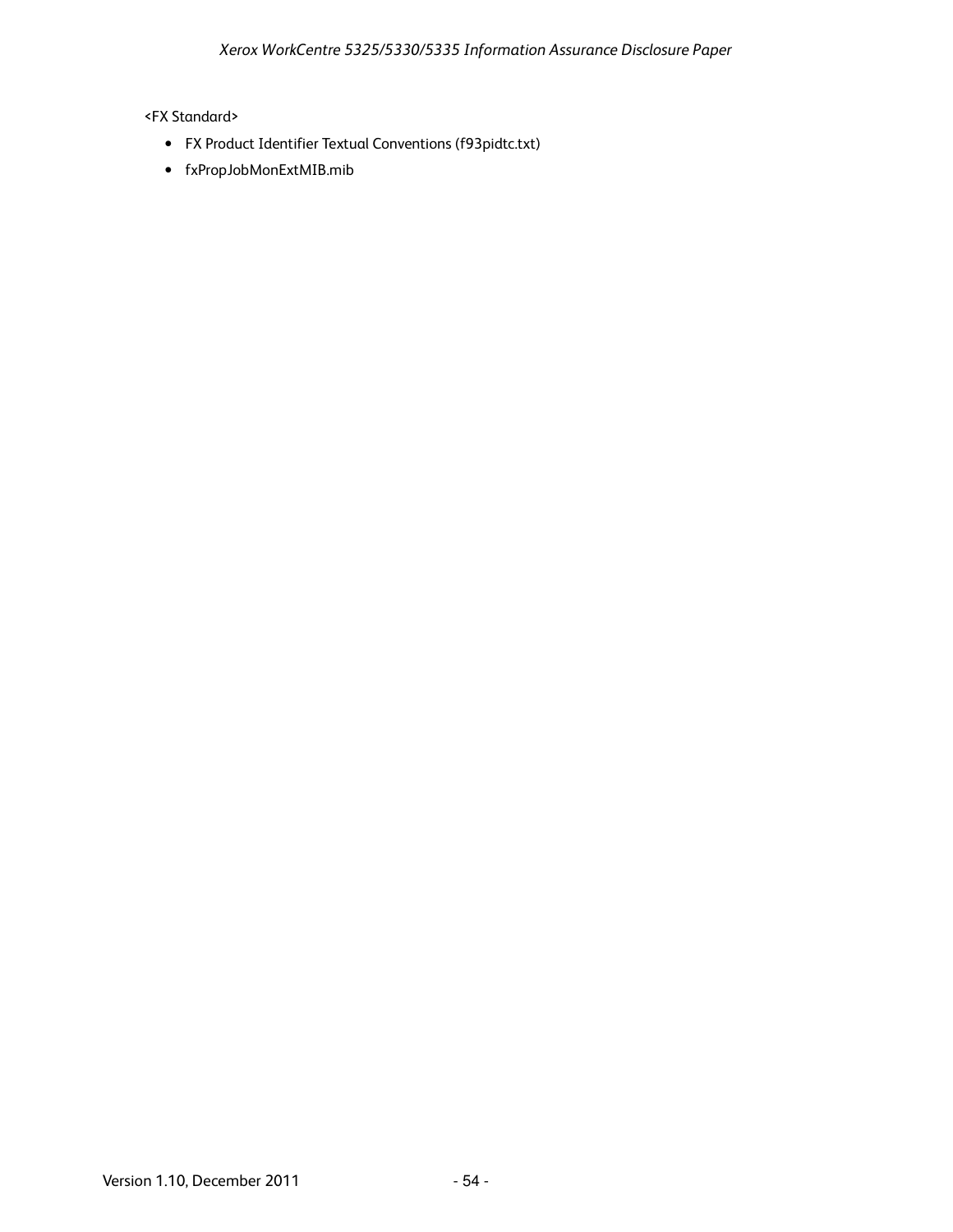# 7.2 Appendix A-2 – Supported SESAMi Service Management Interface

The SSMI (SESAMi Service Management Interface), which provides the following features as the device management interface is supported.

Applicable products:

Xerox WorkCentre 5325/5330/5335

| Supported                | Description                                                                          |
|--------------------------|--------------------------------------------------------------------------------------|
| feature                  |                                                                                      |
| Status/Config            | Provides the means to obtain and set the information subject to management. To       |
| Management               | be more precise, the feature to obtain the description on the various setting        |
|                          | values and status values of the device (GetDescription), to obtain the attributes    |
|                          | (GetAttribute), and to set the attributes (SetAttribute).                            |
| Job                      | Provides the means to manage processing jobs and completed jobs. To be more          |
| Management               | precise, the means to obtain job information (logs) (GetJobList), to control jobs in |
|                          | process (OperateJob), and to obtain job information (logs) including parent-child    |
|                          | job relationships (GetJobListEx).                                                    |
| <b>Exclusive Control</b> | A control service used for exclusive access to features provided by SSMI. To be      |
|                          | more precise, the feature to start exclusive control by creating context for access  |
|                          | (CreateExclusiveContext) and to end exclusive control by releasing context for       |
|                          | access (ReleaseExclusiveContext).                                                    |
| <b>Service State</b>     | Instructs the state transition of the service (device) (OperateService). (e.x.       |
| Management               | instructs rebooting.)                                                                |
| User                     | Manages users. To be more precise, provides the features to add (AddUser), delete    |
| Management               | (DeleteUser), obtain (GetUser), and set (SetUser) users managed by the product.      |
| User                     | Manages the information associated with users (Service use counter / use             |
| Information              | restriction, per user). To be more precise, provides the features to obtain          |
| Management               | (GetUserInformation) and set (SetUserInformation) user information.                  |
| Account                  | Manages the Account ID. To be more precise, provides the features to obtain          |
| Management               | (GetAccountID), set (SetAccountID), and delete (DeleteAccountID) Account ID.         |
| <b>Address Book</b>      | Manages the Address Book, which contains information such as the speed dials         |
| Management               | and server addresses. To be more precise, provides the features to add               |
|                          | (AddAddress), delete (DeleteAddress), obtain (GetAddress)/, and set (SetAddress)     |
|                          | such information.                                                                    |
| <b>Job Flow Sheet</b>    | Manages the Flow Sheets (i.e. Job Flow Sheets). To be more precise, provides the     |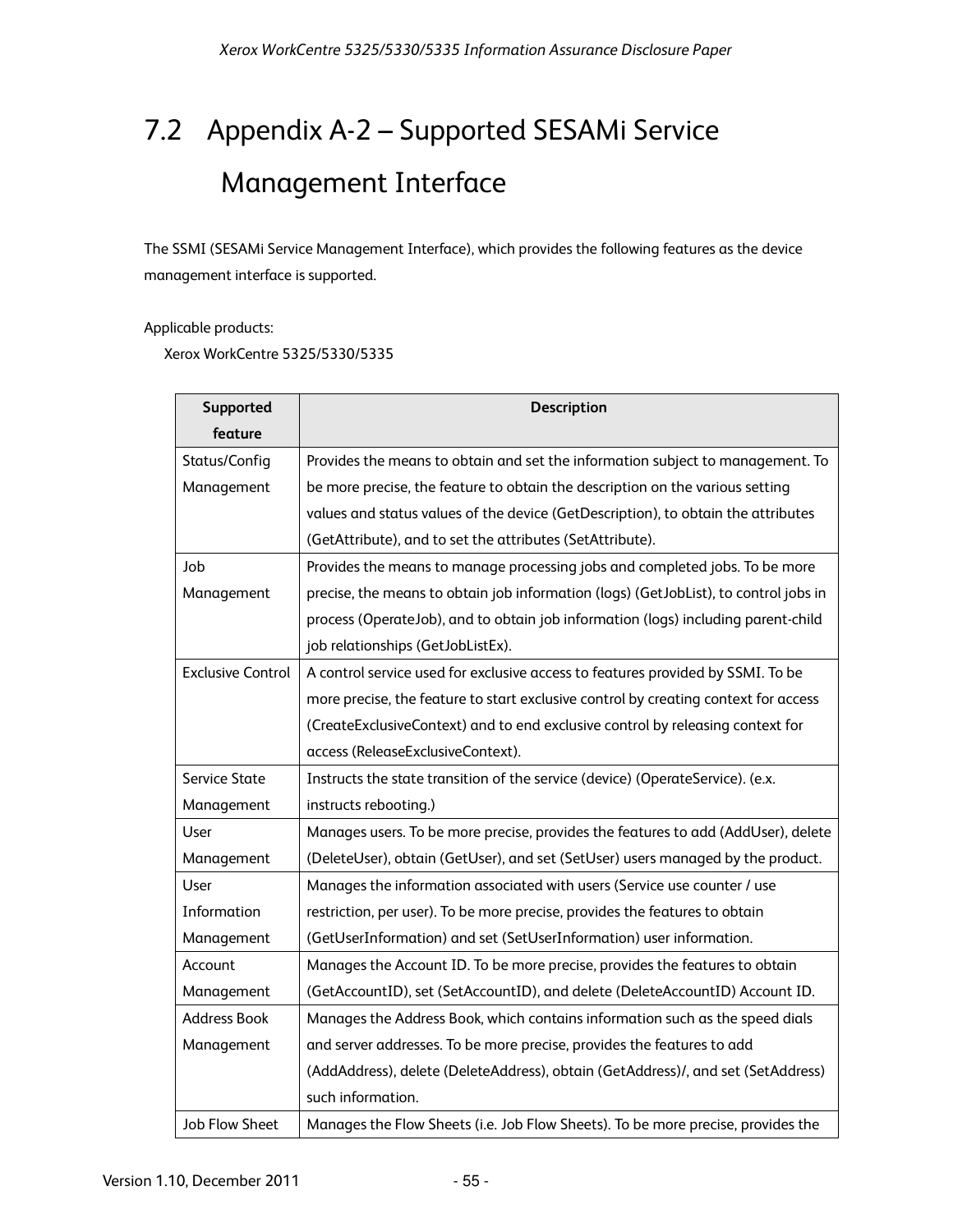| Management            | features to add (AddJob Flow Sheet), delete (DeleteJob Flow Sheet), obtain            |
|-----------------------|---------------------------------------------------------------------------------------|
|                       | (GetJob Flow Sheet), and set (SetJob Flow Sheet) Job Flow Sheets.                     |
| Job Flow Sheet        | Manages the owners of each Flow Sheet (Job Flow Sheet). To be more precise,           |
| Owner                 | provides the features to obtain (GetJob Flow SheetOwner) and set (SetJob Flow         |
| Management            | SheetOwner) the owner of Job Flow Sheet.                                              |
| Mailbox               | Manages the Mailboxes. To be more precise, provides the features to add               |
| Management            | (AddMailbox) and delete (DeleteMailbox) Mailbox, and obtain (GetMailbox) and          |
|                       | set (SetMailbox) the Mailbox setting information.                                     |
| Key                   | Manages the certificates. To be more precise, provides the features to add            |
| Management            | (AddKey), delete (DeleteKey), obtain (GetKey), and assign (AssignKey) key.            |
| Local Key             | Generates the self-certificates. To be more precise, provides the features to         |
| Management            | generate (Generate) self-certificates.                                                |
| Chain-Link            | Manages Chain-Link. To be more precise, provides the features to                      |
| Management            | obtain(GetChainLink) and set (SetChainLink) Chain Link.                               |
| Job Log               | Manages the job logs. To be more precise, provides the features to obtain the job     |
| Management            | log information (GetJobLogInfo) and obtain the job log (GetJobLog).                   |
| Accounting            | Manages the relation between the Account ID and User ID. To be more precise,          |
| Relation              | provides the features to add (AddAccountingRelation), delete                          |
| Management            | (DeleteAccountingRelation), and obtain (GetAccountingRelation) the accounting         |
|                       | relations.                                                                            |
| <b>Custom Service</b> | Provides management features of registering, changing, and deleting custom            |
| Management            | service scripts, and obtaining list of custom service scripts. To be more precise,    |
|                       | provides folder management, script file management, and service management            |
|                       | features.                                                                             |
|                       |                                                                                       |
|                       | [Folder management]                                                                   |
|                       | Create folder to register custom service script files (CreateCsvFolder) / Obtain list |
|                       | of names of folders to register custom service scripts (ListCsvFolder) / Delete       |
|                       | folder to register custom service script files (DeleteCsvFolder)                      |
|                       |                                                                                       |
|                       | [Script file management]                                                              |
|                       | Register custom service script to folder (StorCsvFiles) / Delete custom service       |
|                       | script from folder (DeleteCsvFiles)                                                   |
|                       |                                                                                       |
|                       | [Service management]                                                                  |
|                       | Register folder in which custom service script is stored to custom service (AddCsv)   |
|                       | / Change content of registered items in custom service (SetCsv) / Obtain list of      |
|                       | custom services (ListCsv) / Delete registered items from custom service               |
|                       | (DeleteCsv)                                                                           |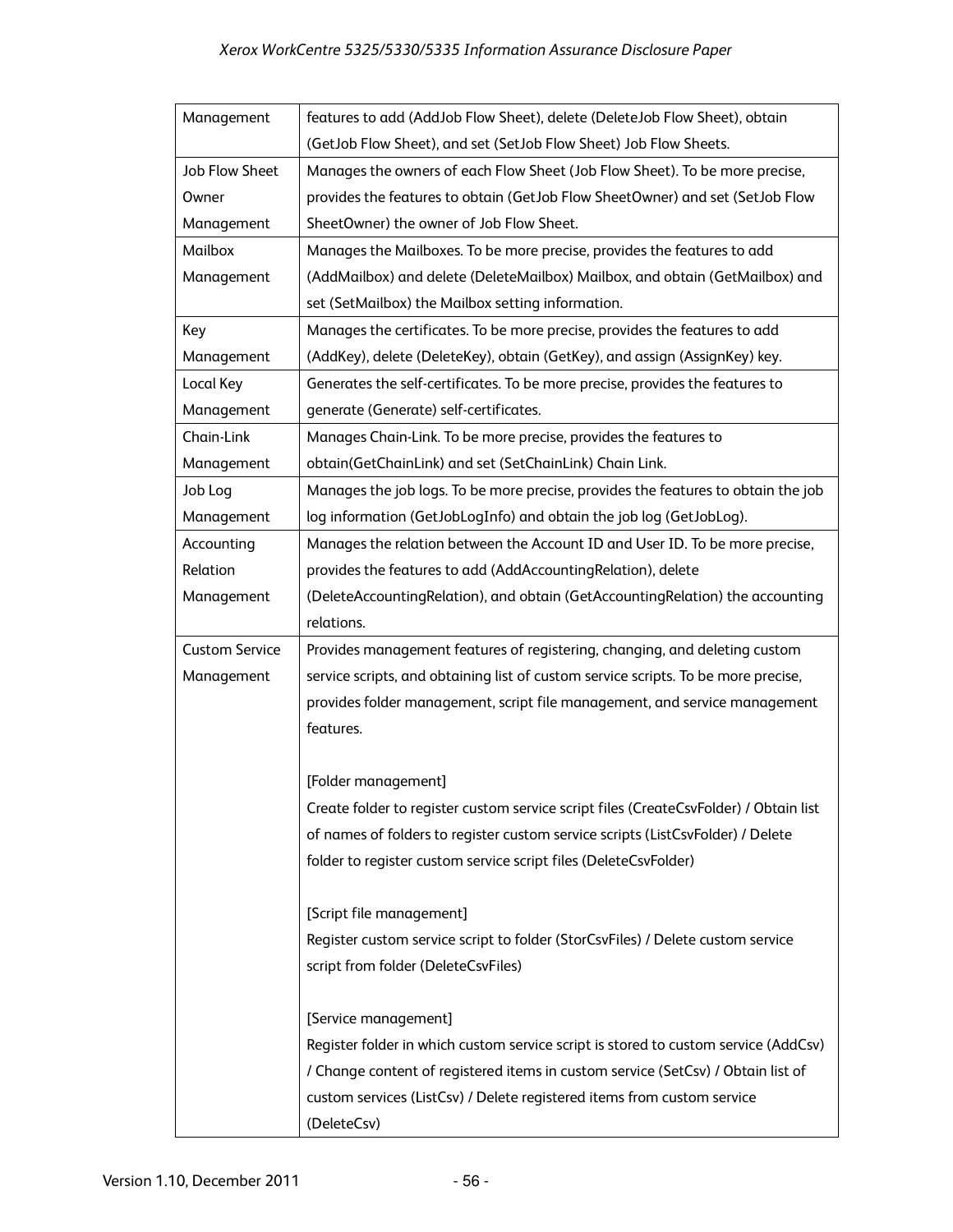# 7.3 Appendix B – Networking Protocol RFC's and **Standards**

See Appendix A for details of RFC related to SNMP/MIB.

| ID             | <b>Title</b>                                                                 |
|----------------|------------------------------------------------------------------------------|
| <b>IEEE</b>    | Ethernet                                                                     |
| Ethernet       |                                                                              |
| 802.3          |                                                                              |
| <b>RFC1035</b> | Domain names - implementation and specification                              |
| <b>RFC1042</b> | Standard for the transmission of IP datagrams over IEEE 802 networks         |
| <b>RFC1071</b> | Computing the Internet checksum                                              |
| <b>RFC1122</b> | Requirements for Internet Hosts - Communication Layers                       |
| <b>RFC1123</b> | Requirements for Internet Hosts - Application and Support                    |
| <b>RFC1191</b> | Path MTU discovery                                                           |
| <b>RFC1321</b> | The MD5 Message-Digest Algorithm                                             |
| <b>RFC1323</b> | TCP Extensions for High Performance                                          |
| <b>RFC1518</b> | An Architecture for IP Address Allocation with CIDR                          |
| <b>RFC1519</b> | Classless Inter-Domain Routing (CIDR): an Address Assignment and Aggregation |
|                | Strategy                                                                     |
| <b>RFC1542</b> | Clarifications and Extensions for the Bootstrap Protocol                     |
| <b>RFC1624</b> | Computation of the Internet Checksum via Incremental Update                  |
| <b>RFC1639</b> | FTP Operation Over Big Address Records (FOOBAR)                              |
| <b>RFC1831</b> | RPC: Remote Procedure Call Protocol Specification Version 2                  |
| <b>RFC1981</b> | Path MTU Discovery for IP version 6                                          |
| <b>RFC2001</b> | TCP Slow Start, Congestion Avoidance, Fast Retransmit, and Fast Recovery     |
|                | Algorithms                                                                   |
| <b>RFC2030</b> | Simple Network Time Protocol (SNTP) Version 4 for IPv4, IPv6 and OSI         |
| <b>RFC2113</b> | IP Router Alert Option                                                       |
| <b>RFC2131</b> | <b>Dynamic Host Configuration Protocol</b>                                   |
| <b>RFC2132</b> | DHCP Options and BOOTP Vendor Extensions                                     |
| <b>RFC2136</b> | Dynamic Updates in the Domain Name System (DNS UPDATE)                       |
| <b>RFC2236</b> | Internet Group Management Protocol, Version 2                                |
| <b>RFC2292</b> | Advanced Sockets API for IPv6                                                |
| <b>RFC2373</b> | <b>IPVersion 6 Addressing Architecture</b>                                   |
| <b>RFC2374</b> | An IPv6 Aggregatable Global Unicast Address Format                           |
| <b>RFC2375</b> | IPv6 Multicast Address Assignments                                           |
| <b>RFC2428</b> | FTP Extensions for IPv6 and NATs                                             |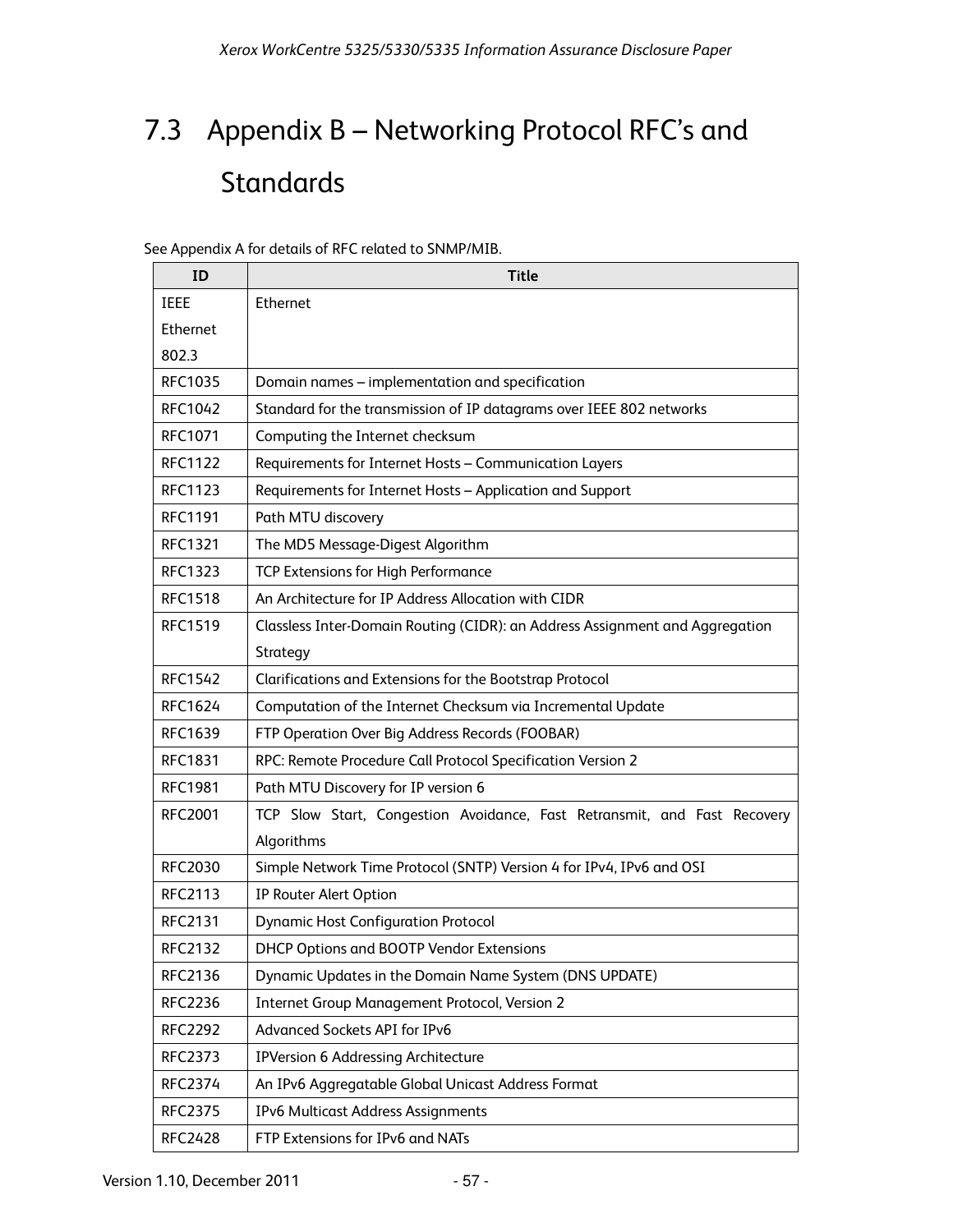| <b>RFC2460</b> | Internet Protocol, Version 6 (IPv6) Specification                              |
|----------------|--------------------------------------------------------------------------------|
| <b>RFC2461</b> | Neighbor Discovery for IP Version 6 (IPv6)                                     |
| <b>RFC2462</b> | IPv6 Stateless Address Autoconfiguration                                       |
| <b>RFC2463</b> | Internet Control Message Protocol (ICMPv6) for the Internet Protocol Version 6 |
|                | (IPv6) Specification                                                           |
| <b>RFC2464</b> | Transmission of IPv6 Packets over Ethernet Networks                            |
| <b>RFC2526</b> | Reserved IPv6 Subnet Anycast Addresses                                         |
| <b>RFC2553</b> | Basic Socket Interface Extensions for IPv6                                     |
| <b>RFC2581</b> | <b>TCP Congestion Control</b>                                                  |
| <b>RFC2710</b> | Multicast Listener Discovery (MLD) for IPv6                                    |
| <b>RFC2711</b> | IPv6 Router Alert Option                                                       |
| <b>RFC3363</b> | Representing Internet Protocol version 6 (IPv6) Addresses in the Domain Name   |
|                | System (DNS)                                                                   |
| <b>RFC3596</b> | DNS Extensions to Support IP Version 6                                         |
| <b>RFC1157</b> | Simple Network Management Protocol (SNMP)                                      |
| <b>RFC1420</b> | <b>SNMP over IPX</b>                                                           |
| <b>RFC1905</b> | Protocol Operations for Version 2 of the Simple Network Management Protocol    |
|                | (SNMPv2)                                                                       |
| <b>RFC1213</b> | Management Information Base for Network Management of TCP/IP-based             |
|                | internets: MIB-II                                                              |
| <b>RFC1514</b> | <b>Host Resources MIB</b>                                                      |
| <b>RFC1759</b> | Printer MIB                                                                    |
| <b>RFC1907</b> | Management Information Base for Version 2 of the Simple Network Management     |
|                | Protocol (SNMPv2)                                                              |
| <b>RFC1001</b> | PROTOCOL STANDARD FOR A NetBIOS SERVICE ON A TCP/UDP TRANSPORT:                |
|                | <b>CONCEPTS AND METHODS</b>                                                    |
| <b>RFC1002</b> | PROTOCOL STANDARD FOR A NetBIOS SERVICE ON A TCP/UDP TRANSPORT:                |
|                | DETAILED SPECIFICATIONS                                                        |
| <b>RFC1945</b> | Hypertext Transfer Protocol -- HTTP/1.0                                        |
| <b>RFC2616</b> | Hypertext Transfer Protocol -- HTTP/1.1                                        |
| <b>RFC2617</b> | HTTP Authentication: Basic and Digest Access Authentication                    |
| <b>RFC1179</b> | Line printer daemon protocol                                                   |
| <b>RFC959</b>  | <b>File Transfer Protocol</b>                                                  |
| <b>RFC1510</b> | The Kerberos Network Authentication Service (V5)                               |
| <b>RFC2246</b> | The TLS Protocol Version 1.0                                                   |
| <b>RFC821</b>  | Simple Mail Transfer Protocol                                                  |
| <b>RFC822</b>  | STANDARD FOR THE FORMAT OF ARPA INTERNET TEXT MESSAGES                         |
| <b>RFC1939</b> | Post Office Protocol - Version 3                                               |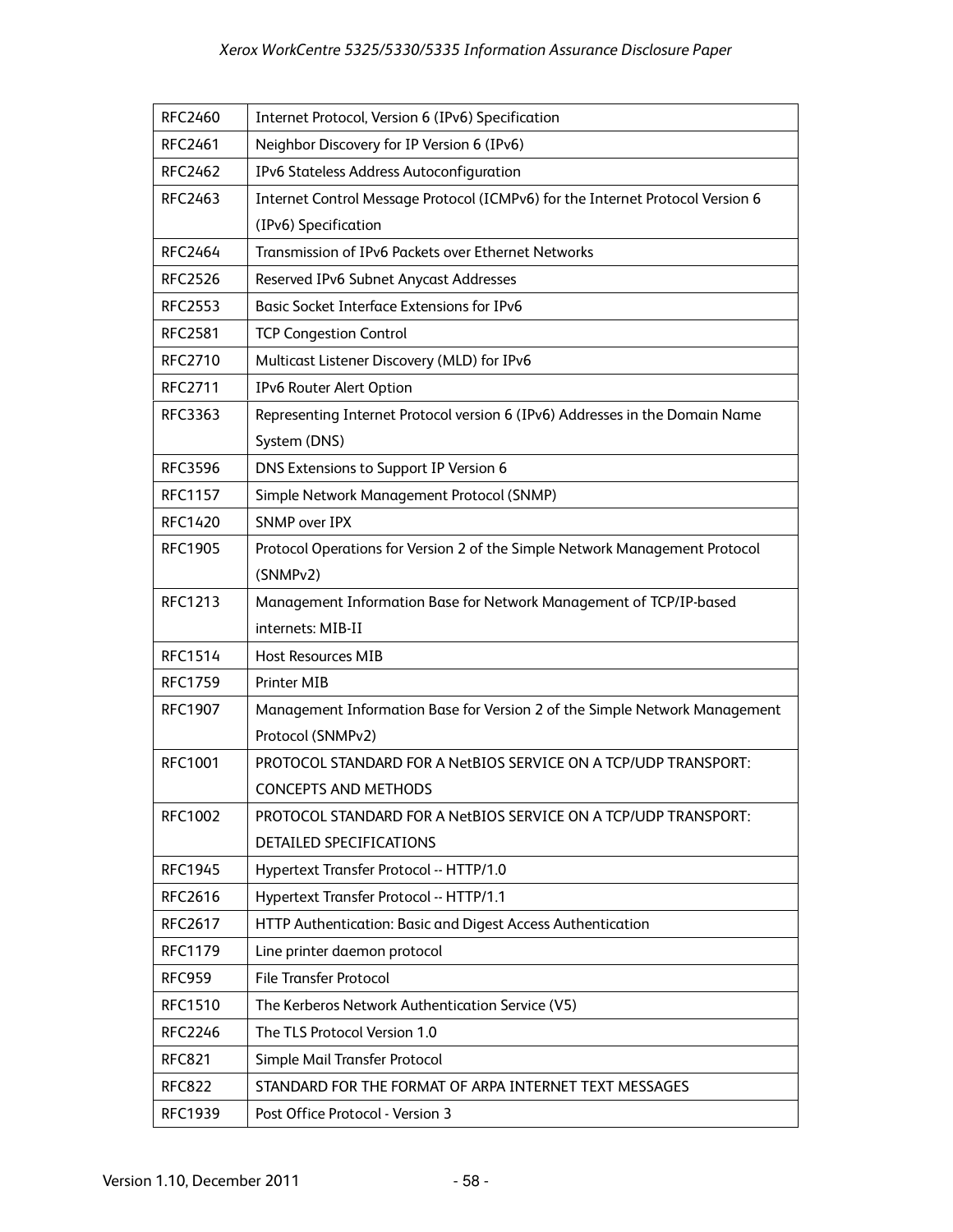| <b>RFC2165</b> | Service Location Protocol (SLP)                                          |
|----------------|--------------------------------------------------------------------------|
| <b>RFC2251</b> | Lightweight Directory Access Protocol (v3)                               |
| <b>RFC2252</b> | Lightweight Directory Access Protocol (v3): Attribute Syntax Definitions |
| <b>RFC2910</b> | Internet Printing Protocol/1.1: Encoding and Transport                   |
| <b>RFC2911</b> | Internet Printing Protocol/1.1: Model and Semantics                      |
| <b>RFC2518</b> | HTTP Extensions for Distributed Authoring -- WEBDAV                      |
| <b>RFC2401</b> | Security Architecture for the Internet Protocol                          |
| <b>RFC2402</b> | <b>IP Authentication Header</b>                                          |
| <b>RFC2406</b> | IP Encapsulating Security Payload (ESP)                                  |
| <b>RFC2407</b> | The Internet IP Security Domain of Interpretation for ISAKMP             |
| <b>RFC2408</b> | Internet Security Association and Key Management Protocol (ISAKMP)       |
| <b>RFC2409</b> | The Internet Key Exchange (IKE)                                          |
| <b>RFC2412</b> | The OAKLEY Key Determination Protocol                                    |
| <b>RFC1828</b> | IP Authentication Using Keyed MD5                                        |
| <b>RFC1829</b> | The ESP DES-CBC Transform                                                |
| <b>RFC2085</b> | HMAC-MD5 IP Authentication with Replay Prevention                        |
| <b>RFC2403</b> | The Use of HMAC-MD5 within ESP and AH                                    |
| <b>RFC2404</b> | The Use of HMAC-SHA-1-96 within ESP and AH                               |
| <b>RFC2405</b> | The ESP DES-CBC Cipher Algorithm With Explicit IV                        |
| <b>RFC2410</b> | The NULL Encryption Algorithm and Its Use With IPSec                     |
| <b>RFC2451</b> | The ESP CBC-Mode Cipher Algorithms                                       |
| <b>RFC2631</b> | Diffie-Hellman Key Agreement Method                                      |
| <b>RFC3602</b> | The AES-CBC Cipher Algorithm and Its Use with IPSec                      |
| <b>RFC3566</b> | The AES-XCBC-MAC-96 Algorithm and Its Use With IPSec                     |
| <b>RFC3686</b> | Using Advanced Encryption Standard (AES) Counter Mode With IPSec         |
|                | <b>Encapsulating Security Payload (ESP)</b>                              |